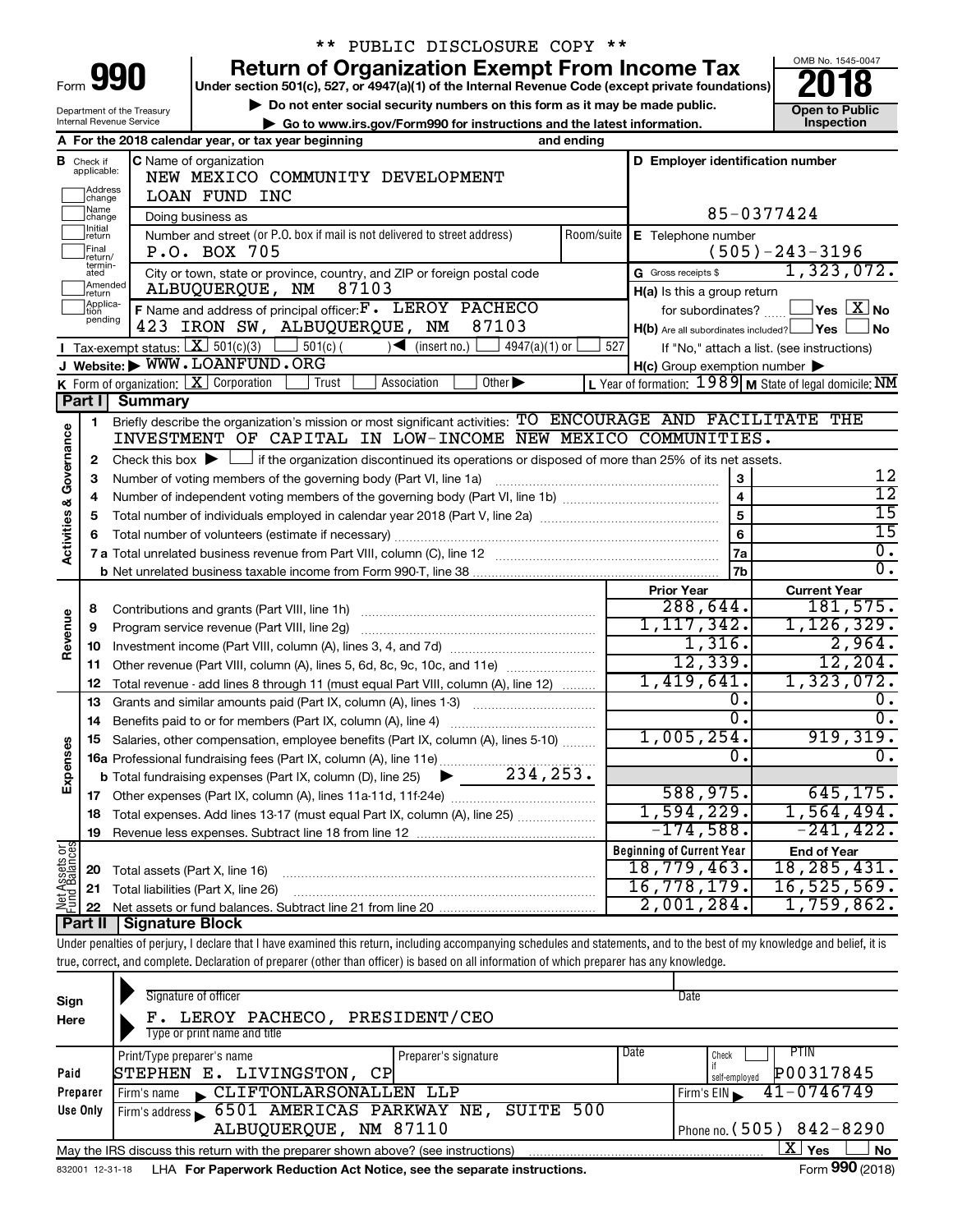|    | LOAN FUND INC<br>Form 990 (2018)                                                                                                                                | 85-0377424                    | Page 2                                           |
|----|-----------------------------------------------------------------------------------------------------------------------------------------------------------------|-------------------------------|--------------------------------------------------|
|    | <b>Part III   Statement of Program Service Accomplishments</b>                                                                                                  |                               |                                                  |
|    |                                                                                                                                                                 |                               | $\boxed{\textbf{X}}$                             |
| 1  | Briefly describe the organization's mission:<br>SEE SCHEDULE O                                                                                                  |                               |                                                  |
|    |                                                                                                                                                                 |                               |                                                  |
|    |                                                                                                                                                                 |                               |                                                  |
| 2  | Did the organization undertake any significant program services during the year which were not listed on the                                                    |                               |                                                  |
|    | prior Form 990 or 990-EZ?                                                                                                                                       |                               | $\overline{\ }$ Yes $\overline{\rm X}$ No        |
|    | If "Yes," describe these new services on Schedule O.                                                                                                            |                               | $\overline{\ }$ Yes $\overline{\phantom{a}X}$ No |
| 3  | Did the organization cease conducting, or make significant changes in how it conducts, any program services?<br>If "Yes," describe these changes on Schedule O. |                               |                                                  |
| 4  | Describe the organization's program service accomplishments for each of its three largest program services, as measured by expenses.                            |                               |                                                  |
|    | Section 501(c)(3) and 501(c)(4) organizations are required to report the amount of grants and allocations to others, the total expenses, and                    |                               |                                                  |
|    | revenue, if any, for each program service reported.                                                                                                             |                               |                                                  |
| 4a | 1, 168, 876. including grants of \$<br>) (Expenses \$<br>(Code:<br>THE LOAN PROGRAM ENCOURAGES AND FACILITATES THE INVESTMENT OF CAPITAL                        | 1, 138, 533.<br>) (Revenue \$ |                                                  |
|    | IN LOW-INCOME NEW MEXICO COMMUNITIES THROUGH INDIVIDUALS, RELIGIOUS AND                                                                                         |                               |                                                  |
|    | COMMUNITY ORGANIZATIONS, FOUNDATIONS, GOVERNMENT ENTITIES, LENDING                                                                                              |                               |                                                  |
|    | INSTITUTION AND OTHERS.                                                                                                                                         |                               |                                                  |
|    | IN 2018, THERE WERE 85 NEW LOANS MADE IN THE AMOUNT OF \$5,310,122,                                                                                             |                               |                                                  |
|    | WHICH RESULTED<br>IN AN ESTIMATED 158 JOBS CREATED AND 433 JOBS PRESERVED.                                                                                      |                               |                                                  |
|    | THE LOANS WERE MADE TO 54 MINORITY-OWNED BUSINESSES AND 31 WOMAN-OWNED                                                                                          |                               |                                                  |
|    | BUSINESSES WITH 19 BEING START-UP COMPANIES AND 3 BEING NON-PROFIT                                                                                              |                               |                                                  |
|    | ORGANIZATIONS.                                                                                                                                                  |                               |                                                  |
|    |                                                                                                                                                                 |                               |                                                  |
|    |                                                                                                                                                                 |                               | $\overline{\phantom{a}}$                         |
| 4b | Development of \$<br>(Code: ) (Expenses \$                                                                                                                      |                               |                                                  |
|    |                                                                                                                                                                 |                               |                                                  |
|    |                                                                                                                                                                 |                               |                                                  |
|    |                                                                                                                                                                 |                               |                                                  |
|    |                                                                                                                                                                 |                               |                                                  |
|    |                                                                                                                                                                 |                               |                                                  |
|    |                                                                                                                                                                 |                               |                                                  |
|    |                                                                                                                                                                 |                               |                                                  |
|    |                                                                                                                                                                 |                               |                                                  |
|    |                                                                                                                                                                 |                               |                                                  |
| 4c | (Code:<br>) (Expenses \$<br>including grants of \$                                                                                                              | ) (Revenue \$                 |                                                  |
|    |                                                                                                                                                                 |                               |                                                  |
|    |                                                                                                                                                                 |                               |                                                  |
|    |                                                                                                                                                                 |                               |                                                  |
|    |                                                                                                                                                                 |                               |                                                  |
|    |                                                                                                                                                                 |                               |                                                  |
|    |                                                                                                                                                                 |                               |                                                  |
|    |                                                                                                                                                                 |                               |                                                  |
|    |                                                                                                                                                                 |                               |                                                  |
|    |                                                                                                                                                                 |                               |                                                  |
|    |                                                                                                                                                                 |                               |                                                  |
|    |                                                                                                                                                                 |                               |                                                  |
|    | 4d Other program services (Describe in Schedule O.)<br>Revenue \$<br>(Expenses \$<br>including grants of \$                                                     |                               |                                                  |
|    | 1,168,876.<br>4e Total program service expenses >                                                                                                               | Form 990 (2018)               |                                                  |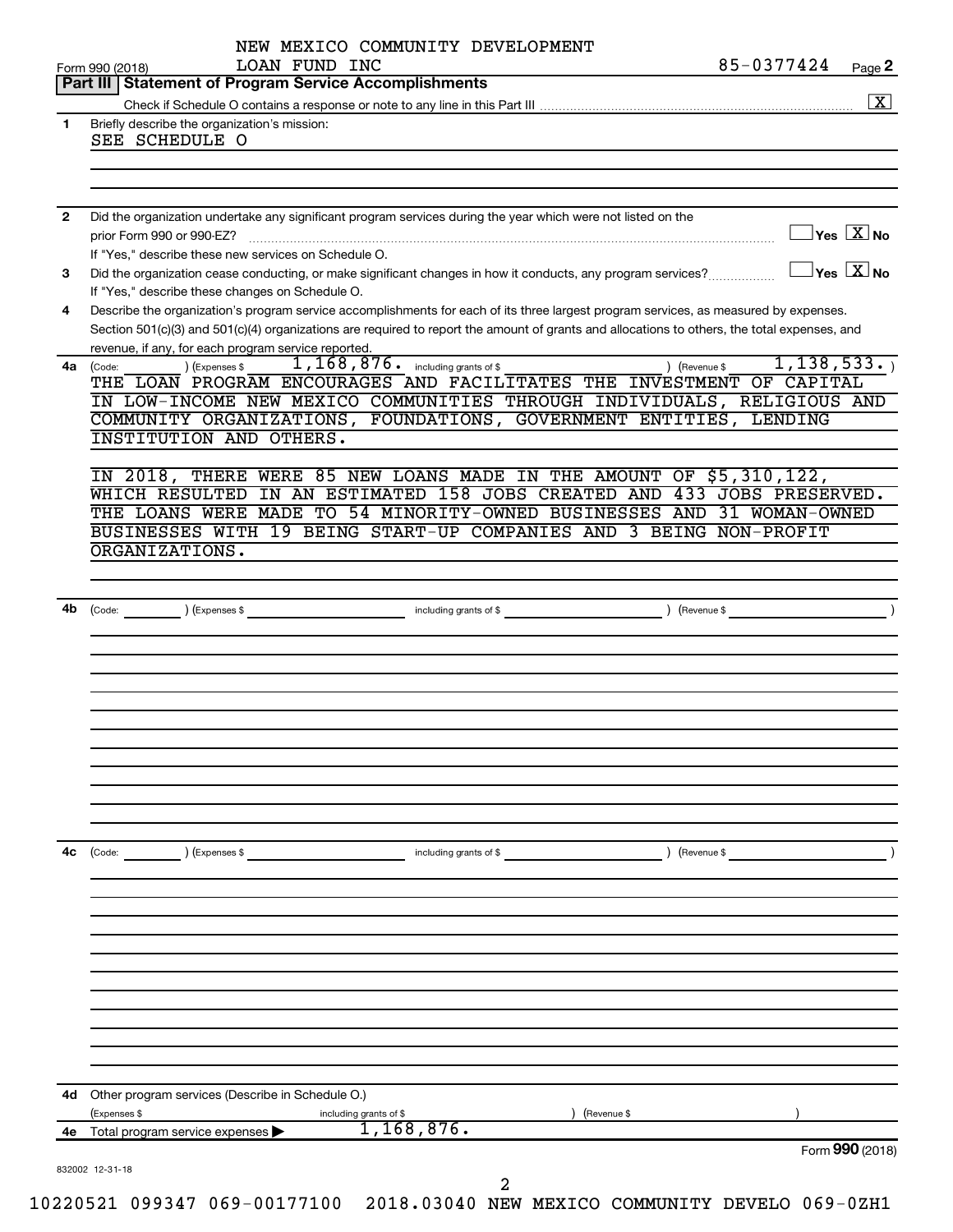**Part IV Checklist of Required Schedules**

LOAN FUND INC

|     |                                                                                                                                      |                 | Yes                     | No                    |
|-----|--------------------------------------------------------------------------------------------------------------------------------------|-----------------|-------------------------|-----------------------|
| 1   | Is the organization described in section $501(c)(3)$ or $4947(a)(1)$ (other than a private foundation)?                              |                 |                         |                       |
|     | If "Yes," complete Schedule A                                                                                                        | 1               | х                       |                       |
| 2   |                                                                                                                                      | $\overline{2}$  | $\overline{\textbf{X}}$ |                       |
| З   | Did the organization engage in direct or indirect political campaign activities on behalf of or in opposition to candidates for      |                 |                         |                       |
|     | public office? If "Yes," complete Schedule C, Part I                                                                                 | 3               |                         | x                     |
| 4   | Section 501(c)(3) organizations. Did the organization engage in lobbying activities, or have a section 501(h) election in effect     |                 |                         |                       |
|     |                                                                                                                                      | 4               |                         | х                     |
| 5   | Is the organization a section 501(c)(4), 501(c)(5), or 501(c)(6) organization that receives membership dues, assessments, or         |                 |                         |                       |
|     |                                                                                                                                      | 5               |                         | x                     |
| 6   | Did the organization maintain any donor advised funds or any similar funds or accounts for which donors have the right to            |                 |                         |                       |
|     | provide advice on the distribution or investment of amounts in such funds or accounts? If "Yes," complete Schedule D, Part I         | 6               |                         | x                     |
| 7   | Did the organization receive or hold a conservation easement, including easements to preserve open space,                            |                 |                         |                       |
|     | the environment, historic land areas, or historic structures? If "Yes," complete Schedule D, Part II                                 | $\overline{7}$  |                         | x                     |
| 8   | Did the organization maintain collections of works of art, historical treasures, or other similar assets? If "Yes," complete         |                 |                         |                       |
|     | Schedule D, Part III <b>www.community.community.community.community.community.community.com</b>                                      | 8               |                         | x                     |
| 9   | Did the organization report an amount in Part X, line 21, for escrow or custodial account liability, serve as a custodian for        |                 |                         |                       |
|     | amounts not listed in Part X; or provide credit counseling, debt management, credit repair, or debt negotiation services?            |                 |                         |                       |
|     | If "Yes," complete Schedule D, Part IV                                                                                               | 9               |                         | х                     |
| 10  | Did the organization, directly or through a related organization, hold assets in temporarily restricted endowments, permanent        |                 |                         |                       |
|     |                                                                                                                                      | 10              |                         | x.                    |
| 11  | If the organization's answer to any of the following questions is "Yes," then complete Schedule D, Parts VI, VII, VIII, IX, or X     |                 |                         |                       |
|     | as applicable.                                                                                                                       |                 |                         |                       |
|     | a Did the organization report an amount for land, buildings, and equipment in Part X, line 10? If "Yes," complete Schedule D,        |                 | х                       |                       |
|     |                                                                                                                                      | 11a             |                         |                       |
|     | <b>b</b> Did the organization report an amount for investments - other securities in Part X, line 12 that is 5% or more of its total | 11b             |                         | x                     |
|     | c Did the organization report an amount for investments - program related in Part X, line 13 that is 5% or more of its total         |                 |                         |                       |
|     |                                                                                                                                      | 11c             |                         | x                     |
|     | d Did the organization report an amount for other assets in Part X, line 15 that is 5% or more of its total assets reported in       |                 |                         |                       |
|     |                                                                                                                                      | 11d             |                         | x                     |
|     |                                                                                                                                      | 11e             | X                       |                       |
| f   | Did the organization's separate or consolidated financial statements for the tax year include a footnote that addresses              |                 |                         |                       |
|     | the organization's liability for uncertain tax positions under FIN 48 (ASC 740)? If "Yes," complete Schedule D, Part X               | 11f             | х                       |                       |
|     | 12a Did the organization obtain separate, independent audited financial statements for the tax year? If "Yes," complete              |                 |                         |                       |
|     | Schedule D, Parts XI and XII                                                                                                         | 12a             | х                       |                       |
|     | <b>b</b> Was the organization included in consolidated, independent audited financial statements for the tax year?                   |                 |                         |                       |
|     | If "Yes," and if the organization answered "No" to line 12a, then completing Schedule D, Parts XI and XII is optional                | 12 <sub>b</sub> |                         | х                     |
| 13  |                                                                                                                                      | 13              |                         | $\overline{\text{x}}$ |
| 14a |                                                                                                                                      | 14a             |                         | x                     |
|     | <b>b</b> Did the organization have aggregate revenues or expenses of more than \$10,000 from grantmaking, fundraising, business,     |                 |                         |                       |
|     | investment, and program service activities outside the United States, or aggregate foreign investments valued at \$100,000           |                 |                         |                       |
|     |                                                                                                                                      | 14b             |                         | x                     |
| 15  | Did the organization report on Part IX, column (A), line 3, more than \$5,000 of grants or other assistance to or for any            |                 |                         |                       |
|     |                                                                                                                                      | 15              |                         | x                     |
| 16  | Did the organization report on Part IX, column (A), line 3, more than \$5,000 of aggregate grants or other assistance to             |                 |                         |                       |
|     |                                                                                                                                      | 16              |                         | x                     |
| 17  | Did the organization report a total of more than \$15,000 of expenses for professional fundraising services on Part IX,              |                 |                         |                       |
|     |                                                                                                                                      | 17              |                         | x                     |
| 18  | Did the organization report more than \$15,000 total of fundraising event gross income and contributions on Part VIII, lines         |                 |                         |                       |
|     |                                                                                                                                      | 18              |                         | x                     |
| 19  | Did the organization report more than \$15,000 of gross income from gaming activities on Part VIII, line 9a? If "Yes,"               |                 |                         | х                     |
|     |                                                                                                                                      | 19              |                         | $\overline{\text{X}}$ |
|     | 20a Did the organization operate one or more hospital facilities? If "Yes," complete Schedule H                                      | <b>20a</b>      |                         |                       |
|     | Did the organization report more than \$5,000 of grants or other assistance to any domestic organization or                          | 20 <sub>b</sub> |                         |                       |
| 21  | domestic government on Part IX, column (A), line 1? If "Yes," complete Schedule I, Parts I and II                                    | 21              |                         | x                     |
|     | 832003 12-31-18                                                                                                                      |                 |                         | Form 990 (2018)       |
|     |                                                                                                                                      |                 |                         |                       |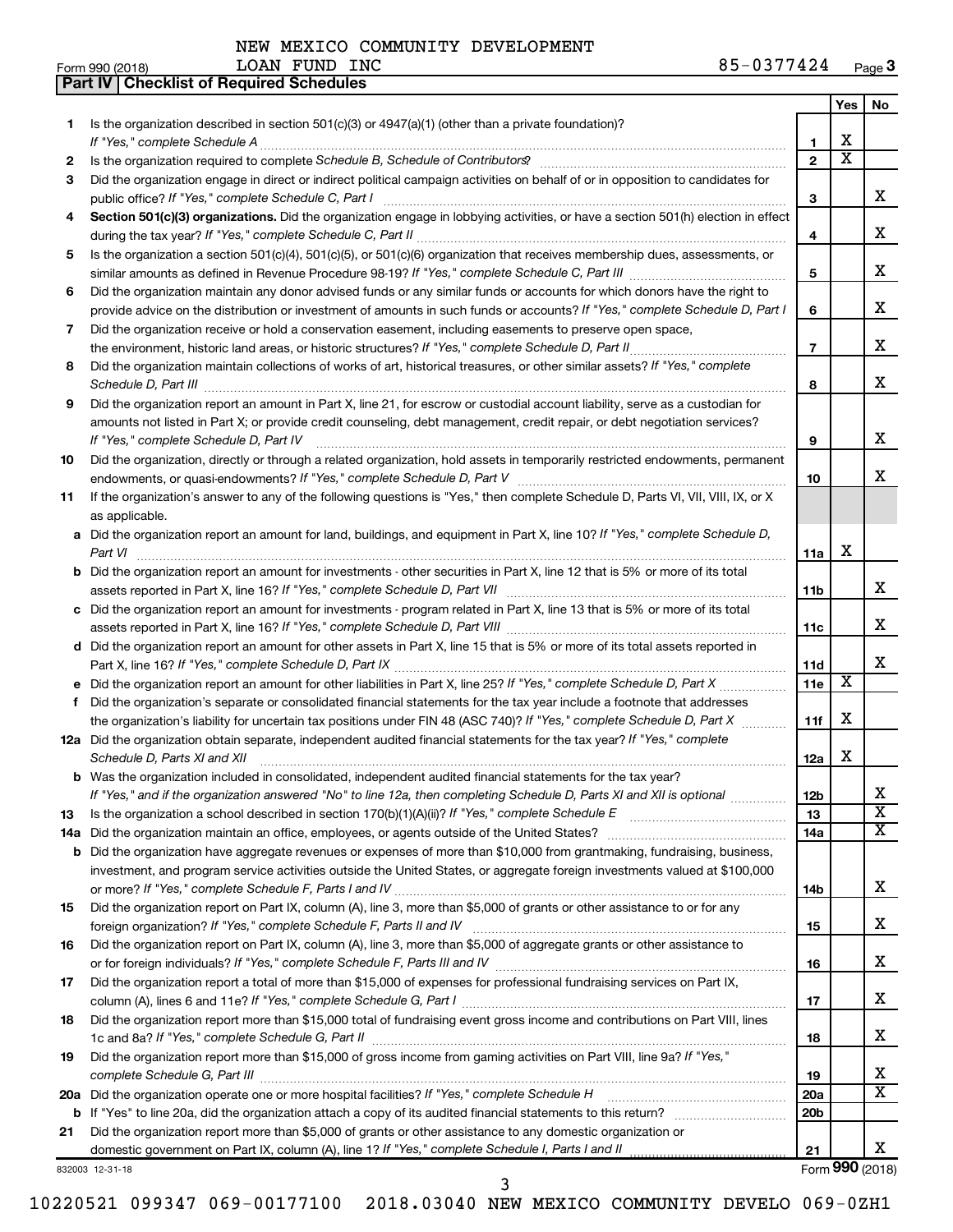*(continued)* **Part IV Checklist of Required Schedules**

LOAN FUND INC

|               |                                                                                                                                                                                                                                |                 | Yes | No              |
|---------------|--------------------------------------------------------------------------------------------------------------------------------------------------------------------------------------------------------------------------------|-----------------|-----|-----------------|
| 22            | Did the organization report more than \$5,000 of grants or other assistance to or for domestic individuals on                                                                                                                  |                 |     |                 |
|               |                                                                                                                                                                                                                                | 22              |     | x               |
| 23            | Did the organization answer "Yes" to Part VII, Section A, line 3, 4, or 5 about compensation of the organization's current                                                                                                     |                 |     |                 |
|               | and former officers, directors, trustees, key employees, and highest compensated employees? If "Yes," complete                                                                                                                 |                 |     |                 |
|               | Schedule J <b>www.communication.communication.communication.com</b>                                                                                                                                                            | 23              | х   |                 |
|               | 24a Did the organization have a tax-exempt bond issue with an outstanding principal amount of more than \$100,000 as of the                                                                                                    |                 |     |                 |
|               | last day of the year, that was issued after December 31, 2002? If "Yes," answer lines 24b through 24d and complete                                                                                                             |                 |     |                 |
|               | Schedule K. If "No," go to line 25a                                                                                                                                                                                            | 24a             |     | x               |
|               |                                                                                                                                                                                                                                | 24 <sub>b</sub> |     |                 |
|               | c Did the organization maintain an escrow account other than a refunding escrow at any time during the year to defease                                                                                                         |                 |     |                 |
|               |                                                                                                                                                                                                                                | 24c             |     |                 |
|               |                                                                                                                                                                                                                                | 24d             |     |                 |
|               | 25a Section 501(c)(3), 501(c)(4), and 501(c)(29) organizations. Did the organization engage in an excess benefit                                                                                                               |                 |     |                 |
|               |                                                                                                                                                                                                                                | 25a             |     | x               |
|               | b Is the organization aware that it engaged in an excess benefit transaction with a disqualified person in a prior year, and                                                                                                   |                 |     |                 |
|               | that the transaction has not been reported on any of the organization's prior Forms 990 or 990-EZ? If "Yes," complete                                                                                                          |                 |     |                 |
|               | Schedule L, Part I                                                                                                                                                                                                             | 25 <sub>b</sub> |     | x               |
| 26            | Did the organization report any amount on Part X, line 5, 6, or 22 for receivables from or payables to any current or                                                                                                          |                 |     |                 |
|               | former officers, directors, trustees, key employees, highest compensated employees, or disqualified persons? If "Yes,"                                                                                                         |                 |     |                 |
|               | complete Schedule L, Part II                                                                                                                                                                                                   | 26              |     | х               |
| 27            | Did the organization provide a grant or other assistance to an officer, director, trustee, key employee, substantial                                                                                                           |                 |     |                 |
|               | contributor or employee thereof, a grant selection committee member, or to a 35% controlled entity or family member                                                                                                            |                 |     |                 |
|               |                                                                                                                                                                                                                                | 27              |     | х               |
| 28            | Was the organization a party to a business transaction with one of the following parties (see Schedule L, Part IV                                                                                                              |                 |     |                 |
|               | instructions for applicable filing thresholds, conditions, and exceptions):                                                                                                                                                    |                 |     |                 |
| a             | A current or former officer, director, trustee, or key employee? If "Yes," complete Schedule L, Part IV                                                                                                                        | 28a             |     | х<br>х          |
| b             | A family member of a current or former officer, director, trustee, or key employee? If "Yes," complete Schedule L, Part IV                                                                                                     | 28 <sub>b</sub> |     |                 |
| c             | An entity of which a current or former officer, director, trustee, or key employee (or a family member thereof) was an officer,                                                                                                |                 |     | х               |
|               |                                                                                                                                                                                                                                | 28c<br>29       |     | X               |
| 29<br>30      | Did the organization receive contributions of art, historical treasures, or other similar assets, or qualified conservation                                                                                                    |                 |     |                 |
|               |                                                                                                                                                                                                                                | 30              |     | х               |
| 31            | Did the organization liquidate, terminate, or dissolve and cease operations?                                                                                                                                                   |                 |     |                 |
|               | If "Yes," complete Schedule N, Part I manufactured and a series of the series of the series of the series of the series of the series of the series of the series of the series of the series of the series of the series of t | 31              |     | x               |
| 32            | Did the organization sell, exchange, dispose of, or transfer more than 25% of its net assets? If "Yes," complete                                                                                                               |                 |     |                 |
|               |                                                                                                                                                                                                                                | 32              |     | х               |
| 33            | Did the organization own 100% of an entity disregarded as separate from the organization under Regulations                                                                                                                     |                 |     |                 |
|               |                                                                                                                                                                                                                                | 33              |     | х               |
| 34            | Was the organization related to any tax-exempt or taxable entity? If "Yes," complete Schedule R, Part II, III, or IV, and                                                                                                      |                 |     |                 |
|               | Part V, line 1                                                                                                                                                                                                                 | 34              |     | х               |
|               |                                                                                                                                                                                                                                | 35a             |     | х               |
|               | <b>b</b> If "Yes" to line 35a, did the organization receive any payment from or engage in any transaction with a controlled entity                                                                                             |                 |     |                 |
|               |                                                                                                                                                                                                                                | 35 <sub>b</sub> |     |                 |
| 36            | Section 501(c)(3) organizations. Did the organization make any transfers to an exempt non-charitable related organization?                                                                                                     |                 |     |                 |
|               |                                                                                                                                                                                                                                | 36              |     | х               |
| 37            | Did the organization conduct more than 5% of its activities through an entity that is not a related organization                                                                                                               |                 |     |                 |
|               | and that is treated as a partnership for federal income tax purposes? If "Yes," complete Schedule R, Part VI                                                                                                                   | 37              |     | х               |
| 38            | Did the organization complete Schedule O and provide explanations in Schedule O for Part VI, lines 11b and 19?                                                                                                                 |                 |     |                 |
|               |                                                                                                                                                                                                                                | 38              | х   |                 |
| <b>Part V</b> | <b>Statements Regarding Other IRS Filings and Tax Compliance</b>                                                                                                                                                               |                 |     |                 |
|               | Check if Schedule O contains a response or note to any line in this Part V                                                                                                                                                     |                 |     |                 |
|               |                                                                                                                                                                                                                                |                 | Yes | No              |
|               | 19<br>1a                                                                                                                                                                                                                       |                 |     |                 |
|               | <b>b</b> Enter the number of Forms W-2G included in line 1a. Enter -0- if not applicable <i>manumeraness</i><br>1b                                                                                                             |                 |     |                 |
|               | c Did the organization comply with backup withholding rules for reportable payments to vendors and reportable gaming                                                                                                           |                 |     |                 |
|               |                                                                                                                                                                                                                                | 1c              | х   |                 |
|               | 832004 12-31-18                                                                                                                                                                                                                |                 |     | Form 990 (2018) |
|               | 4                                                                                                                                                                                                                              |                 |     |                 |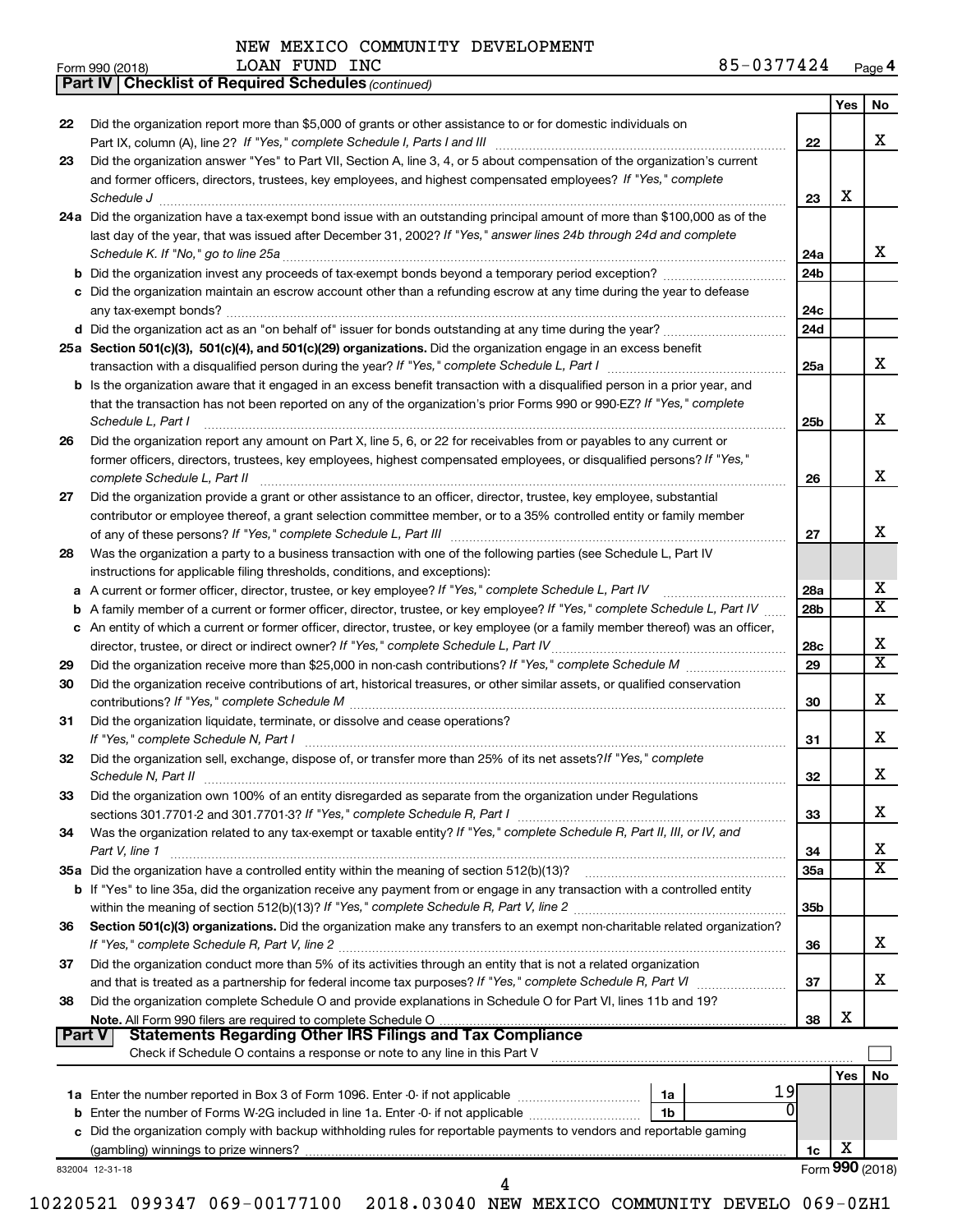| NEW MEXICO COMMUNITY DEVELOPMENT |  |
|----------------------------------|--|
|----------------------------------|--|

| <b>Part V</b> | Statements Regarding Other IRS Filings and Tax Compliance (continued)                                                                                                                                 |     |     |                         |
|---------------|-------------------------------------------------------------------------------------------------------------------------------------------------------------------------------------------------------|-----|-----|-------------------------|
|               |                                                                                                                                                                                                       |     | Yes | No                      |
|               | 2a Enter the number of employees reported on Form W-3, Transmittal of Wage and Tax Statements,                                                                                                        |     |     |                         |
|               | 15<br>filed for the calendar year ending with or within the year covered by this return<br>2a                                                                                                         |     |     |                         |
| b             |                                                                                                                                                                                                       | 2b  | X   |                         |
|               | Note. If the sum of lines 1a and 2a is greater than 250, you may be required to e-file (see instructions) <i></i>                                                                                     |     |     |                         |
| За            | Did the organization have unrelated business gross income of \$1,000 or more during the year?                                                                                                         | За  |     | х                       |
| b             | If "Yes," has it filed a Form 990 T for this year? If "No" to line 3b, provide an explanation in Schedule O manumumum                                                                                 | 3b  |     |                         |
|               | 4a At any time during the calendar year, did the organization have an interest in, or a signature or other authority over, a                                                                          |     |     |                         |
|               | financial account in a foreign country (such as a bank account, securities account, or other financial account)?                                                                                      | 4a  |     | х                       |
|               | <b>b</b> If "Yes," enter the name of the foreign country: $\blacktriangleright$                                                                                                                       |     |     |                         |
|               | See instructions for filing requirements for FinCEN Form 114, Report of Foreign Bank and Financial Accounts (FBAR).                                                                                   |     |     |                         |
| 5a            |                                                                                                                                                                                                       | 5a  |     | х                       |
| b             |                                                                                                                                                                                                       | 5b  |     | $\overline{\mathbf{X}}$ |
|               |                                                                                                                                                                                                       | 5с  |     |                         |
|               | 6a Does the organization have annual gross receipts that are normally greater than \$100,000, and did the organization solicit                                                                        |     |     |                         |
|               | any contributions that were not tax deductible as charitable contributions?                                                                                                                           | 6a  |     | х                       |
| b             | If "Yes," did the organization include with every solicitation an express statement that such contributions or gifts                                                                                  |     |     |                         |
|               | were not tax deductible?                                                                                                                                                                              | 6b  |     |                         |
| 7             | Organizations that may receive deductible contributions under section 170(c).                                                                                                                         |     |     |                         |
| a             | Did the organization receive a payment in excess of \$75 made partly as a contribution and partly for goods and services provided to the payor?                                                       | 7a  |     | x                       |
| b             |                                                                                                                                                                                                       | 7b  |     |                         |
|               | Did the organization sell, exchange, or otherwise dispose of tangible personal property for which it was required                                                                                     |     |     |                         |
|               |                                                                                                                                                                                                       | 7c  |     | х                       |
| d             | 7d                                                                                                                                                                                                    |     |     |                         |
|               | Did the organization receive any funds, directly or indirectly, to pay premiums on a personal benefit contract?                                                                                       | 7e  |     | х                       |
| f             |                                                                                                                                                                                                       | 7f  |     | $\overline{\mathbf{X}}$ |
| g             | If the organization received a contribution of qualified intellectual property, did the organization file Form 8899 as required?                                                                      | 7g  |     |                         |
| h             | If the organization received a contribution of cars, boats, airplanes, or other vehicles, did the organization file a Form 1098-C?                                                                    | 7h  |     |                         |
| 8             | Sponsoring organizations maintaining donor advised funds. Did a donor advised fund maintained by the                                                                                                  |     |     |                         |
|               |                                                                                                                                                                                                       | 8   |     |                         |
| 9             | Sponsoring organizations maintaining donor advised funds.                                                                                                                                             |     |     |                         |
| а             | Did the sponsoring organization make any taxable distributions under section 4966?                                                                                                                    | 9а  |     |                         |
| b             |                                                                                                                                                                                                       | 9b  |     |                         |
| 10            | Section 501(c)(7) organizations. Enter:                                                                                                                                                               |     |     |                         |
| а             | 10a                                                                                                                                                                                                   |     |     |                         |
|               | Gross receipts, included on Form 990, Part VIII, line 12, for public use of club facilities<br>10 <sub>b</sub>                                                                                        |     |     |                         |
| 11            | Section 501(c)(12) organizations. Enter:                                                                                                                                                              |     |     |                         |
| а             | 11a                                                                                                                                                                                                   |     |     |                         |
| b             | Gross income from other sources (Do not net amounts due or paid to other sources against                                                                                                              |     |     |                         |
|               | amounts due or received from them.)<br>11b                                                                                                                                                            |     |     |                         |
|               | 12a Section 4947(a)(1) non-exempt charitable trusts. Is the organization filing Form 990 in lieu of Form 1041?                                                                                        | 12a |     |                         |
|               | b If "Yes," enter the amount of tax-exempt interest received or accrued during the year<br>12b                                                                                                        |     |     |                         |
| 13            | Section 501(c)(29) qualified nonprofit health insurance issuers.                                                                                                                                      |     |     |                         |
|               | a Is the organization licensed to issue qualified health plans in more than one state?                                                                                                                | 13a |     |                         |
|               | Note. See the instructions for additional information the organization must report on Schedule O.<br>Enter the amount of reserves the organization is required to maintain by the states in which the |     |     |                         |
| b             | 13b                                                                                                                                                                                                   |     |     |                         |
| с             | 13c                                                                                                                                                                                                   |     |     |                         |
|               | 14a Did the organization receive any payments for indoor tanning services during the tax year?                                                                                                        | 14a |     | Χ                       |
|               |                                                                                                                                                                                                       | 14b |     |                         |
| 15            | Is the organization subject to the section 4960 tax on payment(s) of more than \$1,000,000 in remuneration or                                                                                         |     |     |                         |
|               | excess parachute payment(s) during the year?                                                                                                                                                          | 15  |     | х                       |
|               | If "Yes," see instructions and file Form 4720, Schedule N.                                                                                                                                            |     |     |                         |
| 16            | Is the organization an educational institution subject to the section 4968 excise tax on net investment income?                                                                                       | 16  |     | x                       |
|               | If "Yes," complete Form 4720, Schedule O.                                                                                                                                                             |     |     |                         |
|               |                                                                                                                                                                                                       |     |     |                         |

Form (2018) **990**

832005 12-31-18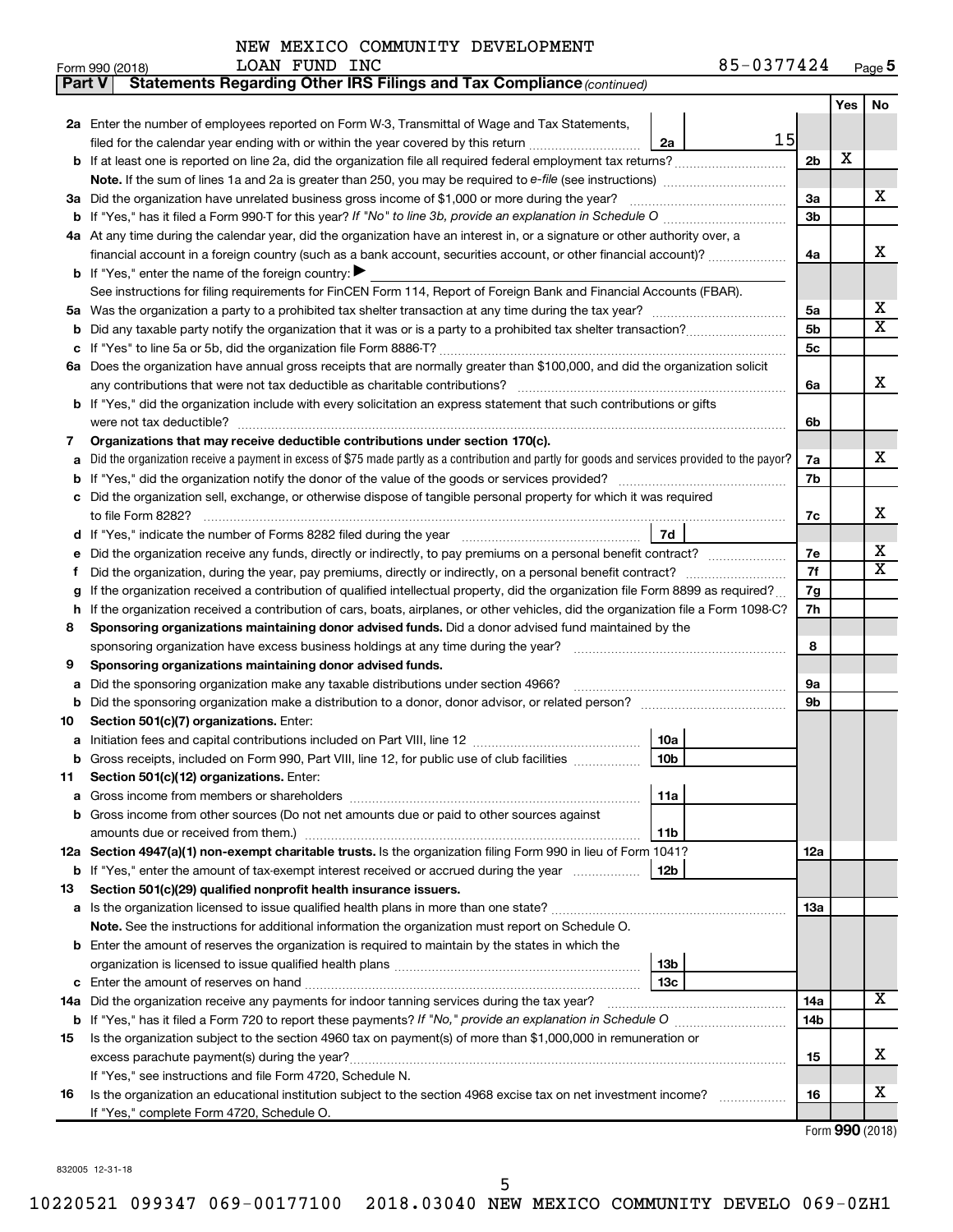|               | NEW MEXICO COMMUNITY DEVELOPMENT |
|---------------|----------------------------------|
| LOAN FUND INC |                                  |

Form 990 (2018) **LOAN FUND INC** 8 5-0 3 7 7 4 2 4 <sub>Page</sub> **6** 

|  | Part VI   Governance, Management, and Disclosure For each "Yes" response to lines 2 through 7b below, and for a "No" response |  |  |  |
|--|-------------------------------------------------------------------------------------------------------------------------------|--|--|--|
|  | to line 8a, 8b, or 10b below, describe the circumstances, processes, or changes in Schedule O. See instructions.              |  |  |  |

|     |                                                                                                                                                                                                                                  |    |    |                         |                         | X                       |
|-----|----------------------------------------------------------------------------------------------------------------------------------------------------------------------------------------------------------------------------------|----|----|-------------------------|-------------------------|-------------------------|
|     | <b>Section A. Governing Body and Management</b>                                                                                                                                                                                  |    |    |                         |                         |                         |
|     |                                                                                                                                                                                                                                  |    |    |                         | Yes                     | No                      |
|     | <b>1a</b> Enter the number of voting members of the governing body at the end of the tax year                                                                                                                                    | 1a | 12 |                         |                         |                         |
|     | If there are material differences in voting rights among members of the governing body, or if the governing                                                                                                                      |    |    |                         |                         |                         |
|     | body delegated broad authority to an executive committee or similar committee, explain in Schedule O.                                                                                                                            |    |    |                         |                         |                         |
| b   | Enter the number of voting members included in line 1a, above, who are independent                                                                                                                                               | 1b | 12 |                         |                         |                         |
| 2   | Did any officer, director, trustee, or key employee have a family relationship or a business relationship with any other                                                                                                         |    |    |                         |                         |                         |
|     | officer, director, trustee, or key employee?                                                                                                                                                                                     |    |    | $\mathbf{2}$            |                         | x                       |
| 3   | Did the organization delegate control over management duties customarily performed by or under the direct supervision                                                                                                            |    |    |                         |                         |                         |
|     |                                                                                                                                                                                                                                  |    |    | 3                       |                         | x                       |
| 4   | Did the organization make any significant changes to its governing documents since the prior Form 990 was filed?                                                                                                                 |    |    | $\overline{\mathbf{4}}$ |                         | $\overline{\mathtt{x}}$ |
| 5   |                                                                                                                                                                                                                                  |    |    | 5                       |                         | $\overline{\textbf{x}}$ |
| 6   |                                                                                                                                                                                                                                  |    |    | 6                       |                         | $\overline{\mathtt{x}}$ |
|     | 7a Did the organization have members, stockholders, or other persons who had the power to elect or appoint one or                                                                                                                |    |    |                         |                         |                         |
|     |                                                                                                                                                                                                                                  |    |    | 7a                      |                         | X                       |
|     | <b>b</b> Are any governance decisions of the organization reserved to (or subject to approval by) members, stockholders, or                                                                                                      |    |    |                         |                         |                         |
|     | persons other than the governing body?                                                                                                                                                                                           |    |    | 7b                      |                         | X                       |
| 8   | Did the organization contemporaneously document the meetings held or written actions undertaken during the year by the following:                                                                                                |    |    |                         |                         |                         |
| a   |                                                                                                                                                                                                                                  |    |    | 8а                      | х                       |                         |
| b   |                                                                                                                                                                                                                                  |    |    | 8b                      | $\overline{\textbf{x}}$ |                         |
| 9   | Is there any officer, director, trustee, or key employee listed in Part VII, Section A, who cannot be reached at the                                                                                                             |    |    |                         |                         |                         |
|     |                                                                                                                                                                                                                                  |    |    | 9                       |                         | x                       |
|     | Section B. Policies (This Section B requests information about policies not required by the Internal Revenue Code.)                                                                                                              |    |    |                         |                         |                         |
|     |                                                                                                                                                                                                                                  |    |    |                         | Yes                     | No                      |
|     |                                                                                                                                                                                                                                  |    |    | 10a                     |                         | $\overline{\mathbf{X}}$ |
|     | <b>b</b> If "Yes," did the organization have written policies and procedures governing the activities of such chapters, affiliates,                                                                                              |    |    |                         |                         |                         |
|     |                                                                                                                                                                                                                                  |    |    | 10 <sub>b</sub>         |                         |                         |
|     | 11a Has the organization provided a complete copy of this Form 990 to all members of its governing body before filing the form?                                                                                                  |    |    | 11a                     | $\overline{\textbf{x}}$ |                         |
| b   | Describe in Schedule O the process, if any, used by the organization to review this Form 990.                                                                                                                                    |    |    |                         |                         |                         |
|     | Did the organization have a written conflict of interest policy? If "No," go to line 13                                                                                                                                          |    |    | 12a                     | х                       |                         |
| 12a | Were officers, directors, or trustees, and key employees required to disclose annually interests that could give rise to conflicts?                                                                                              |    |    | 12 <sub>b</sub>         | $\overline{\textbf{x}}$ |                         |
| b   | Did the organization regularly and consistently monitor and enforce compliance with the policy? If "Yes," describe                                                                                                               |    |    |                         |                         |                         |
| с   |                                                                                                                                                                                                                                  |    |    |                         | х                       |                         |
|     | in Schedule O how this was done measurement and the state of the state of the state of the state of the state o                                                                                                                  |    |    | 12c<br>13               | $\overline{\textbf{x}}$ |                         |
| 13  | Did the organization have a written whistleblower policy?                                                                                                                                                                        |    |    | 14                      | $\overline{\textbf{x}}$ |                         |
| 14  | Did the organization have a written document retention and destruction policy? [11] manufaction manufaction have a written document retention and destruction policy?                                                            |    |    |                         |                         |                         |
| 15  | Did the process for determining compensation of the following persons include a review and approval by independent                                                                                                               |    |    |                         |                         |                         |
|     | persons, comparability data, and contemporaneous substantiation of the deliberation and decision?                                                                                                                                |    |    |                         |                         |                         |
| а   |                                                                                                                                                                                                                                  |    |    | 15a                     | Χ                       |                         |
| b   |                                                                                                                                                                                                                                  |    |    | 15 <sub>b</sub>         | $\overline{\textbf{x}}$ |                         |
|     | If "Yes" to line 15a or 15b, describe the process in Schedule O (see instructions).                                                                                                                                              |    |    |                         |                         |                         |
|     | 16a Did the organization invest in, contribute assets to, or participate in a joint venture or similar arrangement with a                                                                                                        |    |    |                         |                         |                         |
|     | taxable entity during the year?                                                                                                                                                                                                  |    |    | 16a                     |                         | x                       |
|     | b If "Yes," did the organization follow a written policy or procedure requiring the organization to evaluate its participation                                                                                                   |    |    |                         |                         |                         |
|     | in joint venture arrangements under applicable federal tax law, and take steps to safequard the organization's                                                                                                                   |    |    |                         |                         |                         |
|     | exempt status with respect to such arrangements?                                                                                                                                                                                 |    |    | 16b                     |                         |                         |
|     | <b>Section C. Disclosure</b>                                                                                                                                                                                                     |    |    |                         |                         |                         |
| 17  | List the states with which a copy of this Form 990 is required to be filed $\blacktriangleright NM$                                                                                                                              |    |    |                         |                         |                         |
| 18  | Section 6104 requires an organization to make its Forms 1023 (1024 or 1024 A if applicable), 990, and 990-T (Section 501(c)(3)s only) available                                                                                  |    |    |                         |                         |                         |
|     | for public inspection. Indicate how you made these available. Check all that apply.<br><b>X</b> Own website<br>$ \mathbf{X} $ Another's website<br>$\lfloor \underline{X} \rfloor$ Upon request<br>Other (explain in Schedule O) |    |    |                         |                         |                         |
| 19  | Describe in Schedule O whether (and if so, how) the organization made its governing documents, conflict of interest policy, and financial                                                                                        |    |    |                         |                         |                         |
|     | statements available to the public during the tax year.                                                                                                                                                                          |    |    |                         |                         |                         |
| 20  | State the name, address, and telephone number of the person who possesses the organization's books and records                                                                                                                   |    |    |                         |                         |                         |
|     | DAVID HICKS, TREASURER AND CONCHIE SEARLE, CONTROLLER - (505)-243-3196                                                                                                                                                           |    |    |                         |                         |                         |
|     | 87103<br>423 IRON SW, ALBUQUERQUE, NM                                                                                                                                                                                            |    |    |                         |                         |                         |
|     | 832006 12-31-18                                                                                                                                                                                                                  |    |    |                         |                         | Form 990 (2018)         |
|     | 6                                                                                                                                                                                                                                |    |    |                         |                         |                         |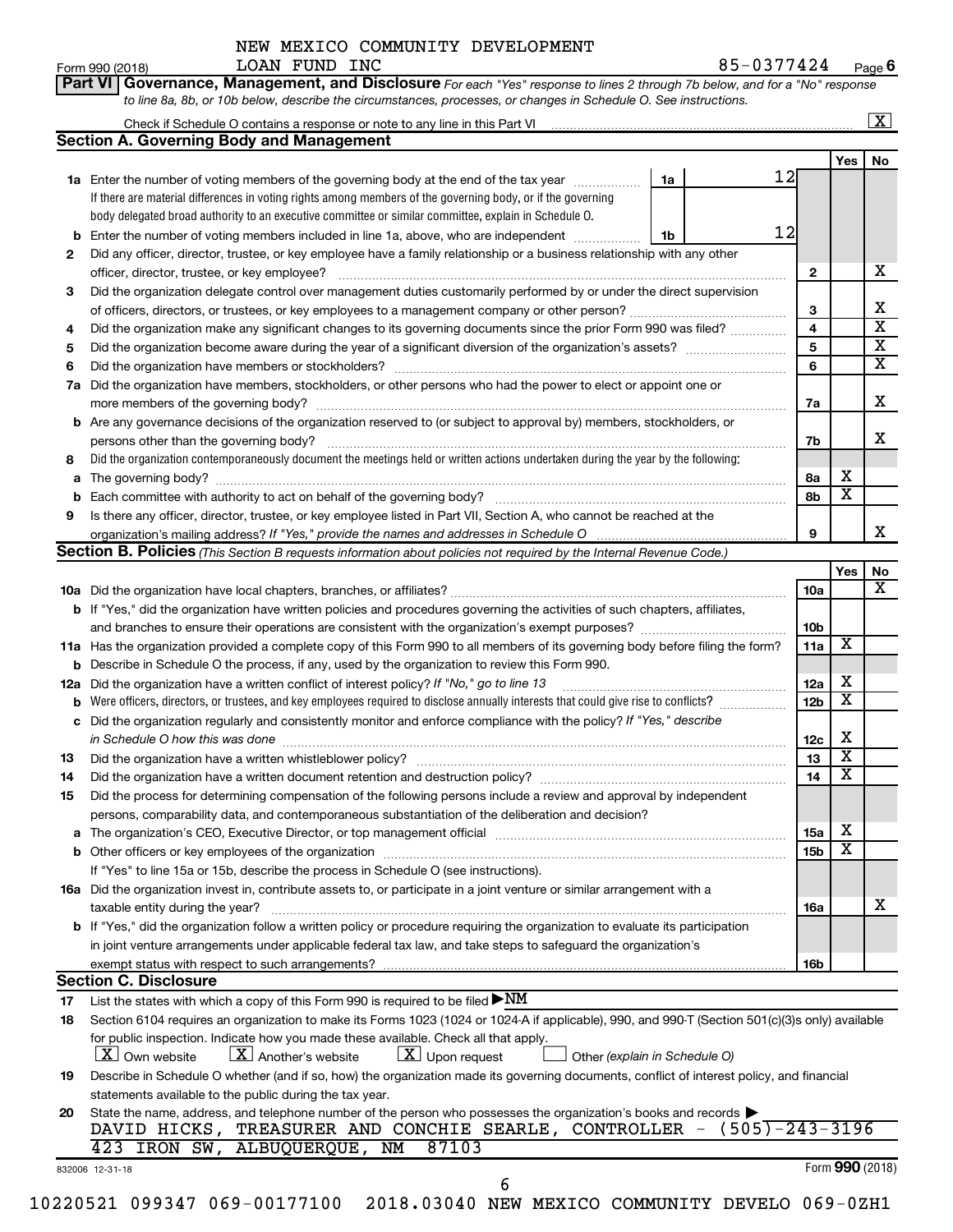| NEW MEXICO COMMUNITY DEVELOPMENT |
|----------------------------------|
|----------------------------------|

 $\Box$ 

|  | Part VII Compensation of Officers, Directors, Trustees, Key Employees, Highest Compensated |
|--|--------------------------------------------------------------------------------------------|
|  | <b>Employees, and Independent Contractors</b>                                              |

#### Check if Schedule O contains a response or note to any line in this Part VII

**Section A. Officers, Directors, Trustees, Key Employees, and Highest Compensated Employees**

**1a**  Complete this table for all persons required to be listed. Report compensation for the calendar year ending with or within the organization's tax year.

**•** List all of the organization's current officers, directors, trustees (whether individuals or organizations), regardless of amount of compensation.

**•** List all of the organization's **current** key employees, if any. See instructions for definition of "key employee." Enter -0- in columns  $(D)$ ,  $(E)$ , and  $(F)$  if no compensation was paid.

**•** List the organization's five current highest compensated employees (other than an officer, director, trustee, or key employee) who received report-

**•** List all of the organization's former officers, key employees, and highest compensated employees who received more than \$100,000 of able compensation (Box 5 of Form W-2 and/or Box 7 of Form 1099-MISC) of more than \$100,000 from the organization and any related organizations. reportable compensation from the organization and any related organizations.

**•** List all of the organization's former directors or trustees that received, in the capacity as a former director or trustee of the organization, more than \$10,000 of reportable compensation from the organization and any related organizations.

List persons in the following order: individual trustees or directors; institutional trustees; officers; key employees; highest compensated employees; and former such persons.

Check this box if neither the organization nor any related organization compensated any current officer, director, or trustee.  $\Box$ 

| (B)       |                                                                                                                                         |                                                                                                                                                                  |                       |                                                         |                     |          | (D)                                                                                                                                          | (E)                                                                                                                                               | (F)                                                                                                                                                                   |
|-----------|-----------------------------------------------------------------------------------------------------------------------------------------|------------------------------------------------------------------------------------------------------------------------------------------------------------------|-----------------------|---------------------------------------------------------|---------------------|----------|----------------------------------------------------------------------------------------------------------------------------------------------|---------------------------------------------------------------------------------------------------------------------------------------------------|-----------------------------------------------------------------------------------------------------------------------------------------------------------------------|
| Average   |                                                                                                                                         |                                                                                                                                                                  |                       |                                                         |                     |          | Reportable                                                                                                                                   | Reportable                                                                                                                                        | Estimated                                                                                                                                                             |
| hours per |                                                                                                                                         |                                                                                                                                                                  |                       |                                                         |                     |          | compensation                                                                                                                                 | compensation                                                                                                                                      | amount of                                                                                                                                                             |
| week      |                                                                                                                                         |                                                                                                                                                                  |                       |                                                         |                     |          | from                                                                                                                                         | from related                                                                                                                                      | other                                                                                                                                                                 |
| (list any |                                                                                                                                         |                                                                                                                                                                  |                       |                                                         |                     |          |                                                                                                                                              | organizations                                                                                                                                     | compensation                                                                                                                                                          |
|           |                                                                                                                                         |                                                                                                                                                                  |                       |                                                         |                     |          |                                                                                                                                              |                                                                                                                                                   | from the                                                                                                                                                              |
|           |                                                                                                                                         |                                                                                                                                                                  |                       |                                                         |                     |          |                                                                                                                                              |                                                                                                                                                   | organization                                                                                                                                                          |
|           |                                                                                                                                         |                                                                                                                                                                  |                       |                                                         |                     |          |                                                                                                                                              |                                                                                                                                                   | and related                                                                                                                                                           |
|           |                                                                                                                                         |                                                                                                                                                                  |                       |                                                         |                     |          |                                                                                                                                              |                                                                                                                                                   | organizations                                                                                                                                                         |
|           |                                                                                                                                         |                                                                                                                                                                  |                       |                                                         |                     |          |                                                                                                                                              |                                                                                                                                                   |                                                                                                                                                                       |
|           |                                                                                                                                         |                                                                                                                                                                  |                       |                                                         |                     |          |                                                                                                                                              |                                                                                                                                                   | $\mathbf 0$ .                                                                                                                                                         |
|           |                                                                                                                                         |                                                                                                                                                                  |                       |                                                         |                     |          |                                                                                                                                              |                                                                                                                                                   |                                                                                                                                                                       |
|           |                                                                                                                                         |                                                                                                                                                                  |                       |                                                         |                     |          |                                                                                                                                              |                                                                                                                                                   | $\mathbf 0$ .                                                                                                                                                         |
|           |                                                                                                                                         |                                                                                                                                                                  |                       |                                                         |                     |          |                                                                                                                                              |                                                                                                                                                   |                                                                                                                                                                       |
|           |                                                                                                                                         |                                                                                                                                                                  |                       |                                                         |                     |          |                                                                                                                                              |                                                                                                                                                   | $\boldsymbol{0}$ .                                                                                                                                                    |
|           |                                                                                                                                         |                                                                                                                                                                  |                       |                                                         |                     |          |                                                                                                                                              |                                                                                                                                                   |                                                                                                                                                                       |
|           |                                                                                                                                         |                                                                                                                                                                  |                       |                                                         |                     |          |                                                                                                                                              |                                                                                                                                                   | $\mathbf 0$ .                                                                                                                                                         |
|           |                                                                                                                                         |                                                                                                                                                                  |                       |                                                         |                     |          |                                                                                                                                              |                                                                                                                                                   |                                                                                                                                                                       |
|           |                                                                                                                                         |                                                                                                                                                                  |                       |                                                         |                     |          |                                                                                                                                              |                                                                                                                                                   | $\mathbf 0$ .                                                                                                                                                         |
|           |                                                                                                                                         |                                                                                                                                                                  |                       |                                                         |                     |          |                                                                                                                                              |                                                                                                                                                   |                                                                                                                                                                       |
|           |                                                                                                                                         |                                                                                                                                                                  |                       |                                                         |                     |          |                                                                                                                                              |                                                                                                                                                   | $\mathbf 0$ .                                                                                                                                                         |
|           |                                                                                                                                         |                                                                                                                                                                  |                       |                                                         |                     |          |                                                                                                                                              |                                                                                                                                                   |                                                                                                                                                                       |
|           |                                                                                                                                         |                                                                                                                                                                  |                       |                                                         |                     |          |                                                                                                                                              |                                                                                                                                                   | $\mathbf 0$ .                                                                                                                                                         |
|           |                                                                                                                                         |                                                                                                                                                                  |                       |                                                         |                     |          |                                                                                                                                              |                                                                                                                                                   |                                                                                                                                                                       |
|           |                                                                                                                                         |                                                                                                                                                                  |                       |                                                         |                     |          |                                                                                                                                              |                                                                                                                                                   | $\mathbf 0$ .                                                                                                                                                         |
|           |                                                                                                                                         |                                                                                                                                                                  |                       |                                                         |                     |          |                                                                                                                                              |                                                                                                                                                   |                                                                                                                                                                       |
|           |                                                                                                                                         |                                                                                                                                                                  |                       |                                                         |                     |          |                                                                                                                                              |                                                                                                                                                   | $\boldsymbol{0}$ .                                                                                                                                                    |
|           |                                                                                                                                         |                                                                                                                                                                  |                       |                                                         |                     |          |                                                                                                                                              |                                                                                                                                                   |                                                                                                                                                                       |
|           |                                                                                                                                         |                                                                                                                                                                  |                       |                                                         |                     |          |                                                                                                                                              |                                                                                                                                                   | $\mathbf 0$ .                                                                                                                                                         |
| 1.00      |                                                                                                                                         |                                                                                                                                                                  |                       |                                                         |                     |          |                                                                                                                                              |                                                                                                                                                   |                                                                                                                                                                       |
|           | $\mathbf X$                                                                                                                             |                                                                                                                                                                  |                       |                                                         |                     |          | $\mathbf 0$                                                                                                                                  | $\mathbf 0$                                                                                                                                       | $\mathbf 0$ .                                                                                                                                                         |
| 1.00      |                                                                                                                                         |                                                                                                                                                                  |                       |                                                         |                     |          |                                                                                                                                              |                                                                                                                                                   |                                                                                                                                                                       |
|           | $\mathbf X$                                                                                                                             |                                                                                                                                                                  |                       |                                                         |                     |          | 0.                                                                                                                                           | $\mathbf 0$                                                                                                                                       | $\mathbf 0$ .                                                                                                                                                         |
| 1.00      |                                                                                                                                         |                                                                                                                                                                  |                       |                                                         |                     |          |                                                                                                                                              |                                                                                                                                                   |                                                                                                                                                                       |
|           | $\mathbf X$                                                                                                                             |                                                                                                                                                                  |                       |                                                         |                     |          | 0.                                                                                                                                           | $\mathbf 0$                                                                                                                                       | $\mathbf 0$ .                                                                                                                                                         |
| 1.00      |                                                                                                                                         |                                                                                                                                                                  |                       |                                                         |                     |          |                                                                                                                                              |                                                                                                                                                   |                                                                                                                                                                       |
|           | $\mathbf X$                                                                                                                             |                                                                                                                                                                  | $\mathbf X$           |                                                         |                     |          | $\mathbf 0$                                                                                                                                  | $\mathbf 0$                                                                                                                                       | $\mathbf 0$ .                                                                                                                                                         |
| 1.00      |                                                                                                                                         |                                                                                                                                                                  |                       |                                                         |                     |          |                                                                                                                                              |                                                                                                                                                   |                                                                                                                                                                       |
|           | $\mathbf X$                                                                                                                             |                                                                                                                                                                  |                       |                                                         |                     |          | 0.                                                                                                                                           | $\mathbf 0$                                                                                                                                       | $\mathbf 0$ .                                                                                                                                                         |
| 40.00     |                                                                                                                                         |                                                                                                                                                                  |                       |                                                         |                     |          |                                                                                                                                              |                                                                                                                                                   |                                                                                                                                                                       |
|           |                                                                                                                                         |                                                                                                                                                                  | $\rm X$               |                                                         |                     |          | 170,000.                                                                                                                                     | $\mathbf 0$ .                                                                                                                                     | 9,835.                                                                                                                                                                |
|           |                                                                                                                                         |                                                                                                                                                                  |                       |                                                         |                     |          |                                                                                                                                              |                                                                                                                                                   |                                                                                                                                                                       |
|           |                                                                                                                                         |                                                                                                                                                                  |                       |                                                         |                     |          |                                                                                                                                              |                                                                                                                                                   |                                                                                                                                                                       |
|           | hours for<br>related<br>organizations<br>below<br>line)<br>2.00<br>1.00<br>2.00<br>1.00<br>1.00<br>1.00<br>1.00<br>1.00<br>1.00<br>1.00 | Individual trustee or director<br>$\mathbf X$<br>X<br>X<br>$\mathbf X$<br>$\mathbf X$<br>$\mathbf X$<br>$\mathbf X$<br>$\mathbf X$<br>$\mathbf X$<br>$\mathbf X$ | Institutional trustee | Officer<br>$\mathbf x$<br>$\rm X$<br>$\rm X$<br>$\rm X$ | (C)<br>Key employee | Position | (do not check more than one<br>box, unless person is both an<br>officer and a director/trustee)<br>Highest compensated<br>employee<br>Former | the<br>organization<br>(W-2/1099-MISC)<br>0.<br>0.<br>$\mathbf 0$<br>0.<br>0.<br>$\mathbf 0$<br>$\mathbf 0$<br>0.<br>$\mathbf 0$ .<br>$\mathbf 0$ | (W-2/1099-MISC)<br>$\mathbf 0$<br>$\mathbf 0$<br>$\mathbf 0$<br>$\mathbf 0$<br>$\mathbf 0$<br>$\mathbf 0$<br>$\mathbf 0$<br>$\mathbf 0$<br>$\mathbf 0$<br>$\mathbf 0$ |

832007 12-31-18

7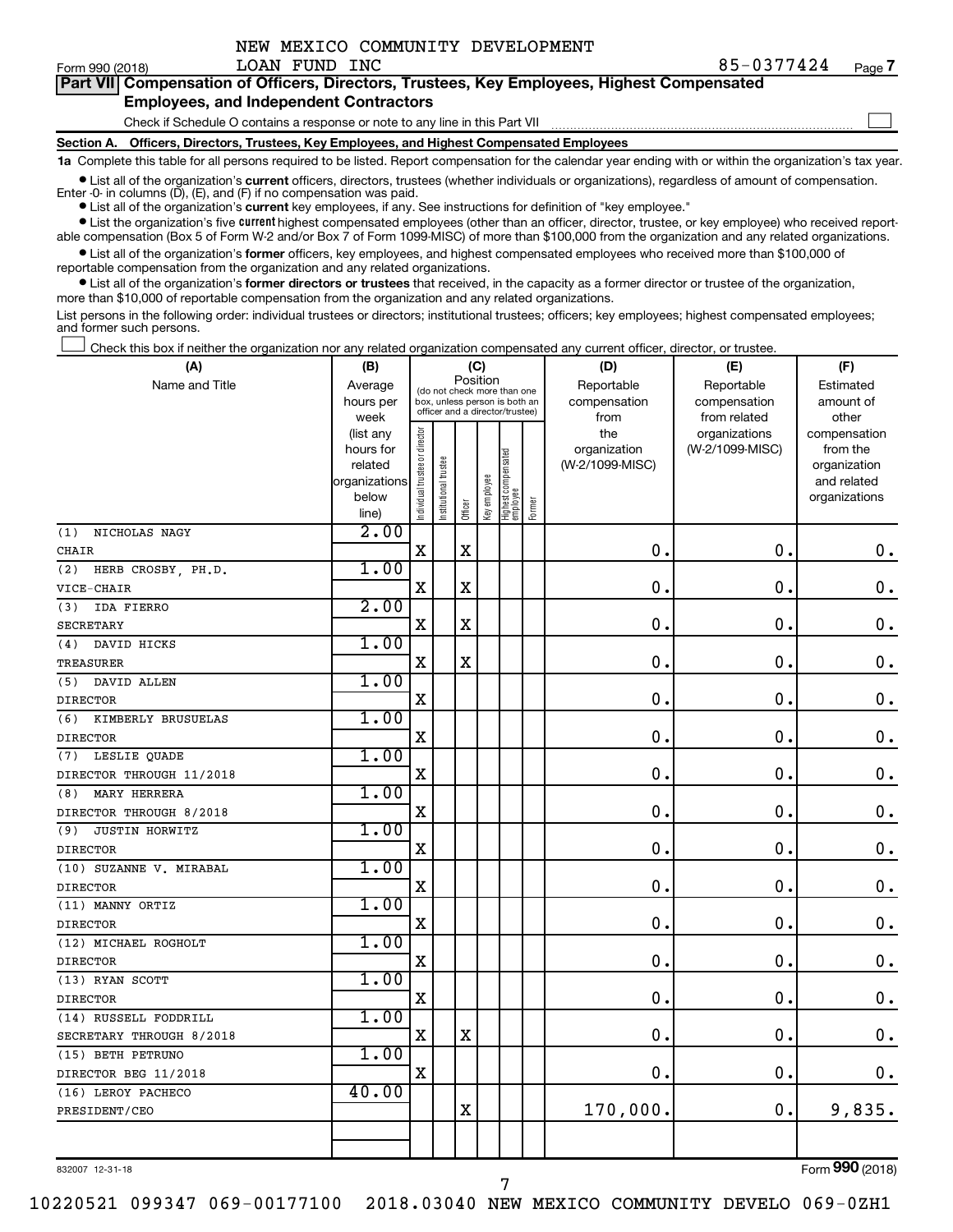|              | NEW MEXICO COMMUNITY DEVELOPMENT                                                                                                                                                                                                                                                                               |                                                                      |                                                                                                                                                                                                               |             |  |  |   |                                                                          |                                           |                                                   |                              |                                        |                                      |
|--------------|----------------------------------------------------------------------------------------------------------------------------------------------------------------------------------------------------------------------------------------------------------------------------------------------------------------|----------------------------------------------------------------------|---------------------------------------------------------------------------------------------------------------------------------------------------------------------------------------------------------------|-------------|--|--|---|--------------------------------------------------------------------------|-------------------------------------------|---------------------------------------------------|------------------------------|----------------------------------------|--------------------------------------|
|              | <b>LOAN FUND INC</b><br>Form 990 (2018)<br><b>Part VII</b>                                                                                                                                                                                                                                                     |                                                                      |                                                                                                                                                                                                               |             |  |  |   |                                                                          |                                           | 85-0377424                                        |                              |                                        | Page 8                               |
|              | Section A. Officers, Directors, Trustees, Key Employees, and Highest Compensated Employees (continued)<br>(A)<br>Name and title                                                                                                                                                                                | (B)<br>Average<br>hours per<br>week                                  | (C)<br>Position<br>(do not check more than one<br>box, unless person is both an<br>officer and a director/trustee)                                                                                            |             |  |  |   |                                                                          | (D)<br>Reportable<br>compensation<br>from | (E)<br>Reportable<br>compensation<br>from related |                              | (F)<br>Estimated<br>amount of<br>other |                                      |
|              |                                                                                                                                                                                                                                                                                                                | (list any<br>hours for<br>related<br>organizations<br>below<br>line) | Individual trustee or director<br>the<br>organizations<br>organization<br>(W-2/1099-MISC)<br>Highest compensated<br>employee<br>Institutional trustee<br>(W-2/1099-MISC)<br>Key employee<br>Former<br>Officer |             |  |  |   | compensation<br>from the<br>organization<br>and related<br>organizations |                                           |                                                   |                              |                                        |                                      |
|              |                                                                                                                                                                                                                                                                                                                |                                                                      |                                                                                                                                                                                                               |             |  |  |   |                                                                          |                                           |                                                   |                              |                                        |                                      |
|              |                                                                                                                                                                                                                                                                                                                |                                                                      |                                                                                                                                                                                                               |             |  |  |   |                                                                          |                                           |                                                   |                              |                                        |                                      |
|              |                                                                                                                                                                                                                                                                                                                |                                                                      |                                                                                                                                                                                                               |             |  |  |   |                                                                          |                                           |                                                   |                              |                                        |                                      |
|              |                                                                                                                                                                                                                                                                                                                |                                                                      |                                                                                                                                                                                                               |             |  |  |   |                                                                          |                                           |                                                   |                              |                                        |                                      |
|              | 1b Sub-total<br>c Total from continuation sheets to Part VII, Section A manuscreen continuum                                                                                                                                                                                                                   |                                                                      |                                                                                                                                                                                                               |             |  |  |   |                                                                          | 170,000.<br>$\overline{0}$<br>170,000.    |                                                   | 0.<br>$\overline{0}$ .<br>Ο. |                                        | 9,835.<br>$\overline{0}$ .<br>9,835. |
| $\mathbf{2}$ | Total number of individuals (including but not limited to those listed above) who received more than \$100,000 of reportable<br>compensation from the organization $\blacktriangleright$                                                                                                                       |                                                                      |                                                                                                                                                                                                               |             |  |  |   |                                                                          |                                           |                                                   |                              |                                        |                                      |
| З<br>4       | Did the organization list any former officer, director, or trustee, key employee, or highest compensated employee on<br>line 1a? If "Yes," complete Schedule J for such individual<br>For any individual listed on line 1a, is the sum of reportable compensation and other compensation from the organization |                                                                      |                                                                                                                                                                                                               |             |  |  |   |                                                                          |                                           |                                                   |                              | Yes<br>з                               | No<br>$\overline{\text{X}}$          |
| 5            | Did any person listed on line 1a receive or accrue compensation from any unrelated organization or individual for services<br>rendered to the organization? If "Yes," complete Schedule J for such person                                                                                                      |                                                                      |                                                                                                                                                                                                               |             |  |  |   |                                                                          |                                           |                                                   |                              | х<br>4<br>5                            | х                                    |
|              | <b>Section B. Independent Contractors</b>                                                                                                                                                                                                                                                                      |                                                                      |                                                                                                                                                                                                               |             |  |  |   |                                                                          |                                           |                                                   |                              |                                        |                                      |
| 1            | Complete this table for your five highest compensated independent contractors that received more than \$100,000 of compensation from<br>the organization. Report compensation for the calendar year ending with or within the organization's tax year.                                                         |                                                                      |                                                                                                                                                                                                               |             |  |  |   |                                                                          |                                           |                                                   |                              |                                        |                                      |
|              | (A)<br>Name and business address                                                                                                                                                                                                                                                                               |                                                                      |                                                                                                                                                                                                               | <b>NONE</b> |  |  |   |                                                                          | (B)<br>Description of services            |                                                   |                              | (C)<br>Compensation                    |                                      |
|              |                                                                                                                                                                                                                                                                                                                |                                                                      |                                                                                                                                                                                                               |             |  |  |   |                                                                          |                                           |                                                   |                              |                                        |                                      |
|              |                                                                                                                                                                                                                                                                                                                |                                                                      |                                                                                                                                                                                                               |             |  |  |   |                                                                          |                                           |                                                   |                              |                                        |                                      |
|              |                                                                                                                                                                                                                                                                                                                |                                                                      |                                                                                                                                                                                                               |             |  |  |   |                                                                          |                                           |                                                   |                              |                                        |                                      |
| 2            | Total number of independent contractors (including but not limited to those listed above) who received more than<br>\$100,000 of compensation from the organization                                                                                                                                            |                                                                      |                                                                                                                                                                                                               |             |  |  | 0 |                                                                          |                                           |                                                   |                              |                                        | $F_{\alpha r}$ QQ $\Omega$ (2018)    |

|  |  | 832008 12-31-18 |
|--|--|-----------------|
|--|--|-----------------|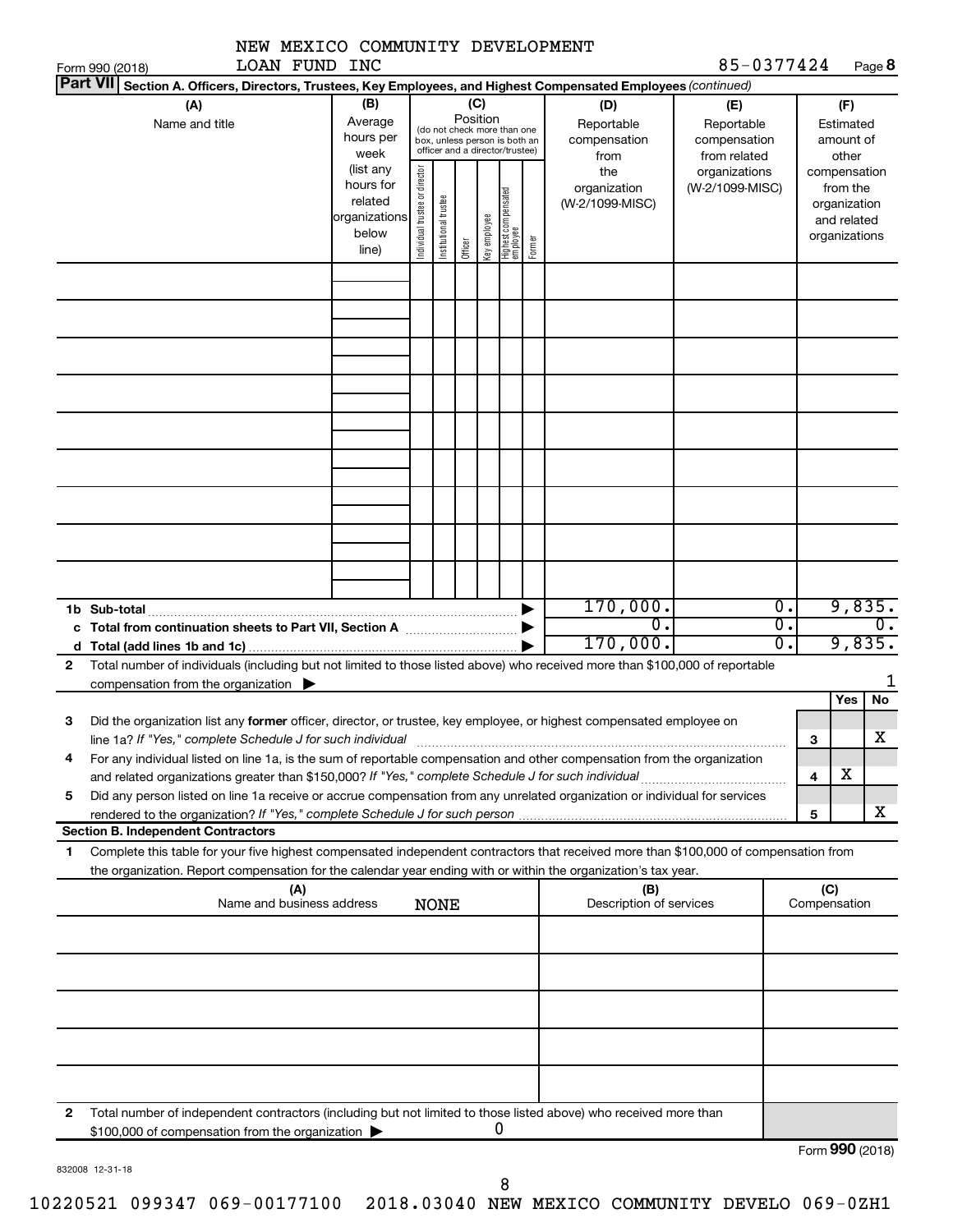|                                                           | <b>Part VIII</b> | <b>Statement of Revenue</b>                                 |                                                  |                      |                      |                                                 |                                                    |                                                                    |
|-----------------------------------------------------------|------------------|-------------------------------------------------------------|--------------------------------------------------|----------------------|----------------------|-------------------------------------------------|----------------------------------------------------|--------------------------------------------------------------------|
|                                                           |                  |                                                             |                                                  |                      |                      |                                                 |                                                    |                                                                    |
|                                                           |                  |                                                             |                                                  |                      | (A)<br>Total revenue | (B)<br>Related or<br>exempt function<br>revenue | $\overline{C}$<br>Unrelated<br>business<br>revenue | (D)<br>Revenue excluded<br>from tax under<br>sections<br>512 - 514 |
|                                                           |                  | 1 a Federated campaigns                                     | 1a                                               |                      |                      |                                                 |                                                    |                                                                    |
|                                                           | b                | Membership dues                                             | 1 <sub>b</sub>                                   |                      |                      |                                                 |                                                    |                                                                    |
|                                                           |                  | c Fundraising events                                        | 1c                                               |                      |                      |                                                 |                                                    |                                                                    |
|                                                           |                  | d Related organizations<br>.                                | 1d                                               |                      |                      |                                                 |                                                    |                                                                    |
|                                                           | е                | Government grants (contributions)                           | 1e                                               | 77,694.              |                      |                                                 |                                                    |                                                                    |
|                                                           |                  | f All other contributions, gifts, grants, and               |                                                  |                      |                      |                                                 |                                                    |                                                                    |
|                                                           |                  | similar amounts not included above                          | 1f                                               | 103,881.             |                      |                                                 |                                                    |                                                                    |
| Contributions, Gifts, Grants<br>and Other Similar Amounts | g                | Noncash contributions included in lines 1a-1f: \$           |                                                  |                      |                      |                                                 |                                                    |                                                                    |
|                                                           |                  |                                                             |                                                  |                      | 181,575              |                                                 |                                                    |                                                                    |
|                                                           |                  |                                                             |                                                  | <b>Business Code</b> |                      |                                                 |                                                    |                                                                    |
|                                                           | 2 a              | PROGRAM LOAN INTEREST                                       |                                                  | 900099               | 1,001,749.           | 1,001,749                                       |                                                    |                                                                    |
|                                                           | b                | OTHER LENDING PROGRAM INCOME                                |                                                  | 900099               | 124,580.             | 124,580                                         |                                                    |                                                                    |
| Program Service<br>Revenue                                | с                |                                                             |                                                  |                      |                      |                                                 |                                                    |                                                                    |
|                                                           | d                | the control of the control of the control of the control of |                                                  |                      |                      |                                                 |                                                    |                                                                    |
|                                                           |                  |                                                             |                                                  |                      |                      |                                                 |                                                    |                                                                    |
|                                                           |                  | All other program service revenue                           |                                                  |                      |                      |                                                 |                                                    |                                                                    |
|                                                           |                  |                                                             |                                                  |                      | 1,126,329.           |                                                 |                                                    |                                                                    |
|                                                           | 3                | Investment income (including dividends, interest, and       |                                                  |                      |                      |                                                 |                                                    |                                                                    |
|                                                           |                  |                                                             |                                                  |                      | 2,964                |                                                 |                                                    | 2,964.                                                             |
|                                                           | 4                | Income from investment of tax-exempt bond proceeds          |                                                  |                      |                      |                                                 |                                                    |                                                                    |
|                                                           | 5                |                                                             |                                                  |                      |                      |                                                 |                                                    |                                                                    |
|                                                           |                  |                                                             | (i) Real                                         | (ii) Personal        |                      |                                                 |                                                    |                                                                    |
|                                                           | 6а               | Gross rents                                                 |                                                  |                      |                      |                                                 |                                                    |                                                                    |
|                                                           | b                | Less: rental expenses                                       |                                                  |                      |                      |                                                 |                                                    |                                                                    |
|                                                           | с                | Rental income or (loss)                                     |                                                  |                      |                      |                                                 |                                                    |                                                                    |
|                                                           |                  |                                                             |                                                  |                      |                      |                                                 |                                                    |                                                                    |
|                                                           |                  | 7 a Gross amount from sales of                              | (i) Securities                                   | (ii) Other           |                      |                                                 |                                                    |                                                                    |
|                                                           |                  | assets other than inventory                                 |                                                  |                      |                      |                                                 |                                                    |                                                                    |
|                                                           |                  | <b>b</b> Less: cost or other basis                          |                                                  |                      |                      |                                                 |                                                    |                                                                    |
|                                                           |                  | and sales expenses                                          |                                                  |                      |                      |                                                 |                                                    |                                                                    |
|                                                           |                  |                                                             |                                                  |                      |                      |                                                 |                                                    |                                                                    |
|                                                           |                  | 8 a Gross income from fundraising events (not               |                                                  |                      |                      |                                                 |                                                    |                                                                    |
| <b>Other Revenue</b>                                      |                  | including \$<br><u> 1990 - Johann Barbara, martx</u>        | of                                               |                      |                      |                                                 |                                                    |                                                                    |
|                                                           |                  | contributions reported on line 1c). See                     |                                                  |                      |                      |                                                 |                                                    |                                                                    |
|                                                           |                  |                                                             | b                                                |                      |                      |                                                 |                                                    |                                                                    |
|                                                           |                  | c Net income or (loss) from fundraising events              |                                                  | .                    |                      |                                                 |                                                    |                                                                    |
|                                                           |                  | 9 a Gross income from gaming activities. See                |                                                  |                      |                      |                                                 |                                                    |                                                                    |
|                                                           |                  |                                                             |                                                  |                      |                      |                                                 |                                                    |                                                                    |
|                                                           |                  |                                                             | b                                                |                      |                      |                                                 |                                                    |                                                                    |
|                                                           |                  |                                                             |                                                  |                      |                      |                                                 |                                                    |                                                                    |
|                                                           |                  | 10 a Gross sales of inventory, less returns                 |                                                  |                      |                      |                                                 |                                                    |                                                                    |
|                                                           |                  |                                                             |                                                  |                      |                      |                                                 |                                                    |                                                                    |
|                                                           |                  |                                                             | $\mathbf{b}$                                     |                      |                      |                                                 |                                                    |                                                                    |
|                                                           |                  | c Net income or (loss) from sales of inventory              |                                                  |                      |                      |                                                 |                                                    |                                                                    |
|                                                           |                  | Miscellaneous Revenue                                       |                                                  | <b>Business Code</b> |                      |                                                 |                                                    |                                                                    |
|                                                           |                  | 11 a MISCELLANEOUS INCOME                                   |                                                  | 900099               | 12,204.              | 12,204.                                         |                                                    |                                                                    |
|                                                           | b                | the control of the control of the control of the control of |                                                  |                      |                      |                                                 |                                                    |                                                                    |
|                                                           | с                |                                                             | the control of the control of the control of the |                      |                      |                                                 |                                                    |                                                                    |
|                                                           |                  |                                                             |                                                  |                      |                      |                                                 |                                                    |                                                                    |
|                                                           |                  |                                                             |                                                  |                      | 12,204.              |                                                 | 0.                                                 |                                                                    |
| 00000                                                     | 12               |                                                             |                                                  |                      | 1,323,072.           | 1,138,533.                                      |                                                    | 2,964.<br>Enrm $QQ \cap (2018)$                                    |

9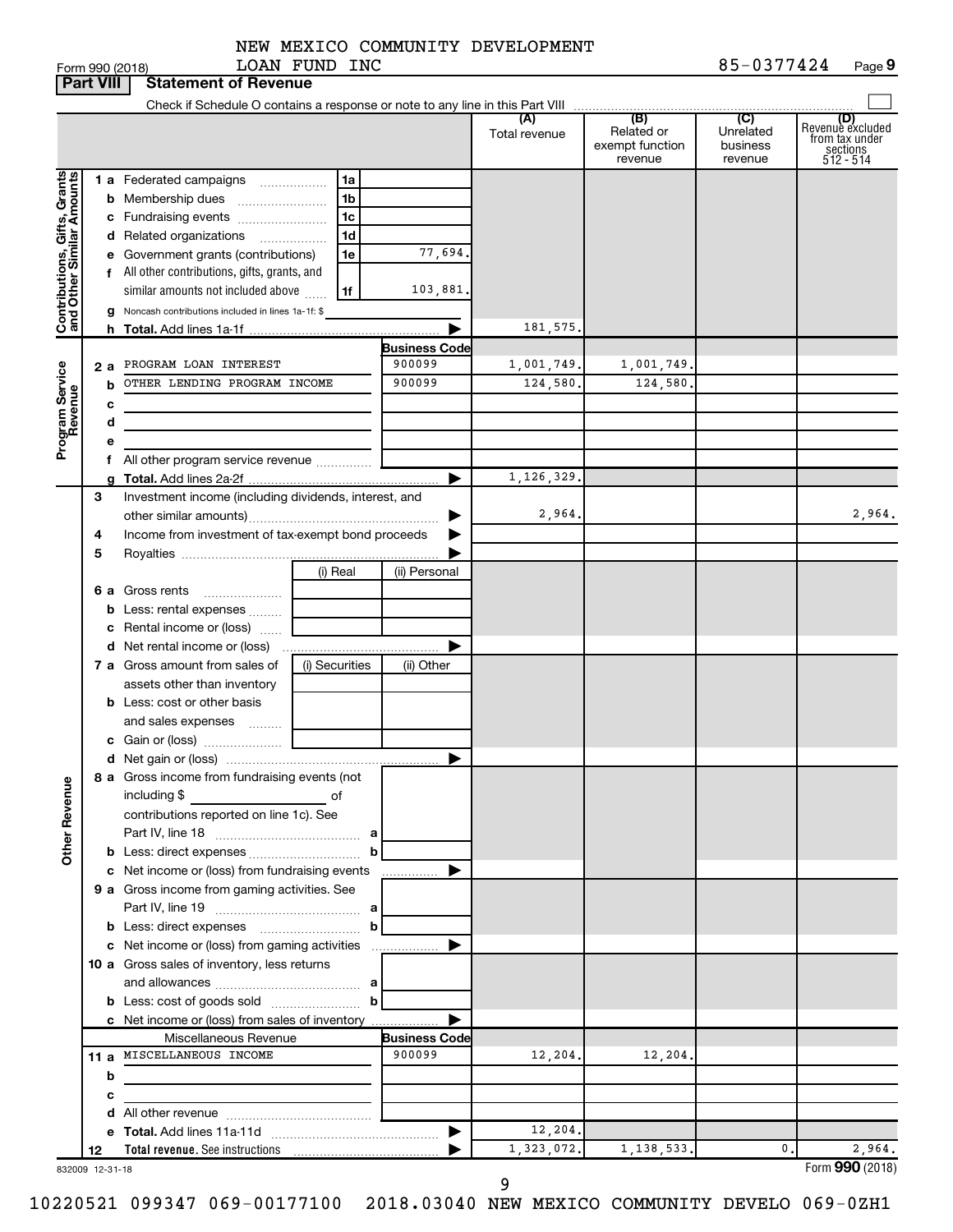| Form 990 (2018) | LOAN.<br>FUNL                            | INC | 424 | Page |
|-----------------|------------------------------------------|-----|-----|------|
|                 | Dart IX Statement of Eunctional Expenses |     |     |      |

|             | <b>Part IX Statement of Functional Expenses</b>                                                                                                                                                             |                       |                                    |                                           |                                |
|-------------|-------------------------------------------------------------------------------------------------------------------------------------------------------------------------------------------------------------|-----------------------|------------------------------------|-------------------------------------------|--------------------------------|
|             | Section 501(c)(3) and 501(c)(4) organizations must complete all columns. All other organizations must complete column (A).                                                                                  |                       |                                    |                                           |                                |
|             | Check if Schedule O contains a response or note to any line in this Part IX                                                                                                                                 |                       |                                    |                                           | X                              |
|             | Do not include amounts reported on lines 6b,<br>7b, 8b, 9b, and 10b of Part VIII.                                                                                                                           | (A)<br>Total expenses | (B)<br>Program service<br>expenses | (C)<br>Management and<br>general expenses | (D)<br>Fundraising<br>expenses |
| 1           | Grants and other assistance to domestic organizations                                                                                                                                                       |                       |                                    |                                           |                                |
|             | and domestic governments. See Part IV, line 21                                                                                                                                                              |                       |                                    |                                           |                                |
| 2           | Grants and other assistance to domestic                                                                                                                                                                     |                       |                                    |                                           |                                |
|             | individuals. See Part IV, line 22<br><u> 1986 - Johann Stoff, Amerikaansk politiker (</u>                                                                                                                   |                       |                                    |                                           |                                |
| 3           | Grants and other assistance to foreign                                                                                                                                                                      |                       |                                    |                                           |                                |
|             | organizations, foreign governments, and foreign                                                                                                                                                             |                       |                                    |                                           |                                |
|             | individuals. See Part IV, lines 15 and 16                                                                                                                                                                   |                       |                                    |                                           |                                |
| 4           | Benefits paid to or for members                                                                                                                                                                             |                       |                                    |                                           |                                |
| 5           | Compensation of current officers, directors,                                                                                                                                                                |                       |                                    |                                           |                                |
|             | trustees, and key employees                                                                                                                                                                                 | 179,836.              | 89,918.                            | 44,959.                                   | 44,959.                        |
| 6           | Compensation not included above, to disqualified                                                                                                                                                            |                       |                                    |                                           |                                |
|             | persons (as defined under section 4958(f)(1)) and                                                                                                                                                           |                       |                                    |                                           |                                |
|             | persons described in section 4958(c)(3)(B)                                                                                                                                                                  | 597, 295.             |                                    |                                           |                                |
| 7           | Other salaries and wages                                                                                                                                                                                    |                       | 400, 515.                          | 67,973.                                   | 128,807.                       |
| 8           | Pension plan accruals and contributions (include                                                                                                                                                            | 8,085.                |                                    | 668.                                      | 1,680.                         |
|             | section 401(k) and 403(b) employer contributions)                                                                                                                                                           | 67,651.               | 5,737.<br>43,492.                  | 9,193.                                    | 14,966.                        |
| 9           |                                                                                                                                                                                                             | 66,452.               | 42,048.                            | 9,568.                                    | 14,836.                        |
| 10          |                                                                                                                                                                                                             |                       |                                    |                                           |                                |
| 11          | Fees for services (non-employees):                                                                                                                                                                          |                       |                                    |                                           |                                |
| а           |                                                                                                                                                                                                             | 2,668.                | 2,134.                             | 267.                                      | 267.                           |
| b<br>С      |                                                                                                                                                                                                             | 20, 324.              | 16, 258.                           | 2,033.                                    | 2,033.                         |
| d           |                                                                                                                                                                                                             |                       |                                    |                                           |                                |
|             | Professional fundraising services. See Part IV, line 17                                                                                                                                                     |                       |                                    |                                           |                                |
| $\mathbf f$ | Investment management fees                                                                                                                                                                                  |                       |                                    |                                           |                                |
| g           | Other. (If line 11g amount exceeds 10% of line 25,                                                                                                                                                          |                       |                                    |                                           |                                |
|             | column (A) amount, list line 11g expenses on Sch O.)                                                                                                                                                        | 697.                  | 557.                               | 70.                                       | 70.                            |
| 12          |                                                                                                                                                                                                             |                       |                                    |                                           |                                |
| 13          |                                                                                                                                                                                                             | 56, 514.              | 45,211.                            | 5,651.                                    | 5,652.                         |
| 14          |                                                                                                                                                                                                             |                       |                                    |                                           |                                |
| 15          |                                                                                                                                                                                                             |                       |                                    |                                           |                                |
| 16          |                                                                                                                                                                                                             |                       |                                    |                                           |                                |
| 17          | Travel                                                                                                                                                                                                      | 14,202.               | 11,362.                            | 1,420.                                    | 1,420.                         |
| 18          | Payments of travel or entertainment expenses                                                                                                                                                                |                       |                                    |                                           |                                |
|             | for any federal, state, or local public officials                                                                                                                                                           |                       |                                    |                                           |                                |
| 19          | Conferences, conventions, and meetings                                                                                                                                                                      |                       |                                    |                                           |                                |
| 20          | Interest                                                                                                                                                                                                    | 343,976.              | 343,976.                           |                                           |                                |
| 21          |                                                                                                                                                                                                             |                       |                                    |                                           |                                |
| 22          | Depreciation, depletion, and amortization                                                                                                                                                                   | 38, 368.              | 19, 184.                           | 9,592.                                    | 9,592.                         |
| 23          | Insurance                                                                                                                                                                                                   | 8,888.                | 4,444.                             | 2,222.                                    | 2,222.                         |
| 24          | Other expenses. Itemize expenses not covered<br>above. (List miscellaneous expenses in line 24e. If line<br>24e amount exceeds 10% of line 25, column (A)<br>amount, list line 24e expenses on Schedule O.) |                       |                                    |                                           |                                |
| a           | NET LOAN LOSS RESERVE                                                                                                                                                                                       | 63,492.               | 63,492.                            | 0.                                        | 0.                             |
| b           | <b>OUTREACH</b>                                                                                                                                                                                             | 46, 130.              | 36,904.                            | 4,613.                                    | 4,613.                         |
| C           | LOAN ADMINISTRATION                                                                                                                                                                                         | 18,556.               | 18,556.                            | 0.                                        | о.                             |
| d           | REPAIRS AND MAINTENANCE                                                                                                                                                                                     | 17,302.               | 13,842.                            | 1,730.                                    | 1,730.                         |
|             | SEE SCH O<br>e All other expenses                                                                                                                                                                           | 14,058.               | $11,246$ .                         | 1,406.                                    | 1,406.                         |
| 25          | Total functional expenses. Add lines 1 through 24e                                                                                                                                                          | 1,564,494.            | 1,168,876.                         | 161, 365.                                 | 234, 253.                      |
| 26          | Joint costs. Complete this line only if the organization                                                                                                                                                    |                       |                                    |                                           |                                |
|             | reported in column (B) joint costs from a combined                                                                                                                                                          |                       |                                    |                                           |                                |
|             | educational campaign and fundraising solicitation.                                                                                                                                                          |                       |                                    |                                           |                                |

832010 12-31-18

Check here  $\blacktriangleright$ 

Form (2018) **990**

Check here  $\begin{array}{c} \begin{array}{|c} \hline \end{array} \end{array}$  if following SOP 98-2 (ASC 958-720)

10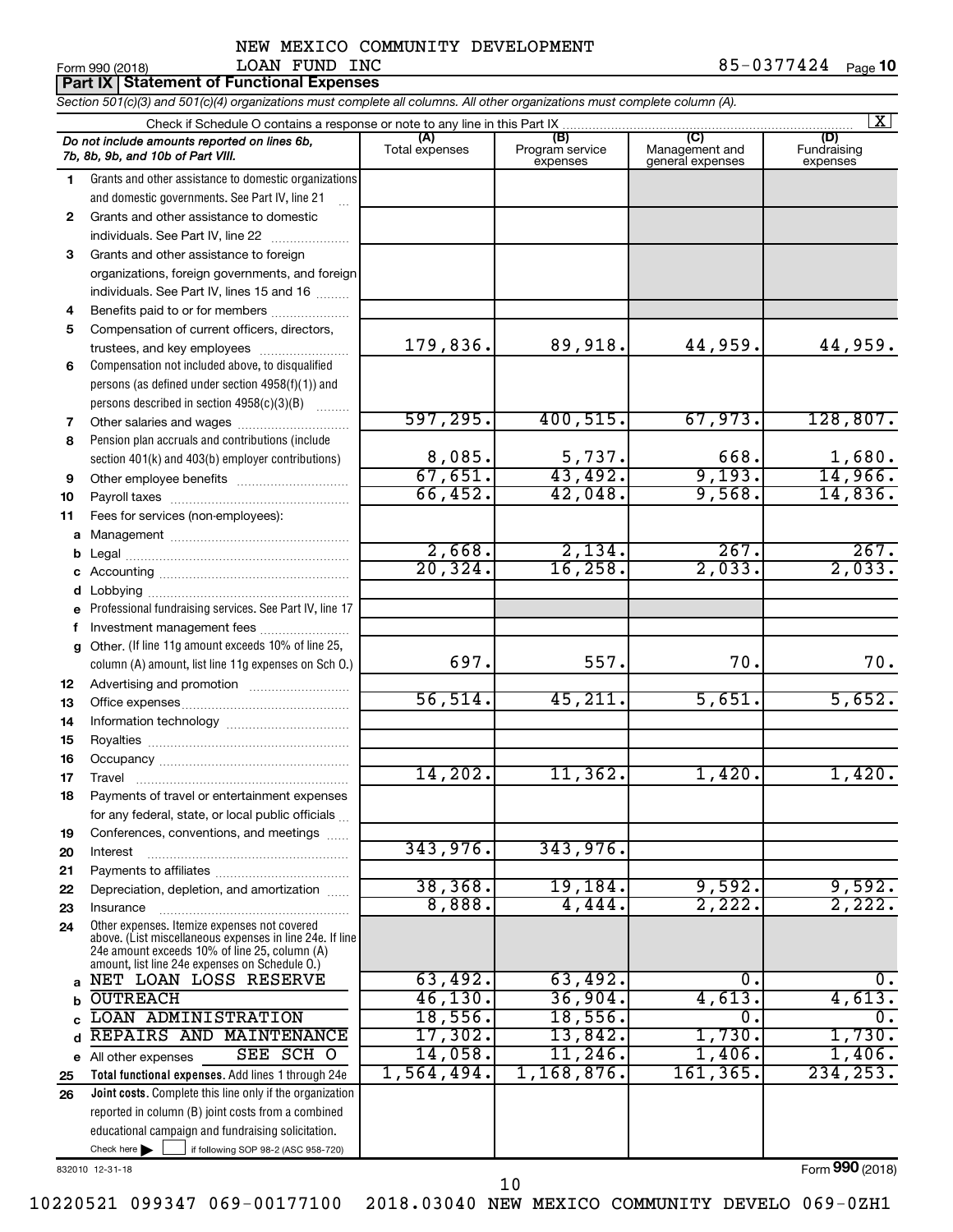|  | Form 990 (2018) |
|--|-----------------|
|--|-----------------|

#### NEW MEXICO COMMUNITY DEVELOPMENT LOAN FUND INC 85-0377424

**Part X** | Balance Sheet  $\perp$ Check if Schedule O contains a response or note to any line in this Part X **(A) (B)** Beginning of year | | End of year 4,131,610. 3,955,077. **1 1** Cash - non-interest-bearing ~~~~~~~~~~~~~~~~~~~~~~~~~  $241,001$ .  $2$   $242,230$ . **2 2** Savings and temporary cash investments ~~~~~~~~~~~~~~~~~~  $\begin{array}{|c|c|c|c|c|}\hline 67,792 & \text{a} & \text{55,216} \hline \end{array}$ **3 3** Pledges and grants receivable, net ~~~~~~~~~~~~~~~~~~~~~ 4,982. 647. **4 4** Accounts receivable, net ~~~~~~~~~~~~~~~~~~~~~~~~~~ **5** Loans and other receivables from current and former officers, directors, trustees, key employees, and highest compensated employees. Complete **5** Part II of Schedule L ~~~~~~~~~~~~~~~~~~~~~~~~~~~~ **6** Loans and other receivables from other disqualified persons (as defined under section 4958(f)(1)), persons described in section 4958(c)(3)(B), and contributing employers and sponsoring organizations of section 501(c)(9) voluntary employees' beneficiary organizations (see instr). Complete Part II of Sch L ...... **6 Assets** 13,797,060. 13,528,012. **7 7** Notes and loans receivable, net ~~~~~~~~~~~~~~~~~~~~~~~ **8 8** Inventories for sale or use ~~~~~~~~~~~~~~~~~~~~~~~~~~  $3,453.$  9  $2,878.$ **9 9** Prepaid expenses and deferred charges ~~~~~~~~~~~~~~~~~~ **10 a** Land, buildings, and equipment: cost or other 612,320. basis. Complete Part VI of Schedule D  $\frac{1}{10}$  10a  $236,468.$  396,060.  $1_{10c}$  375,852. **10c b** Less: accumulated depreciation  $\ldots$  [10b **11 11** Investments - publicly traded securities ~~~~~~~~~~~~~~~~~~~ **12 12** Investments - other securities. See Part IV, line 11 ~~~~~~~~~~~~~~ **13 13** Investments - program-related. See Part IV, line 11 ~~~~~~~~~~~~~ **14 14** Intangible assets ~~~~~~~~~~~~~~~~~~~~~~~~~~~~~~  $137,505.$  15 125,519. Other assets. See Part IV, line 11 ~~~~~~~~~~~~~~~~~~~~~~ **15 15** 18,779,463. 16 18,285,431. **16 16 Total assets.**  Add lines 1 through 15 (must equal line 34)  $236,414.$   $\mid$   $\mid$   $\mid$   $\mid$   $253,771.$ **17 17** Accounts payable and accrued expenses ~~~~~~~~~~~~~~~~~~ **18 18** Grants payable ~~~~~~~~~~~~~~~~~~~~~~~~~~~~~~~ **19 19** Deferred revenue ~~~~~~~~~~~~~~~~~~~~~~~~~~~~~~ **20 20** Tax-exempt bond liabilities ~~~~~~~~~~~~~~~~~~~~~~~~~ **21 21** Escrow or custodial account liability. Complete Part IV of Schedule D ........... **22** Loans and other payables to current and former officers, directors, trustees, **Liabilities** key employees, highest compensated employees, and disqualified persons. Complete Part II of Schedule L ~~~~~~~~~~~~~~~~~~~~~~~ **22** Secured mortgages and notes payable to unrelated third parties  $\ldots$ ................. **23 23 24** Unsecured notes and loans payable to unrelated third parties ~~~~~~~~ **24 25** Other liabilities (including federal income tax, payables to related third parties, and other liabilities not included on lines 17-24). Complete Part X of 16,541,765. 25 | 16,271,798. Schedule D ~~~~~~~~~~~~~~~~~~~~~~~~~~~~~~~~ **25** 16,778,179. 16,525,569. **26 26 Total liabilities.**  Add lines 17 through 25 Organizations that follow SFAS 117 (ASC 958), check here  $\blacktriangleright$   $\boxed{X}$  and **complete lines 27 through 29, and lines 33 and 34. Vet Assets or Fund Balances Net Assets or Fund Balances**  $1,726,846.$   $27$  1,495,045. **27 27** Unrestricted net assets ~~~~~~~~~~~~~~~~~~~~~~~~~~~ 68,647. 59,026. **28 28** Temporarily restricted net assets ~~~~~~~~~~~~~~~~~~~~~~ 205,791. 205,791. **29 29** Permanently restricted net assets ~~~~~~~~~~~~~~~~~~~~~ **Organizations that do not follow SFAS 117 (ASC 958), check here** | † **and complete lines 30 through 34. 30 30** Capital stock or trust principal, or current funds ~~~~~~~~~~~~~~~ **31 31** Paid-in or capital surplus, or land, building, or equipment fund ....................... **32 32** Retained earnings, endowment, accumulated income, or other funds ............  $2,001,284.$   $33$  1, 759, 862. **33** Total net assets or fund balances ~~~~~~~~~~~~~~~~~~~~~~ **33**

Form (2018) **990**

**34**

18,779,463**.** 34 18,285,431.

832011 12-31-18

**34**

Total liabilities and net assets/fund balances

11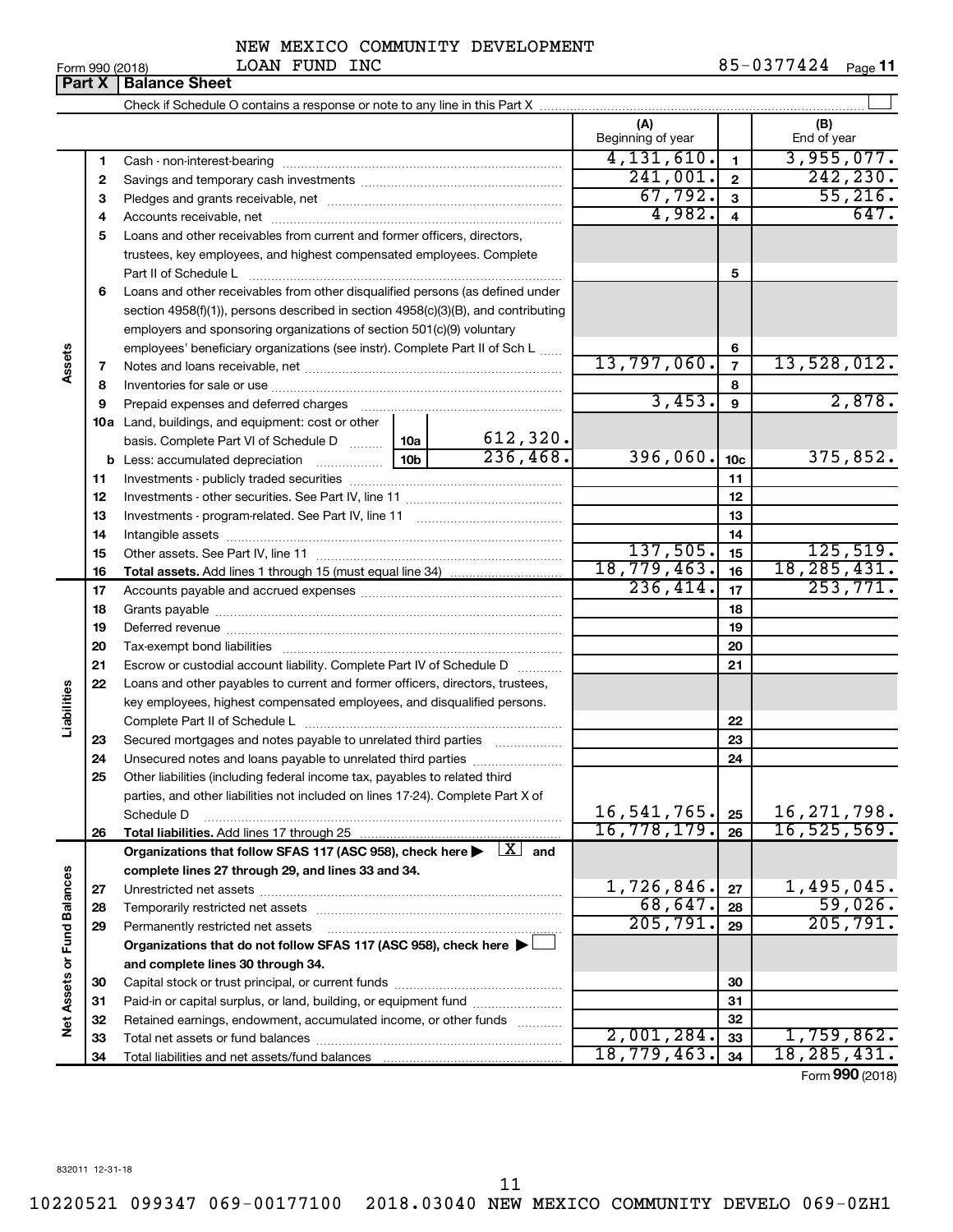|    | NEW MEXICO COMMUNITY DEVELOPMENT                                                                                                                                                                                               |                         |                |     |                         |  |  |
|----|--------------------------------------------------------------------------------------------------------------------------------------------------------------------------------------------------------------------------------|-------------------------|----------------|-----|-------------------------|--|--|
|    | LOAN FUND INC<br>Form 990 (2018)                                                                                                                                                                                               |                         | 85-0377424     |     | Page <b>12</b>          |  |  |
|    | Part XI<br><b>Reconciliation of Net Assets</b>                                                                                                                                                                                 |                         |                |     |                         |  |  |
|    |                                                                                                                                                                                                                                |                         |                |     |                         |  |  |
|    |                                                                                                                                                                                                                                |                         |                |     |                         |  |  |
| 1  | Total revenue (must equal Part VIII, column (A), line 12)                                                                                                                                                                      | $\mathbf{1}$            | 1,323,072.     |     |                         |  |  |
| 2  |                                                                                                                                                                                                                                | $\mathbf{2}$            | 1,564,494.     |     |                         |  |  |
| з  | Revenue less expenses. Subtract line 2 from line 1                                                                                                                                                                             | 3                       | $-241, 422.$   |     |                         |  |  |
| 4  |                                                                                                                                                                                                                                | $\overline{\mathbf{4}}$ | 2,001,284.     |     |                         |  |  |
| 5  | Net unrealized gains (losses) on investments [11] matter contracts and the state of the state of the state of the state of the state of the state of the state of the state of the state of the state of the state of the stat | 5                       |                |     |                         |  |  |
| 6  | Donated services and use of facilities                                                                                                                                                                                         | 6                       |                |     |                         |  |  |
| 7  | Investment expenses                                                                                                                                                                                                            | $\overline{7}$          |                |     |                         |  |  |
| 8  | Prior period adjustments                                                                                                                                                                                                       | 8                       |                |     |                         |  |  |
| 9  |                                                                                                                                                                                                                                | 9                       |                |     | $\overline{0}$ .        |  |  |
| 10 | Net assets or fund balances at end of year. Combine lines 3 through 9 (must equal Part X, line 33,                                                                                                                             |                         |                |     |                         |  |  |
|    | 1,759,862.<br>10<br>column (B))                                                                                                                                                                                                |                         |                |     |                         |  |  |
|    | Part XII Financial Statements and Reporting                                                                                                                                                                                    |                         |                |     |                         |  |  |
|    |                                                                                                                                                                                                                                |                         |                |     | $\overline{\mathbf{x}}$ |  |  |
|    |                                                                                                                                                                                                                                |                         |                | Yes | <b>No</b>               |  |  |
| 1  | $\boxed{\text{X}}$ Accrual<br>Accounting method used to prepare the Form 990: $\Box$ Cash<br>Other                                                                                                                             |                         |                |     |                         |  |  |
|    | If the organization changed its method of accounting from a prior year or checked "Other," explain in Schedule O.                                                                                                              |                         |                |     |                         |  |  |
|    |                                                                                                                                                                                                                                |                         | 2a             |     | х                       |  |  |
|    | If "Yes," check a box below to indicate whether the financial statements for the year were compiled or reviewed on a                                                                                                           |                         |                |     |                         |  |  |
|    | separate basis, consolidated basis, or both:                                                                                                                                                                                   |                         |                |     |                         |  |  |
|    | <b>Consolidated basis</b><br>Separate basis<br>Both consolidated and separate basis                                                                                                                                            |                         |                |     |                         |  |  |
|    |                                                                                                                                                                                                                                |                         | 2 <sub>b</sub> | X   |                         |  |  |
|    | If "Yes," check a box below to indicate whether the financial statements for the year were audited on a separate basis,                                                                                                        |                         |                |     |                         |  |  |
|    | consolidated basis, or both:                                                                                                                                                                                                   |                         |                |     |                         |  |  |
|    | $X$ Separate basis<br>Consolidated basis<br>Both consolidated and separate basis                                                                                                                                               |                         |                |     |                         |  |  |
|    | c If "Yes" to line 2a or 2b, does the organization have a committee that assumes responsibility for oversight of the audit,                                                                                                    |                         |                | х   |                         |  |  |
|    |                                                                                                                                                                                                                                |                         |                |     |                         |  |  |
|    | If the organization changed either its oversight process or selection process during the tax year, explain in Schedule O.                                                                                                      |                         |                |     |                         |  |  |
|    | 3a As a result of a federal award, was the organization required to undergo an audit or audits as set forth in the Single Audit                                                                                                |                         |                |     |                         |  |  |
|    |                                                                                                                                                                                                                                |                         | За             | х   |                         |  |  |
|    | b If "Yes," did the organization undergo the required audit or audits? If the organization did not undergo the required audit                                                                                                  |                         |                |     |                         |  |  |
|    |                                                                                                                                                                                                                                |                         | 3b             | х   |                         |  |  |

Form (2018) **990**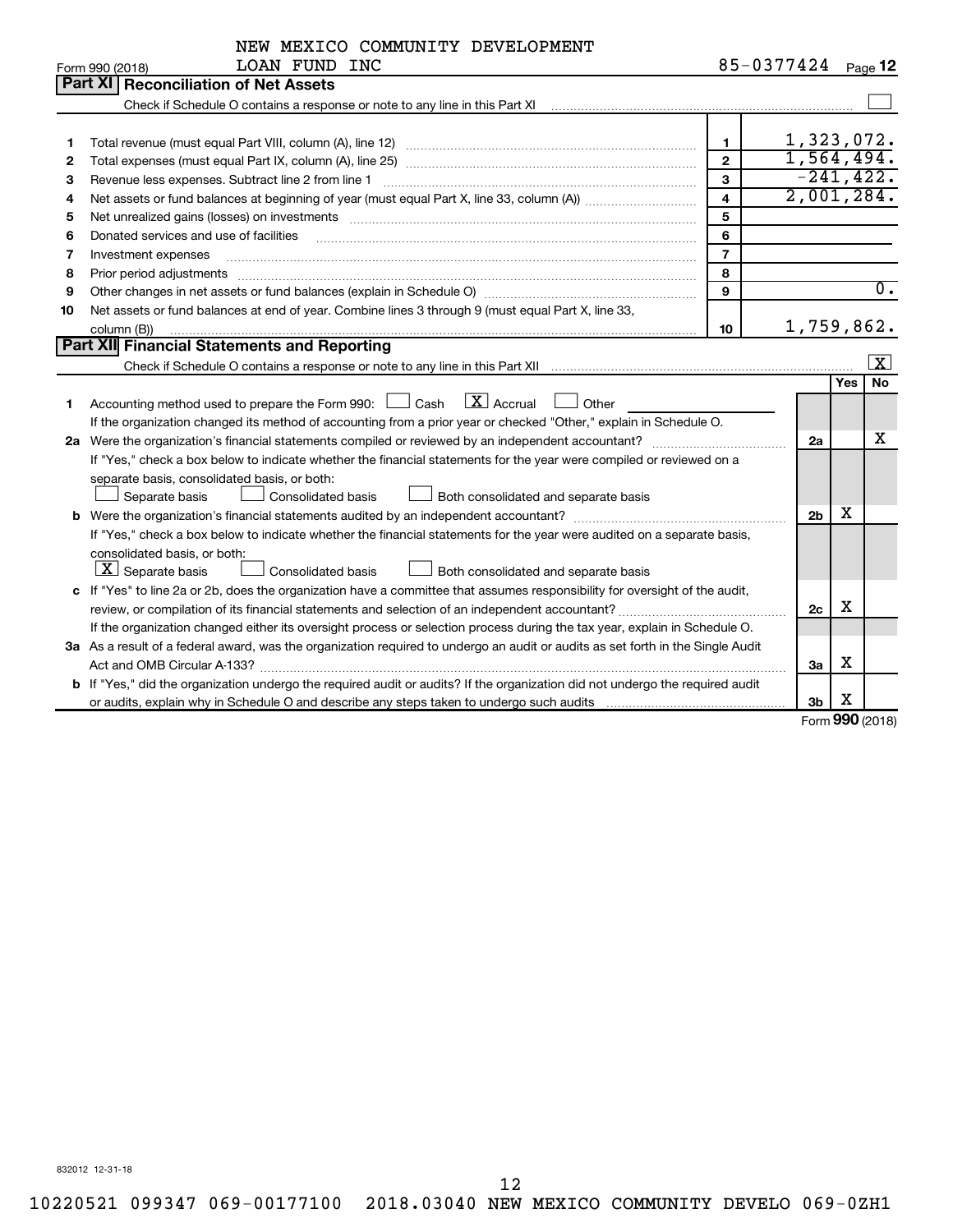| <b>SCHEDULE A</b>                                      |                                                                        |                                                 |                                                                                                                                                                                                                                  |     |                                                                |                            |  | OMB No. 1545-0047                                   |  |  |
|--------------------------------------------------------|------------------------------------------------------------------------|-------------------------------------------------|----------------------------------------------------------------------------------------------------------------------------------------------------------------------------------------------------------------------------------|-----|----------------------------------------------------------------|----------------------------|--|-----------------------------------------------------|--|--|
| (Form 990 or 990-EZ)                                   |                                                                        | <b>Public Charity Status and Public Support</b> |                                                                                                                                                                                                                                  |     |                                                                |                            |  |                                                     |  |  |
|                                                        |                                                                        |                                                 | Complete if the organization is a section 501(c)(3) organization or a section<br>4947(a)(1) nonexempt charitable trust.                                                                                                          |     |                                                                |                            |  |                                                     |  |  |
| Department of the Treasury<br>Internal Revenue Service |                                                                        |                                                 | Attach to Form 990 or Form 990-EZ.<br>Go to www.irs.gov/Form990 for instructions and the latest information.                                                                                                                     |     |                                                                |                            |  |                                                     |  |  |
| Name of the organization                               |                                                                        |                                                 | NEW MEXICO COMMUNITY DEVELOPMENT                                                                                                                                                                                                 |     |                                                                |                            |  | Inspection<br><b>Employer identification number</b> |  |  |
|                                                        |                                                                        | LOAN FUND INC                                   |                                                                                                                                                                                                                                  |     |                                                                |                            |  | 85-0377424                                          |  |  |
| Part I                                                 |                                                                        |                                                 | Reason for Public Charity Status (All organizations must complete this part.) See instructions.                                                                                                                                  |     |                                                                |                            |  |                                                     |  |  |
|                                                        |                                                                        |                                                 | The organization is not a private foundation because it is: (For lines 1 through 12, check only one box.)                                                                                                                        |     |                                                                |                            |  |                                                     |  |  |
| 1                                                      |                                                                        |                                                 | A church, convention of churches, or association of churches described in section 170(b)(1)(A)(i).                                                                                                                               |     |                                                                |                            |  |                                                     |  |  |
| 2                                                      |                                                                        |                                                 | A school described in section 170(b)(1)(A)(ii). (Attach Schedule E (Form 990 or 990-EZ).)                                                                                                                                        |     |                                                                |                            |  |                                                     |  |  |
| 3                                                      |                                                                        |                                                 | A hospital or a cooperative hospital service organization described in section 170(b)(1)(A)(iii).                                                                                                                                |     |                                                                |                            |  |                                                     |  |  |
| 4                                                      |                                                                        |                                                 | A medical research organization operated in conjunction with a hospital described in section 170(b)(1)(A)(iii). Enter the hospital's name,                                                                                       |     |                                                                |                            |  |                                                     |  |  |
|                                                        | city, and state:                                                       |                                                 |                                                                                                                                                                                                                                  |     |                                                                |                            |  |                                                     |  |  |
| 5                                                      |                                                                        |                                                 | An organization operated for the benefit of a college or university owned or operated by a governmental unit described in                                                                                                        |     |                                                                |                            |  |                                                     |  |  |
|                                                        | section 170(b)(1)(A)(iv). (Complete Part II.)                          |                                                 |                                                                                                                                                                                                                                  |     |                                                                |                            |  |                                                     |  |  |
| 6                                                      |                                                                        |                                                 | A federal, state, or local government or governmental unit described in section 170(b)(1)(A)(v).                                                                                                                                 |     |                                                                |                            |  |                                                     |  |  |
| $\mathbf{X}$<br>$\overline{7}$                         |                                                                        |                                                 | An organization that normally receives a substantial part of its support from a governmental unit or from the general public described in                                                                                        |     |                                                                |                            |  |                                                     |  |  |
|                                                        | section 170(b)(1)(A)(vi). (Complete Part II.)                          |                                                 |                                                                                                                                                                                                                                  |     |                                                                |                            |  |                                                     |  |  |
| 8                                                      |                                                                        |                                                 | A community trust described in section 170(b)(1)(A)(vi). (Complete Part II.)                                                                                                                                                     |     |                                                                |                            |  |                                                     |  |  |
| 9                                                      |                                                                        |                                                 | An agricultural research organization described in section 170(b)(1)(A)(ix) operated in conjunction with a land-grant college                                                                                                    |     |                                                                |                            |  |                                                     |  |  |
|                                                        |                                                                        |                                                 | or university or a non-land-grant college of agriculture (see instructions). Enter the name, city, and state of the college or                                                                                                   |     |                                                                |                            |  |                                                     |  |  |
| 10                                                     | university:                                                            |                                                 | An organization that normally receives: (1) more than 33 1/3% of its support from contributions, membership fees, and gross receipts from                                                                                        |     |                                                                |                            |  |                                                     |  |  |
|                                                        |                                                                        |                                                 | activities related to its exempt functions - subject to certain exceptions, and (2) no more than 33 1/3% of its support from gross investment                                                                                    |     |                                                                |                            |  |                                                     |  |  |
|                                                        |                                                                        |                                                 | income and unrelated business taxable income (less section 511 tax) from businesses acquired by the organization after June 30, 1975.                                                                                            |     |                                                                |                            |  |                                                     |  |  |
|                                                        | See section 509(a)(2). (Complete Part III.)                            |                                                 |                                                                                                                                                                                                                                  |     |                                                                |                            |  |                                                     |  |  |
| 11                                                     |                                                                        |                                                 | An organization organized and operated exclusively to test for public safety. See section 509(a)(4).                                                                                                                             |     |                                                                |                            |  |                                                     |  |  |
| 12 <sub>2</sub>                                        |                                                                        |                                                 | An organization organized and operated exclusively for the benefit of, to perform the functions of, or to carry out the purposes of one or                                                                                       |     |                                                                |                            |  |                                                     |  |  |
|                                                        |                                                                        |                                                 | more publicly supported organizations described in section 509(a)(1) or section 509(a)(2). See section 509(a)(3). Check the box in                                                                                               |     |                                                                |                            |  |                                                     |  |  |
|                                                        |                                                                        |                                                 | lines 12a through 12d that describes the type of supporting organization and complete lines 12e, 12f, and 12g.                                                                                                                   |     |                                                                |                            |  |                                                     |  |  |
| a                                                      |                                                                        |                                                 | Type I. A supporting organization operated, supervised, or controlled by its supported organization(s), typically by giving                                                                                                      |     |                                                                |                            |  |                                                     |  |  |
|                                                        |                                                                        |                                                 | the supported organization(s) the power to regularly appoint or elect a majority of the directors or trustees of the supporting                                                                                                  |     |                                                                |                            |  |                                                     |  |  |
|                                                        | organization. You must complete Part IV, Sections A and B.             |                                                 |                                                                                                                                                                                                                                  |     |                                                                |                            |  |                                                     |  |  |
| b                                                      |                                                                        |                                                 | Type II. A supporting organization supervised or controlled in connection with its supported organization(s), by having                                                                                                          |     |                                                                |                            |  |                                                     |  |  |
|                                                        |                                                                        |                                                 | control or management of the supporting organization vested in the same persons that control or manage the supported                                                                                                             |     |                                                                |                            |  |                                                     |  |  |
|                                                        | organization(s). You must complete Part IV, Sections A and C.          |                                                 |                                                                                                                                                                                                                                  |     |                                                                |                            |  |                                                     |  |  |
|                                                        |                                                                        |                                                 | Type III functionally integrated. A supporting organization operated in connection with, and functionally integrated with,<br>its supported organization(s) (see instructions). You must complete Part IV, Sections A, D, and E. |     |                                                                |                            |  |                                                     |  |  |
| d                                                      |                                                                        |                                                 | Type III non-functionally integrated. A supporting organization operated in connection with its supported organization(s)                                                                                                        |     |                                                                |                            |  |                                                     |  |  |
|                                                        |                                                                        |                                                 | that is not functionally integrated. The organization generally must satisfy a distribution requirement and an attentiveness                                                                                                     |     |                                                                |                            |  |                                                     |  |  |
|                                                        |                                                                        |                                                 | requirement (see instructions). You must complete Part IV, Sections A and D, and Part V.                                                                                                                                         |     |                                                                |                            |  |                                                     |  |  |
| е                                                      |                                                                        |                                                 | Check this box if the organization received a written determination from the IRS that it is a Type I, Type II, Type III                                                                                                          |     |                                                                |                            |  |                                                     |  |  |
|                                                        |                                                                        |                                                 | functionally integrated, or Type III non-functionally integrated supporting organization.                                                                                                                                        |     |                                                                |                            |  |                                                     |  |  |
|                                                        | f Enter the number of supported organizations                          |                                                 |                                                                                                                                                                                                                                  |     |                                                                |                            |  |                                                     |  |  |
|                                                        | Provide the following information about the supported organization(s). |                                                 |                                                                                                                                                                                                                                  |     |                                                                |                            |  |                                                     |  |  |
|                                                        | (i) Name of supported                                                  | (ii) EIN                                        | (iii) Type of organization<br>(described on lines 1-10                                                                                                                                                                           |     | (iv) Is the organization listed<br>in your governing document? | (v) Amount of monetary     |  | (vi) Amount of other                                |  |  |
|                                                        | organization                                                           |                                                 | above (see instructions))                                                                                                                                                                                                        | Yes | No                                                             | support (see instructions) |  | support (see instructions)                          |  |  |
|                                                        |                                                                        |                                                 |                                                                                                                                                                                                                                  |     |                                                                |                            |  |                                                     |  |  |
|                                                        |                                                                        |                                                 |                                                                                                                                                                                                                                  |     |                                                                |                            |  |                                                     |  |  |
|                                                        |                                                                        |                                                 |                                                                                                                                                                                                                                  |     |                                                                |                            |  |                                                     |  |  |
|                                                        |                                                                        |                                                 |                                                                                                                                                                                                                                  |     |                                                                |                            |  |                                                     |  |  |
|                                                        |                                                                        |                                                 |                                                                                                                                                                                                                                  |     |                                                                |                            |  |                                                     |  |  |
|                                                        |                                                                        |                                                 |                                                                                                                                                                                                                                  |     |                                                                |                            |  |                                                     |  |  |
|                                                        |                                                                        |                                                 |                                                                                                                                                                                                                                  |     |                                                                |                            |  |                                                     |  |  |
|                                                        |                                                                        |                                                 |                                                                                                                                                                                                                                  |     |                                                                |                            |  |                                                     |  |  |
|                                                        |                                                                        |                                                 |                                                                                                                                                                                                                                  |     |                                                                |                            |  |                                                     |  |  |
| Total                                                  |                                                                        |                                                 |                                                                                                                                                                                                                                  |     |                                                                |                            |  |                                                     |  |  |
|                                                        |                                                                        |                                                 | LHA For Paperwork Reduction Act Notice, see the Instructions for Form 990 or 990-EZ. 832021 10-11-18 Schedule A (Form 990 or 990-EZ) 2018                                                                                        |     |                                                                |                            |  |                                                     |  |  |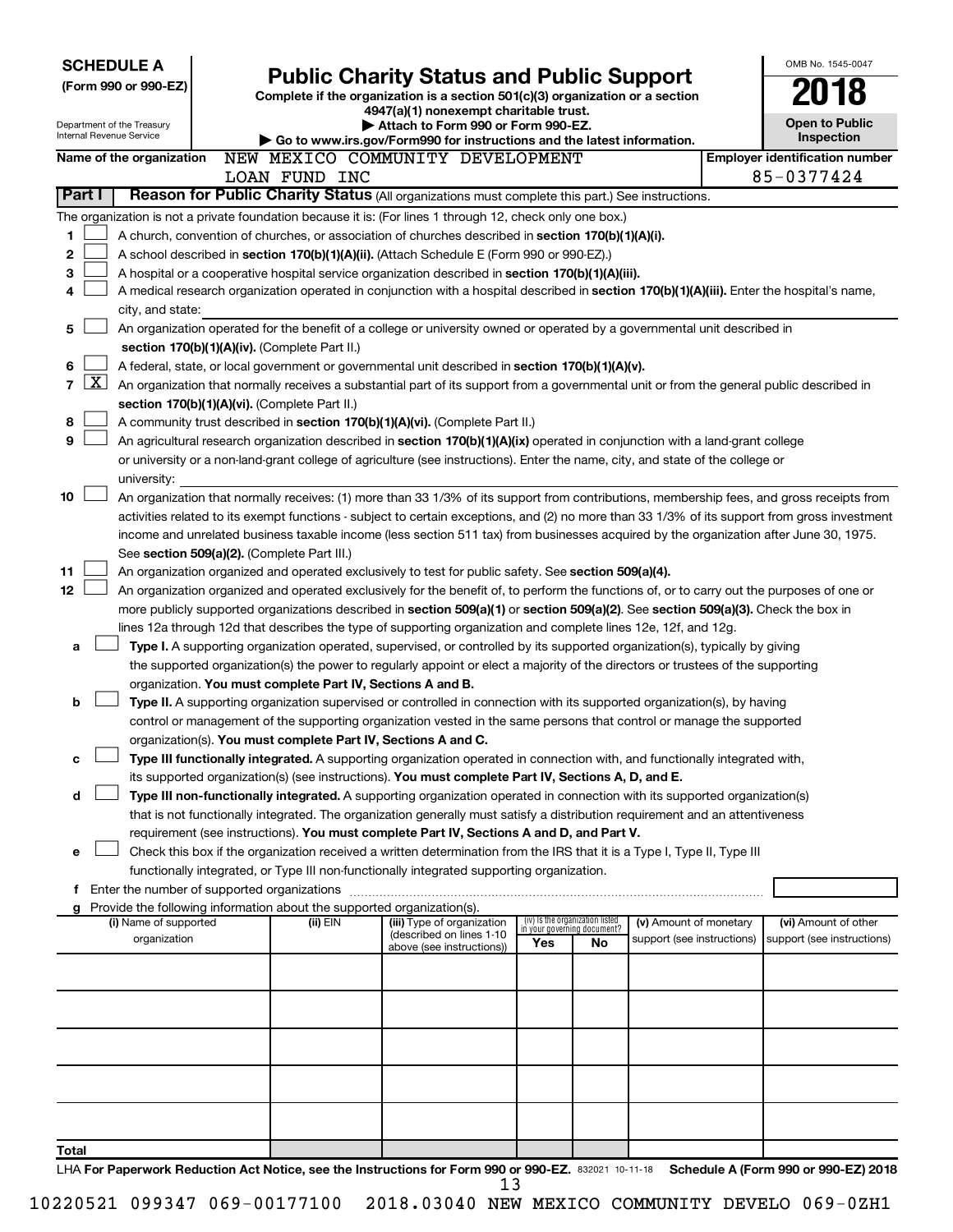85-0377424 Page 2

#### Schedule A (Form 990 or 990-EZ) 2018 Page LOAN FUND INC 85-0377424 **Part II Support Schedule for Organizations Described in Sections 170(b)(1)(A)(iv) and 170(b)(1)(A)(vi)**

(Complete only if you checked the box on line 5, 7, or 8 of Part I or if the organization failed to qualify under Part III. If the organization fails to qualify under the tests listed below, please complete Part III.)

| <b>Section A. Public Support</b>                                                                                                                                                                                               |                        |                        |                       |            |                                      |                                          |
|--------------------------------------------------------------------------------------------------------------------------------------------------------------------------------------------------------------------------------|------------------------|------------------------|-----------------------|------------|--------------------------------------|------------------------------------------|
| Calendar year (or fiscal year beginning in)                                                                                                                                                                                    | (a) 2014               | (b) 2015               | $(c)$ 2016            | $(d)$ 2017 | (e) 2018                             | (f) Total                                |
| 1 Gifts, grants, contributions, and                                                                                                                                                                                            |                        |                        |                       |            |                                      |                                          |
| membership fees received. (Do not                                                                                                                                                                                              |                        |                        |                       |            |                                      |                                          |
| include any "unusual grants.")                                                                                                                                                                                                 | 453,355.               | 277, 199.              | 230, 202.             | 288,644.   | 181,575.                             | 1,430,975.                               |
| 2 Tax revenues levied for the organ-                                                                                                                                                                                           |                        |                        |                       |            |                                      |                                          |
| ization's benefit and either paid to                                                                                                                                                                                           |                        |                        |                       |            |                                      |                                          |
| or expended on its behalf                                                                                                                                                                                                      |                        |                        |                       |            |                                      |                                          |
| 3 The value of services or facilities                                                                                                                                                                                          |                        |                        |                       |            |                                      |                                          |
| furnished by a governmental unit to                                                                                                                                                                                            |                        |                        |                       |            |                                      |                                          |
| the organization without charge                                                                                                                                                                                                |                        |                        |                       |            |                                      |                                          |
| 4 Total. Add lines 1 through 3                                                                                                                                                                                                 | 453, 355.              |                        | $277, 199.$ 230, 202. | 288,644.   | 181,575.                             | 1,430,975.                               |
| 5 The portion of total contributions                                                                                                                                                                                           |                        |                        |                       |            |                                      |                                          |
| by each person (other than a                                                                                                                                                                                                   |                        |                        |                       |            |                                      |                                          |
| governmental unit or publicly                                                                                                                                                                                                  |                        |                        |                       |            |                                      |                                          |
| supported organization) included                                                                                                                                                                                               |                        |                        |                       |            |                                      |                                          |
| on line 1 that exceeds 2% of the                                                                                                                                                                                               |                        |                        |                       |            |                                      |                                          |
| amount shown on line 11,                                                                                                                                                                                                       |                        |                        |                       |            |                                      |                                          |
| column (f)                                                                                                                                                                                                                     |                        |                        |                       |            |                                      | 397,672.                                 |
| 6 Public support. Subtract line 5 from line 4.                                                                                                                                                                                 |                        |                        |                       |            |                                      | 1,033,303.                               |
| <b>Section B. Total Support</b>                                                                                                                                                                                                |                        |                        |                       |            |                                      |                                          |
| Calendar year (or fiscal year beginning in)                                                                                                                                                                                    | (a) 2014               | $(b)$ 2015             | $(c)$ 2016            | $(d)$ 2017 | (e) 2018                             | (f) Total                                |
| <b>7</b> Amounts from line 4                                                                                                                                                                                                   | $\overline{453,355}$ . | $\overline{277}$ ,199. | 230, 202.             | 288,644.   | 181,575.                             | 1,430,975.                               |
| 8 Gross income from interest,                                                                                                                                                                                                  |                        |                        |                       |            |                                      |                                          |
| dividends, payments received on                                                                                                                                                                                                |                        |                        |                       |            |                                      |                                          |
| securities loans, rents, royalties,                                                                                                                                                                                            |                        |                        |                       |            |                                      |                                          |
| and income from similar sources                                                                                                                                                                                                | 3,187.                 | 1,788.                 | 1,898.                | 1,316.     | 2,964.                               | 11, 153.                                 |
| 9 Net income from unrelated business                                                                                                                                                                                           |                        |                        |                       |            |                                      |                                          |
| activities, whether or not the                                                                                                                                                                                                 |                        |                        |                       |            |                                      |                                          |
| business is regularly carried on                                                                                                                                                                                               |                        |                        |                       |            |                                      |                                          |
| 10 Other income. Do not include gain                                                                                                                                                                                           |                        |                        |                       |            |                                      |                                          |
| or loss from the sale of capital                                                                                                                                                                                               |                        |                        |                       |            |                                      |                                          |
| assets (Explain in Part VI.)                                                                                                                                                                                                   |                        |                        |                       |            |                                      |                                          |
| <b>11 Total support.</b> Add lines 7 through 10                                                                                                                                                                                |                        |                        |                       |            |                                      | 1,442,128.                               |
| <b>12</b> Gross receipts from related activities, etc. (see instructions)                                                                                                                                                      |                        |                        |                       |            | 12                                   | 5,612,167.                               |
| 13 First five years. If the Form 990 is for the organization's first, second, third, fourth, or fifth tax year as a section 501(c)(3)                                                                                          |                        |                        |                       |            |                                      |                                          |
| organization, check this box and stop here                                                                                                                                                                                     |                        |                        |                       |            |                                      |                                          |
| Section C. Computation of Public Support Percentage                                                                                                                                                                            |                        |                        |                       |            |                                      |                                          |
|                                                                                                                                                                                                                                |                        |                        |                       |            | 14                                   | 71.65<br>$\%$                            |
|                                                                                                                                                                                                                                |                        |                        |                       |            | 15                                   | 71.64<br>$\%$                            |
| 16a 33 1/3% support test - 2018. If the organization did not check the box on line 13, and line 14 is 33 1/3% or more, check this box and                                                                                      |                        |                        |                       |            |                                      |                                          |
| stop here. The organization qualifies as a publicly supported organization manufactured content and the content of the state of the state of the state of the state of the state of the state of the state of the state of the |                        |                        |                       |            |                                      | $\blacktriangleright$ $\boxed{\text{X}}$ |
| b 33 1/3% support test - 2017. If the organization did not check a box on line 13 or 16a, and line 15 is 33 1/3% or more, check this box                                                                                       |                        |                        |                       |            |                                      |                                          |
|                                                                                                                                                                                                                                |                        |                        |                       |            |                                      |                                          |
| 17a 10% -facts-and-circumstances test - 2018. If the organization did not check a box on line 13, 16a, or 16b, and line 14 is 10% or more,                                                                                     |                        |                        |                       |            |                                      |                                          |
| and if the organization meets the "facts-and-circumstances" test, check this box and stop here. Explain in Part VI how the organization                                                                                        |                        |                        |                       |            |                                      |                                          |
|                                                                                                                                                                                                                                |                        |                        |                       |            |                                      |                                          |
| <b>b 10%</b> -facts-and-circumstances test - 2017. If the organization did not check a box on line 13, 16a, 16b, or 17a, and line 15 is 10% or                                                                                 |                        |                        |                       |            |                                      |                                          |
| more, and if the organization meets the "facts-and-circumstances" test, check this box and stop here. Explain in Part VI how the                                                                                               |                        |                        |                       |            |                                      |                                          |
| organization meets the "facts-and-circumstances" test. The organization qualifies as a publicly supported organization                                                                                                         |                        |                        |                       |            |                                      |                                          |
| 18 Private foundation. If the organization did not check a box on line 13, 16a, 16b, 17a, or 17b, check this box and see instructions                                                                                          |                        |                        |                       |            |                                      |                                          |
|                                                                                                                                                                                                                                |                        |                        |                       |            | Schedule A (Form 990 or 990-F7) 2018 |                                          |

**Schedule A (Form 990 or 990-EZ) 2018**

832022 10-11-18

14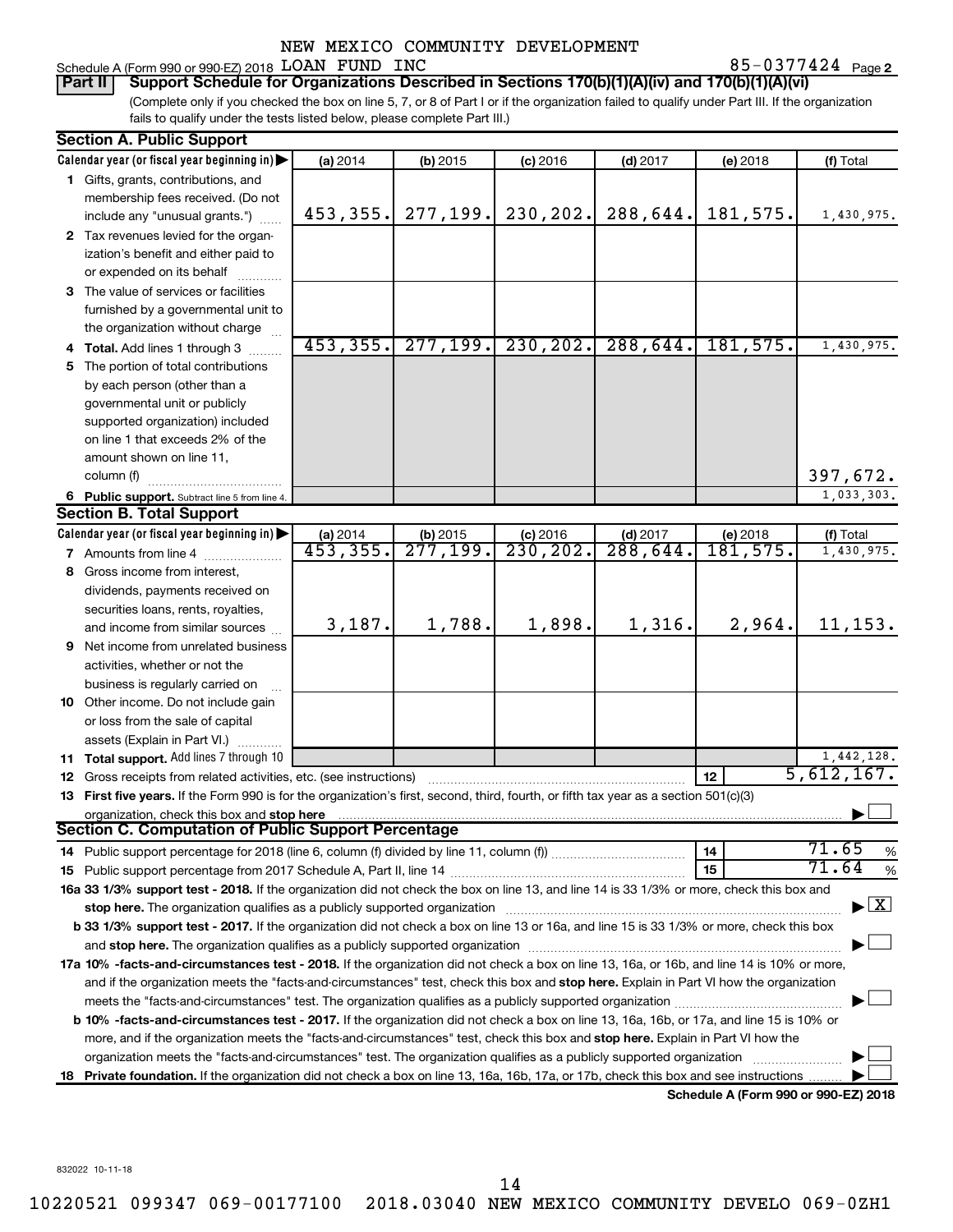### **Part III Support Schedule for Organizations Described in Section 509(a)(2)**

(Complete only if you checked the box on line 10 of Part I or if the organization failed to qualify under Part II. If the organization fails to qualify under the tests listed below, please complete Part II.)

| <b>Section A. Public Support</b>                                                                                                                                                                                                        |          |            |            |            |          |                                      |
|-----------------------------------------------------------------------------------------------------------------------------------------------------------------------------------------------------------------------------------------|----------|------------|------------|------------|----------|--------------------------------------|
| Calendar year (or fiscal year beginning in)                                                                                                                                                                                             | (a) 2014 | (b) 2015   | $(c)$ 2016 | $(d)$ 2017 | (e) 2018 | (f) Total                            |
| 1 Gifts, grants, contributions, and                                                                                                                                                                                                     |          |            |            |            |          |                                      |
| membership fees received. (Do not                                                                                                                                                                                                       |          |            |            |            |          |                                      |
| include any "unusual grants.")                                                                                                                                                                                                          |          |            |            |            |          |                                      |
| <b>2</b> Gross receipts from admissions,<br>merchandise sold or services per-<br>formed, or facilities furnished in<br>any activity that is related to the<br>organization's tax-exempt purpose                                         |          |            |            |            |          |                                      |
| 3 Gross receipts from activities that                                                                                                                                                                                                   |          |            |            |            |          |                                      |
| are not an unrelated trade or bus-                                                                                                                                                                                                      |          |            |            |            |          |                                      |
| iness under section 513                                                                                                                                                                                                                 |          |            |            |            |          |                                      |
| 4 Tax revenues levied for the organ-                                                                                                                                                                                                    |          |            |            |            |          |                                      |
| ization's benefit and either paid to                                                                                                                                                                                                    |          |            |            |            |          |                                      |
| or expended on its behalf                                                                                                                                                                                                               |          |            |            |            |          |                                      |
| 5 The value of services or facilities                                                                                                                                                                                                   |          |            |            |            |          |                                      |
| furnished by a governmental unit to                                                                                                                                                                                                     |          |            |            |            |          |                                      |
| the organization without charge                                                                                                                                                                                                         |          |            |            |            |          |                                      |
| 6 Total. Add lines 1 through 5                                                                                                                                                                                                          |          |            |            |            |          |                                      |
| 7a Amounts included on lines 1, 2, and                                                                                                                                                                                                  |          |            |            |            |          |                                      |
| 3 received from disqualified persons                                                                                                                                                                                                    |          |            |            |            |          |                                      |
| <b>b</b> Amounts included on lines 2 and 3 received<br>from other than disqualified persons that<br>exceed the greater of \$5,000 or 1% of the<br>amount on line 13 for the year                                                        |          |            |            |            |          |                                      |
| c Add lines 7a and 7b                                                                                                                                                                                                                   |          |            |            |            |          |                                      |
| 8 Public support. (Subtract line 7c from line 6.)                                                                                                                                                                                       |          |            |            |            |          |                                      |
| <b>Section B. Total Support</b>                                                                                                                                                                                                         |          |            |            |            |          |                                      |
| Calendar year (or fiscal year beginning in)                                                                                                                                                                                             | (a) 2014 | $(b)$ 2015 | $(c)$ 2016 | $(d)$ 2017 | (e) 2018 | (f) Total                            |
| 9 Amounts from line 6                                                                                                                                                                                                                   |          |            |            |            |          |                                      |
| <b>10a</b> Gross income from interest,<br>dividends, payments received on<br>securities loans, rents, royalties,<br>and income from similar sources                                                                                     |          |            |            |            |          |                                      |
| <b>b</b> Unrelated business taxable income                                                                                                                                                                                              |          |            |            |            |          |                                      |
| (less section 511 taxes) from businesses                                                                                                                                                                                                |          |            |            |            |          |                                      |
| acquired after June 30, 1975                                                                                                                                                                                                            |          |            |            |            |          |                                      |
| c Add lines 10a and 10b                                                                                                                                                                                                                 |          |            |            |            |          |                                      |
| <b>11</b> Net income from unrelated business<br>activities not included in line 10b.<br>whether or not the business is<br>regularly carried on                                                                                          |          |            |            |            |          |                                      |
| <b>12</b> Other income. Do not include gain<br>or loss from the sale of capital                                                                                                                                                         |          |            |            |            |          |                                      |
| assets (Explain in Part VI.)<br><b>13</b> Total support. (Add lines 9, 10c, 11, and 12.)                                                                                                                                                |          |            |            |            |          |                                      |
| 14 First five years. If the Form 990 is for the organization's first, second, third, fourth, or fifth tax year as a section 501(c)(3) organization,                                                                                     |          |            |            |            |          |                                      |
| check this box and stop here <b>contained and the contained and stop here</b> check this box and stop here <b>contained and the contained and stop here</b> contained and stop here contained and and stop here contained and stop here |          |            |            |            |          |                                      |
| Section C. Computation of Public Support Percentage                                                                                                                                                                                     |          |            |            |            |          |                                      |
| 15 Public support percentage for 2018 (line 8, column (f), divided by line 13, column (f) <i></i>                                                                                                                                       |          |            |            |            | 15       | ℅                                    |
|                                                                                                                                                                                                                                         |          |            |            |            | 16       | %                                    |
| Section D. Computation of Investment Income Percentage                                                                                                                                                                                  |          |            |            |            |          |                                      |
|                                                                                                                                                                                                                                         |          |            |            |            | 17       | %                                    |
| 18 Investment income percentage from 2017 Schedule A, Part III, line 17                                                                                                                                                                 |          |            |            |            | 18       | %                                    |
| 19a 33 1/3% support tests - 2018. If the organization did not check the box on line 14, and line 15 is more than 33 1/3%, and line 17 is not                                                                                            |          |            |            |            |          |                                      |
| more than 33 1/3%, check this box and stop here. The organization qualifies as a publicly supported organization                                                                                                                        |          |            |            |            |          |                                      |
| <b>b 33 1/3% support tests - 2017.</b> If the organization did not check a box on line 14 or line 19a, and line 16 is more than 33 1/3%, and                                                                                            |          |            |            |            |          |                                      |
| line 18 is not more than 33 1/3%, check this box and stop here. The organization qualifies as a publicly supported organization                                                                                                         |          |            |            |            |          |                                      |
|                                                                                                                                                                                                                                         |          |            |            |            |          |                                      |
| 832023 10-11-18                                                                                                                                                                                                                         |          |            |            |            |          | Schedule A (Form 990 or 990-EZ) 2018 |
|                                                                                                                                                                                                                                         |          |            | 15         |            |          |                                      |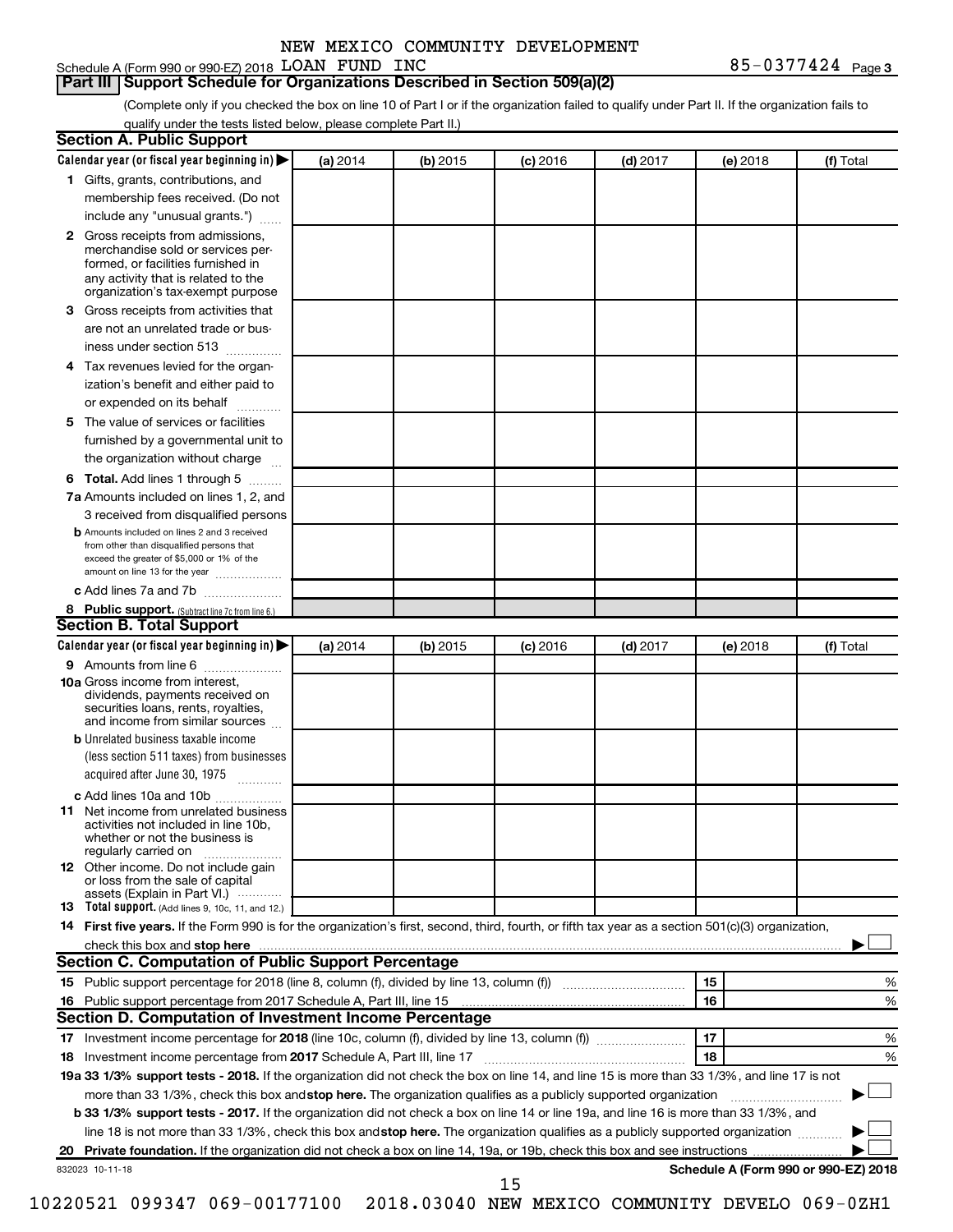### Schedule A (Form 990 or 990-EZ) 2018 Page LOAN FUND INC 85-0377424 **Part IV Supporting Organizations**

(Complete only if you checked a box in line 12 on Part I. If you checked 12a of Part I, complete Sections A and B. If you checked 12b of Part I, complete Sections A and C. If you checked 12c of Part I, complete Sections A, D, and E. If you checked 12d of Part I, complete Sections A and D, and complete Part V.)

#### **Section A. All Supporting Organizations**

- **1** Are all of the organization's supported organizations listed by name in the organization's governing documents? If "No," describe in Part VI how the supported organizations are designated. If designated by *class or purpose, describe the designation. If historic and continuing relationship, explain.*
- **2** Did the organization have any supported organization that does not have an IRS determination of status under section 509(a)(1) or (2)? If "Yes," explain in Part **VI** how the organization determined that the supported *organization was described in section 509(a)(1) or (2).*
- **3a** Did the organization have a supported organization described in section 501(c)(4), (5), or (6)? If "Yes," answer *(b) and (c) below.*
- **b** Did the organization confirm that each supported organization qualified under section 501(c)(4), (5), or (6) and satisfied the public support tests under section 509(a)(2)? If "Yes," describe in Part VI when and how the *organization made the determination.*
- **c** Did the organization ensure that all support to such organizations was used exclusively for section 170(c)(2)(B) purposes? If "Yes," explain in Part VI what controls the organization put in place to ensure such use.
- **4 a** *If* Was any supported organization not organized in the United States ("foreign supported organization")? *"Yes," and if you checked 12a or 12b in Part I, answer (b) and (c) below.*
- **b** Did the organization have ultimate control and discretion in deciding whether to make grants to the foreign supported organization? If "Yes," describe in Part VI how the organization had such control and discretion *despite being controlled or supervised by or in connection with its supported organizations.*
- **c** Did the organization support any foreign supported organization that does not have an IRS determination under sections 501(c)(3) and 509(a)(1) or (2)? If "Yes," explain in Part VI what controls the organization used *to ensure that all support to the foreign supported organization was used exclusively for section 170(c)(2)(B) purposes.*
- **5a** Did the organization add, substitute, or remove any supported organizations during the tax year? If "Yes," answer (b) and (c) below (if applicable). Also, provide detail in **Part VI,** including (i) the names and EIN *numbers of the supported organizations added, substituted, or removed; (ii) the reasons for each such action; (iii) the authority under the organization's organizing document authorizing such action; and (iv) how the action was accomplished (such as by amendment to the organizing document).*
- **b Type I or Type II only.** Was any added or substituted supported organization part of a class already designated in the organization's organizing document?
- **c Substitutions only.**  Was the substitution the result of an event beyond the organization's control?
- **6** Did the organization provide support (whether in the form of grants or the provision of services or facilities) to **Part VI.** support or benefit one or more of the filing organization's supported organizations? If "Yes," provide detail in anyone other than (i) its supported organizations, (ii) individuals that are part of the charitable class benefited by one or more of its supported organizations, or (iii) other supporting organizations that also
- **7** Did the organization provide a grant, loan, compensation, or other similar payment to a substantial contributor regard to a substantial contributor? If "Yes," complete Part I of Schedule L (Form 990 or 990-EZ). (as defined in section 4958(c)(3)(C)), a family member of a substantial contributor, or a 35% controlled entity with
- **8** Did the organization make a loan to a disqualified person (as defined in section 4958) not described in line 7? *If "Yes," complete Part I of Schedule L (Form 990 or 990-EZ).*
- **9 a** Was the organization controlled directly or indirectly at any time during the tax year by one or more in section 509(a)(1) or (2))? If "Yes," provide detail in **Part VI.** disqualified persons as defined in section 4946 (other than foundation managers and organizations described
- **b** Did one or more disqualified persons (as defined in line 9a) hold a controlling interest in any entity in which the supporting organization had an interest? If "Yes," provide detail in Part VI.
- **c** Did a disqualified person (as defined in line 9a) have an ownership interest in, or derive any personal benefit from, assets in which the supporting organization also had an interest? If "Yes," provide detail in Part VI.
- **10 a** Was the organization subject to the excess business holdings rules of section 4943 because of section supporting organizations)? If "Yes," answer 10b below. 4943(f) (regarding certain Type II supporting organizations, and all Type III non-functionally integrated
	- **b** Did the organization have any excess business holdings in the tax year? (Use Schedule C, Form 4720, to *determine whether the organization had excess business holdings.)*

10220521 099347 069-00177100 2018.03040 NEW MEXICO COMMUNITY DEVELO 069-0ZH1

16

832024 10-11-18

**Schedule A (Form 990 or 990-EZ) 2018**

85-0377424 <sub>Page 4</sub>

**1**

**2**

**3a**

**3b**

**3c**

**4a**

**4b**

**4c**

**5a**

**5b 5c**

**6**

**7**

**8**

**9a**

**9b**

**9c**

**10a**

**10b**

**Yes No**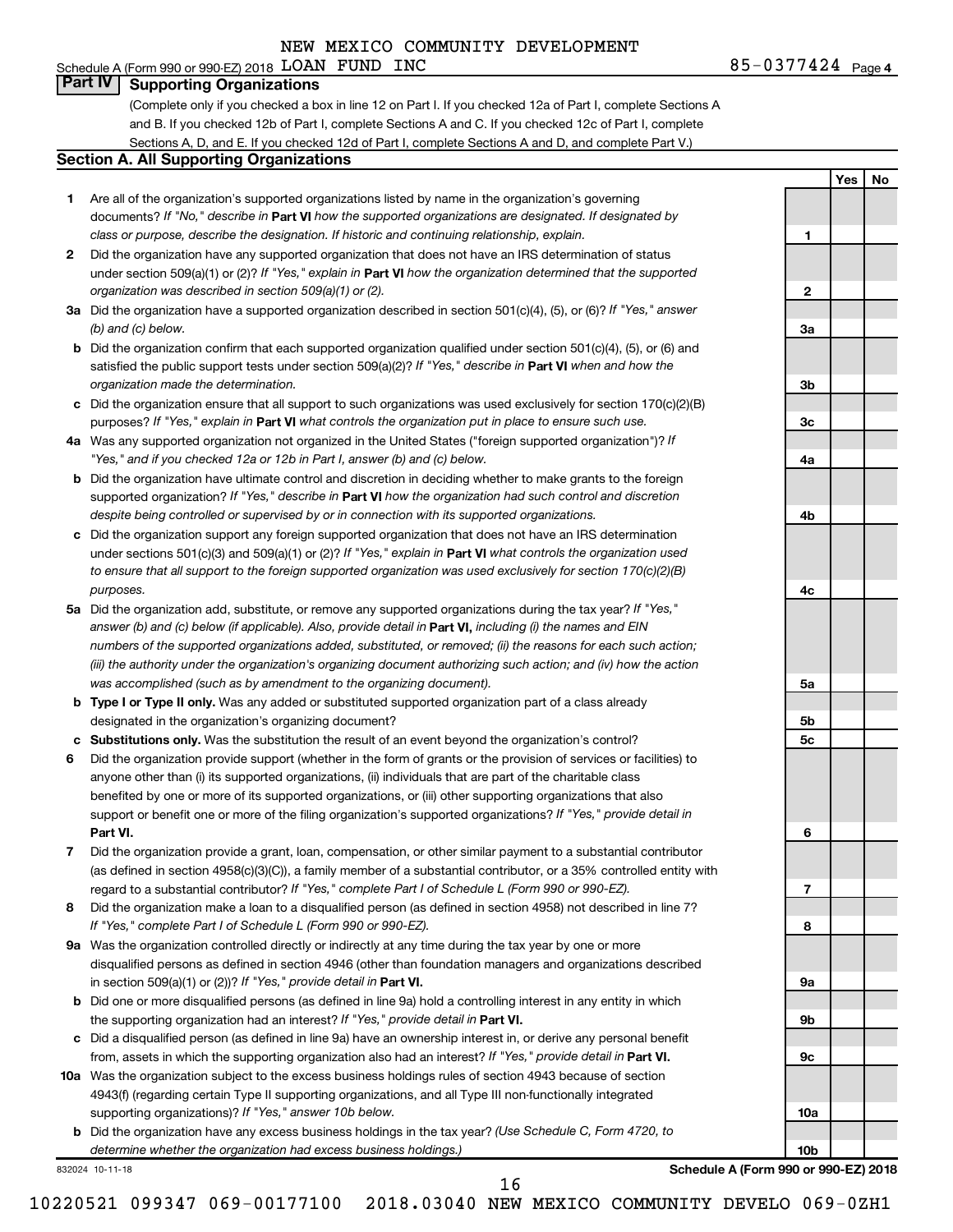| INC<br>Schedule A (Form 990 or 990-EZ) 2018 $\,$ $\rm LOAN$ $\,$ $\rm FUND$ | 85-0377424 $Page 5$ |
|-----------------------------------------------------------------------------|---------------------|
|-----------------------------------------------------------------------------|---------------------|

|    | Part IV<br><b>Supporting Organizations (continued)</b>                                                                          |                 |     |    |
|----|---------------------------------------------------------------------------------------------------------------------------------|-----------------|-----|----|
|    |                                                                                                                                 |                 | Yes | No |
| 11 | Has the organization accepted a gift or contribution from any of the following persons?                                         |                 |     |    |
|    | a A person who directly or indirectly controls, either alone or together with persons described in (b) and (c)                  |                 |     |    |
|    | below, the governing body of a supported organization?                                                                          | 11a             |     |    |
|    | <b>b</b> A family member of a person described in (a) above?                                                                    | 11 <sub>b</sub> |     |    |
|    | c A 35% controlled entity of a person described in (a) or (b) above? If "Yes" to a, b, or c, provide detail in Part VI.         | 11c             |     |    |
|    | <b>Section B. Type I Supporting Organizations</b>                                                                               |                 |     |    |
|    |                                                                                                                                 |                 | Yes | No |
| 1  | Did the directors, trustees, or membership of one or more supported organizations have the power to                             |                 |     |    |
|    | regularly appoint or elect at least a majority of the organization's directors or trustees at all times during the              |                 |     |    |
|    | tax year? If "No," describe in Part VI how the supported organization(s) effectively operated, supervised, or                   |                 |     |    |
|    |                                                                                                                                 |                 |     |    |
|    | controlled the organization's activities. If the organization had more than one supported organization,                         |                 |     |    |
|    | describe how the powers to appoint and/or remove directors or trustees were allocated among the supported                       |                 |     |    |
|    | organizations and what conditions or restrictions, if any, applied to such powers during the tax year.                          | 1               |     |    |
| 2  | Did the organization operate for the benefit of any supported organization other than the supported                             |                 |     |    |
|    | organization(s) that operated, supervised, or controlled the supporting organization? If "Yes," explain in                      |                 |     |    |
|    | Part VI how providing such benefit carried out the purposes of the supported organization(s) that operated,                     |                 |     |    |
|    | supervised, or controlled the supporting organization.                                                                          | 2               |     |    |
|    | <b>Section C. Type II Supporting Organizations</b>                                                                              |                 |     |    |
|    |                                                                                                                                 |                 | Yes | No |
| 1. | Were a majority of the organization's directors or trustees during the tax year also a majority of the directors                |                 |     |    |
|    | or trustees of each of the organization's supported organization(s)? If "No," describe in Part VI how control                   |                 |     |    |
|    | or management of the supporting organization was vested in the same persons that controlled or managed                          |                 |     |    |
|    | the supported organization(s).                                                                                                  | 1               |     |    |
|    | <b>Section D. All Type III Supporting Organizations</b>                                                                         |                 |     |    |
|    |                                                                                                                                 |                 | Yes | No |
| 1  | Did the organization provide to each of its supported organizations, by the last day of the fifth month of the                  |                 |     |    |
|    | organization's tax year, (i) a written notice describing the type and amount of support provided during the prior tax           |                 |     |    |
|    | year, (ii) a copy of the Form 990 that was most recently filed as of the date of notification, and (iii) copies of the          |                 |     |    |
|    | organization's governing documents in effect on the date of notification, to the extent not previously provided?                | 1               |     |    |
| 2  | Were any of the organization's officers, directors, or trustees either (i) appointed or elected by the supported                |                 |     |    |
|    | organization(s) or (ii) serving on the governing body of a supported organization? If "No," explain in Part VI how              |                 |     |    |
|    | the organization maintained a close and continuous working relationship with the supported organization(s).                     | 2               |     |    |
| 3  | By reason of the relationship described in (2), did the organization's supported organizations have a                           |                 |     |    |
|    | significant voice in the organization's investment policies and in directing the use of the organization's                      |                 |     |    |
|    | income or assets at all times during the tax year? If "Yes," describe in Part VI the role the organization's                    |                 |     |    |
|    | supported organizations played in this regard.                                                                                  | з               |     |    |
|    | Section E. Type III Functionally Integrated Supporting Organizations                                                            |                 |     |    |
| 1  | Check the box next to the method that the organization used to satisfy the Integral Part Test during the yealsee instructions). |                 |     |    |
| a  | The organization satisfied the Activities Test. Complete line 2 below.                                                          |                 |     |    |
| b  | The organization is the parent of each of its supported organizations. Complete line 3 below.                                   |                 |     |    |
| с  | The organization supported a governmental entity. Describe in Part VI how you supported a government entity (see instructions). |                 |     |    |
| 2  | Activities Test. Answer (a) and (b) below.                                                                                      |                 | Yes | No |
| а  | Did substantially all of the organization's activities during the tax year directly further the exempt purposes of              |                 |     |    |
|    | the supported organization(s) to which the organization was responsive? If "Yes," then in Part VI identify                      |                 |     |    |
|    | those supported organizations and explain how these activities directly furthered their exempt purposes,                        |                 |     |    |
|    | how the organization was responsive to those supported organizations, and how the organization determined                       |                 |     |    |
|    | that these activities constituted substantially all of its activities.                                                          | 2a              |     |    |
|    | b Did the activities described in (a) constitute activities that, but for the organization's involvement, one or more           |                 |     |    |
|    | of the organization's supported organization(s) would have been engaged in? If "Yes," explain in Part VI the                    |                 |     |    |
|    | reasons for the organization's position that its supported organization(s) would have engaged in these                          |                 |     |    |
|    | activities but for the organization's involvement.                                                                              | 2b              |     |    |
|    |                                                                                                                                 |                 |     |    |
| з  | Parent of Supported Organizations. Answer (a) and (b) below.                                                                    |                 |     |    |
| а  | Did the organization have the power to regularly appoint or elect a majority of the officers, directors, or                     |                 |     |    |
|    | trustees of each of the supported organizations? Provide details in Part VI.                                                    | За              |     |    |
|    | <b>b</b> Did the organization exercise a substantial degree of direction over the policies, programs, and activities of each    |                 |     |    |
|    | of its supported organizations? If "Yes," describe in Part VI the role played by the organization in this regard.               | 3b              |     |    |
|    | Schedule A (Form 990 or 990-EZ) 2018<br>832025 10-11-18<br>17                                                                   |                 |     |    |
|    |                                                                                                                                 |                 |     |    |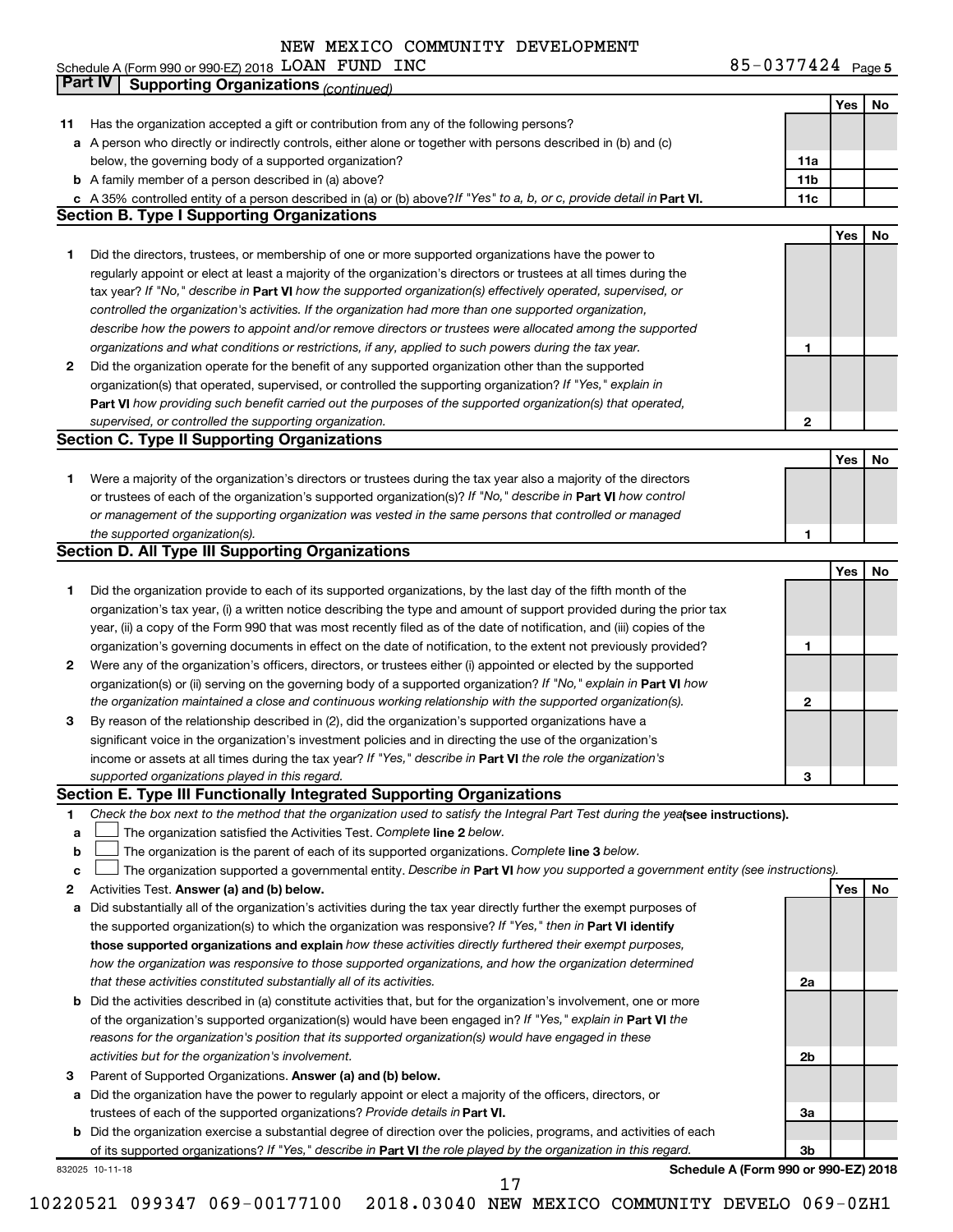**Part V Type III Non-Functionally Integrated 509(a)(3) Supporting Organizations** 

1 **Letter See instructions.** All Check here if the organization satisfied the Integral Part Test as a qualifying trust on Nov. 20, 1970 (explain in Part VI.) See instructions. All other Type III non-functionally integrated supporting organizations must complete Sections A through E.

|    | Section A - Adjusted Net Income                                              |                          | (A) Prior Year | (B) Current Year<br>(optional) |
|----|------------------------------------------------------------------------------|--------------------------|----------------|--------------------------------|
| 1  | Net short-term capital gain                                                  | 1                        |                |                                |
| 2  | Recoveries of prior-year distributions                                       | $\overline{2}$           |                |                                |
| 3  | Other gross income (see instructions)                                        | 3                        |                |                                |
| 4  | Add lines 1 through 3                                                        | 4                        |                |                                |
| 5  | Depreciation and depletion                                                   | 5                        |                |                                |
| 6  | Portion of operating expenses paid or incurred for production or             |                          |                |                                |
|    | collection of gross income or for management, conservation, or               |                          |                |                                |
|    | maintenance of property held for production of income (see instructions)     | 6                        |                |                                |
| 7  | Other expenses (see instructions)                                            | $\overline{7}$           |                |                                |
| 8  | Adjusted Net Income (subtract lines 5, 6, and 7 from line 4)                 | 8                        |                |                                |
|    | <b>Section B - Minimum Asset Amount</b>                                      |                          | (A) Prior Year | (B) Current Year<br>(optional) |
| 1. | Aggregate fair market value of all non-exempt-use assets (see                |                          |                |                                |
|    | instructions for short tax year or assets held for part of year):            |                          |                |                                |
|    | <b>a</b> Average monthly value of securities                                 | 1a                       |                |                                |
|    | <b>b</b> Average monthly cash balances                                       | 1 <sub>b</sub>           |                |                                |
|    | c Fair market value of other non-exempt-use assets                           | 1c                       |                |                                |
|    | d Total (add lines 1a, 1b, and 1c)                                           | 1d                       |                |                                |
|    | e Discount claimed for blockage or other                                     |                          |                |                                |
|    | factors (explain in detail in Part VI):                                      |                          |                |                                |
| 2  | Acquisition indebtedness applicable to non-exempt-use assets                 | $\mathbf{2}$             |                |                                |
| 3  | Subtract line 2 from line 1d                                                 | 3                        |                |                                |
| 4  | Cash deemed held for exempt use. Enter 1-1/2% of line 3 (for greater amount, |                          |                |                                |
|    | see instructions)                                                            | 4                        |                |                                |
| 5  | Net value of non-exempt-use assets (subtract line 4 from line 3)             | 5                        |                |                                |
| 6  | Multiply line 5 by .035                                                      | 6                        |                |                                |
| 7  | Recoveries of prior-year distributions                                       | $\overline{\phantom{a}}$ |                |                                |
| 8  | Minimum Asset Amount (add line 7 to line 6)                                  | 8                        |                |                                |
|    | <b>Section C - Distributable Amount</b>                                      |                          |                | <b>Current Year</b>            |
| 1  | Adjusted net income for prior year (from Section A, line 8, Column A)        | 1                        |                |                                |
| 2  | Enter 85% of line 1                                                          | $\mathbf{2}$             |                |                                |
| 3  | Minimum asset amount for prior year (from Section B, line 8, Column A)       | 3                        |                |                                |
| 4  | Enter greater of line 2 or line 3                                            | 4                        |                |                                |
| 5  | Income tax imposed in prior year                                             | 5                        |                |                                |
| 6  | Distributable Amount. Subtract line 5 from line 4, unless subject to         |                          |                |                                |
|    | emergency temporary reduction (see instructions)                             | 6                        |                |                                |

**7** Let Check here if the current year is the organization's first as a non-functionally integrated Type III supporting organization (see instructions).

**Schedule A (Form 990 or 990-EZ) 2018**

832026 10-11-18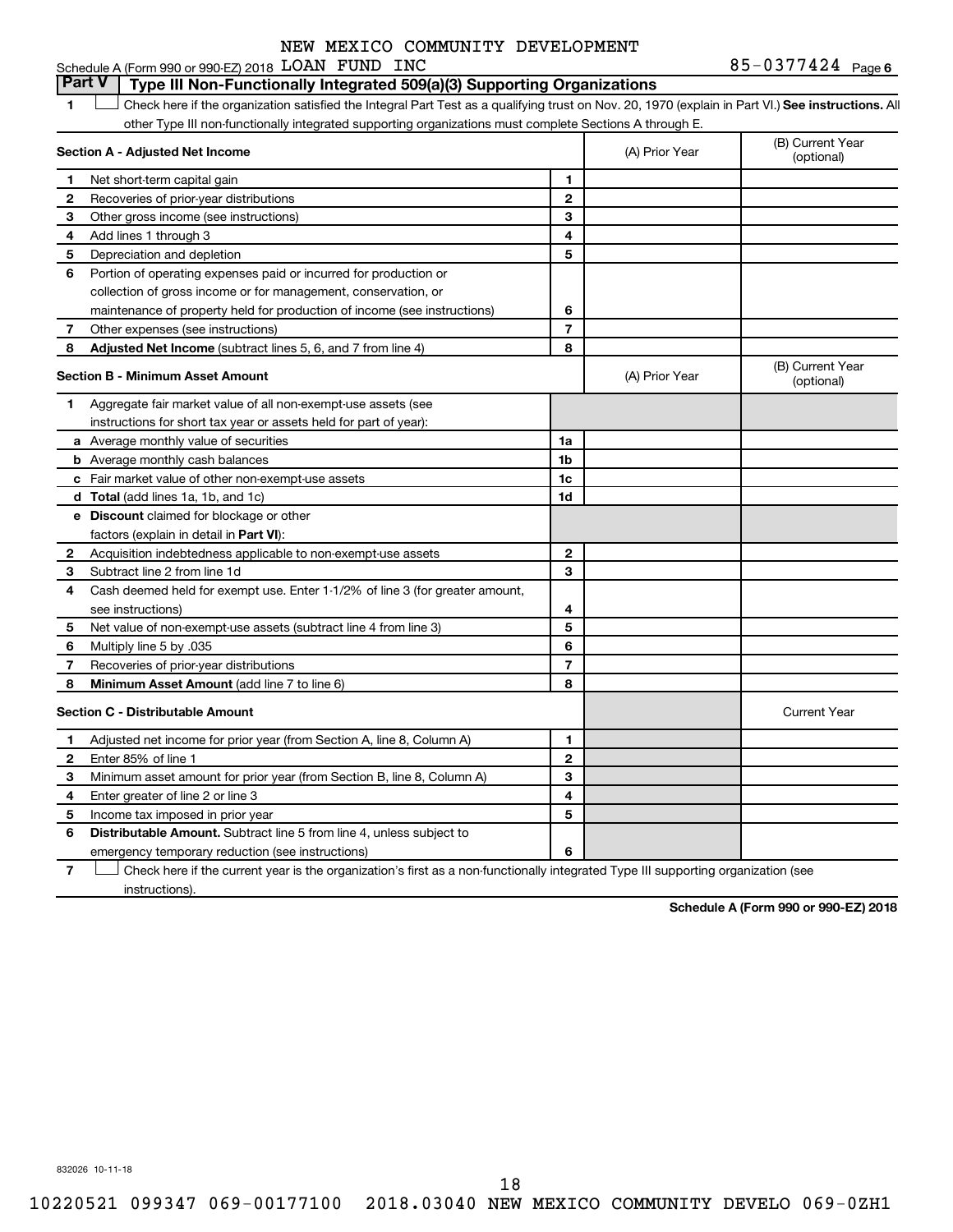|               | Schedule A (Form 990 or 990-EZ) 2018 LOAN FUND INC                                         |                                    |                                               | 85-0377424 Page 7                                |
|---------------|--------------------------------------------------------------------------------------------|------------------------------------|-----------------------------------------------|--------------------------------------------------|
| <b>Part V</b> | Type III Non-Functionally Integrated 509(a)(3) Supporting Organizations (continued)        |                                    |                                               |                                                  |
|               | <b>Section D - Distributions</b>                                                           |                                    |                                               | <b>Current Year</b>                              |
| 1             | Amounts paid to supported organizations to accomplish exempt purposes                      |                                    |                                               |                                                  |
| 2             | Amounts paid to perform activity that directly furthers exempt purposes of supported       |                                    |                                               |                                                  |
|               | organizations, in excess of income from activity                                           |                                    |                                               |                                                  |
| 3             | Administrative expenses paid to accomplish exempt purposes of supported organizations      |                                    |                                               |                                                  |
| 4             | Amounts paid to acquire exempt-use assets                                                  |                                    |                                               |                                                  |
| 5             | Qualified set-aside amounts (prior IRS approval required)                                  |                                    |                                               |                                                  |
| 6             | Other distributions (describe in Part VI). See instructions.                               |                                    |                                               |                                                  |
| 7             | Total annual distributions. Add lines 1 through 6.                                         |                                    |                                               |                                                  |
| 8             | Distributions to attentive supported organizations to which the organization is responsive |                                    |                                               |                                                  |
|               | (provide details in Part VI). See instructions.                                            |                                    |                                               |                                                  |
| 9             | Distributable amount for 2018 from Section C, line 6                                       |                                    |                                               |                                                  |
| 10            | Line 8 amount divided by line 9 amount                                                     |                                    |                                               |                                                  |
|               | <b>Section E - Distribution Allocations (see instructions)</b>                             | (i)<br><b>Excess Distributions</b> | (ii)<br><b>Underdistributions</b><br>Pre-2018 | (iii)<br><b>Distributable</b><br>Amount for 2018 |
| 1             | Distributable amount for 2018 from Section C, line 6                                       |                                    |                                               |                                                  |
| 2             | Underdistributions, if any, for years prior to 2018 (reason-                               |                                    |                                               |                                                  |
|               | able cause required-explain in Part VI). See instructions.                                 |                                    |                                               |                                                  |
| 3             | Excess distributions carryover, if any, to 2018                                            |                                    |                                               |                                                  |
|               | <b>a</b> From 2013                                                                         |                                    |                                               |                                                  |
|               | $b$ From 2014                                                                              |                                    |                                               |                                                  |
|               | $c$ From 2015                                                                              |                                    |                                               |                                                  |
|               | d From 2016                                                                                |                                    |                                               |                                                  |
|               | e From 2017                                                                                |                                    |                                               |                                                  |
|               | f Total of lines 3a through e                                                              |                                    |                                               |                                                  |
|               | g Applied to underdistributions of prior years                                             |                                    |                                               |                                                  |
|               | h Applied to 2018 distributable amount                                                     |                                    |                                               |                                                  |
|               | i Carryover from 2013 not applied (see instructions)                                       |                                    |                                               |                                                  |
|               | Remainder. Subtract lines 3g, 3h, and 3i from 3f.                                          |                                    |                                               |                                                  |
| 4             | Distributions for 2018 from Section D,                                                     |                                    |                                               |                                                  |
|               | \$<br>line $7:$                                                                            |                                    |                                               |                                                  |
|               | a Applied to underdistributions of prior years                                             |                                    |                                               |                                                  |
|               | <b>b</b> Applied to 2018 distributable amount                                              |                                    |                                               |                                                  |
|               | <b>c</b> Remainder. Subtract lines 4a and 4b from 4.                                       |                                    |                                               |                                                  |
| 5             | Remaining underdistributions for years prior to 2018, if                                   |                                    |                                               |                                                  |
|               | any. Subtract lines 3g and 4a from line 2. For result greater                              |                                    |                                               |                                                  |
|               | than zero, explain in Part VI. See instructions.                                           |                                    |                                               |                                                  |
| 6             | Remaining underdistributions for 2018. Subtract lines 3h                                   |                                    |                                               |                                                  |
|               | and 4b from line 1. For result greater than zero, explain in                               |                                    |                                               |                                                  |
|               | <b>Part VI.</b> See instructions.                                                          |                                    |                                               |                                                  |
| 7             | Excess distributions carryover to 2019. Add lines 3j                                       |                                    |                                               |                                                  |
|               | and 4c.                                                                                    |                                    |                                               |                                                  |
| 8             | Breakdown of line 7:                                                                       |                                    |                                               |                                                  |
|               | a Excess from 2014                                                                         |                                    |                                               |                                                  |
|               | <b>b</b> Excess from 2015                                                                  |                                    |                                               |                                                  |
|               | c Excess from 2016                                                                         |                                    |                                               |                                                  |
|               | d Excess from 2017                                                                         |                                    |                                               |                                                  |
|               | e Excess from 2018                                                                         |                                    |                                               |                                                  |

**Schedule A (Form 990 or 990-EZ) 2018**

832027 10-11-18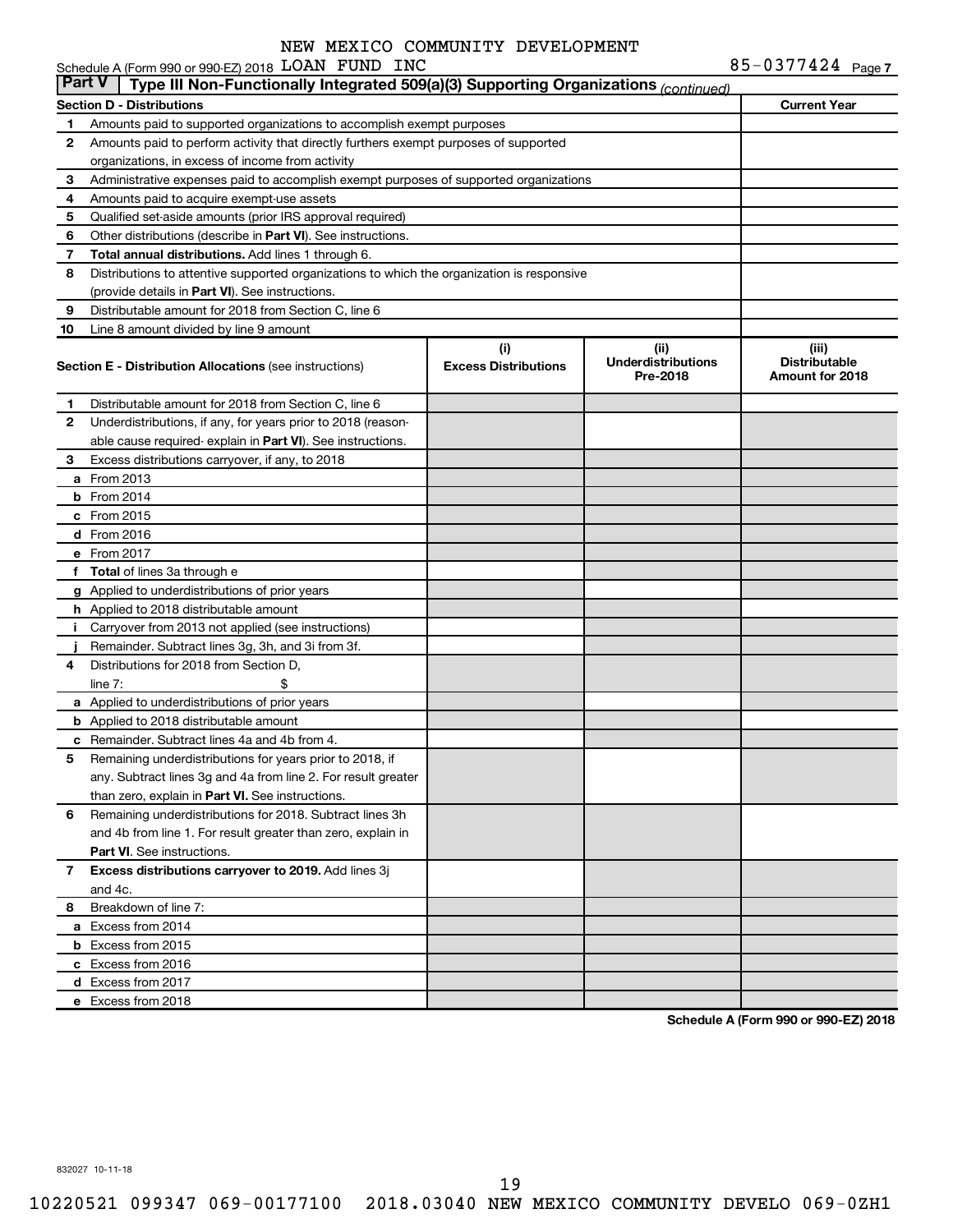|                 |                                                                                                                                                                                                                                                                                                                                                                                                                                                                                                                                                                                             |  | NEW MEXICO COMMUNITY DEVELOPMENT |  |                                      |  |
|-----------------|---------------------------------------------------------------------------------------------------------------------------------------------------------------------------------------------------------------------------------------------------------------------------------------------------------------------------------------------------------------------------------------------------------------------------------------------------------------------------------------------------------------------------------------------------------------------------------------------|--|----------------------------------|--|--------------------------------------|--|
|                 | Schedule A (Form 990 or 990-EZ) 2018 LOAN FUND INC                                                                                                                                                                                                                                                                                                                                                                                                                                                                                                                                          |  |                                  |  | 85-0377424 Page 8                    |  |
| <b>Part VI</b>  | Supplemental Information. Provide the explanations required by Part II, line 10; Part II, line 17a or 17b; Part III, line 12;<br>Part IV, Section A, lines 1, 2, 3b, 3c, 4b, 4c, 5a, 6, 9a, 9b, 9c, 11a, 11b, and 11c; Part IV, Section B, lines 1 and 2; Part IV, Section C,<br>line 1; Part IV, Section D, lines 2 and 3; Part IV, Section E, lines 1c, 2a, 2b, 3a, and 3b; Part V, line 1; Part V, Section B, line 1e; Part V,<br>Section D, lines 5, 6, and 8; and Part V, Section E, lines 2, 5, and 6. Also complete this part for any additional information.<br>(See instructions.) |  |                                  |  |                                      |  |
|                 |                                                                                                                                                                                                                                                                                                                                                                                                                                                                                                                                                                                             |  |                                  |  |                                      |  |
|                 |                                                                                                                                                                                                                                                                                                                                                                                                                                                                                                                                                                                             |  |                                  |  |                                      |  |
|                 |                                                                                                                                                                                                                                                                                                                                                                                                                                                                                                                                                                                             |  |                                  |  |                                      |  |
|                 |                                                                                                                                                                                                                                                                                                                                                                                                                                                                                                                                                                                             |  |                                  |  |                                      |  |
|                 |                                                                                                                                                                                                                                                                                                                                                                                                                                                                                                                                                                                             |  |                                  |  |                                      |  |
|                 |                                                                                                                                                                                                                                                                                                                                                                                                                                                                                                                                                                                             |  |                                  |  |                                      |  |
|                 |                                                                                                                                                                                                                                                                                                                                                                                                                                                                                                                                                                                             |  |                                  |  |                                      |  |
|                 |                                                                                                                                                                                                                                                                                                                                                                                                                                                                                                                                                                                             |  |                                  |  |                                      |  |
|                 |                                                                                                                                                                                                                                                                                                                                                                                                                                                                                                                                                                                             |  |                                  |  |                                      |  |
|                 |                                                                                                                                                                                                                                                                                                                                                                                                                                                                                                                                                                                             |  |                                  |  |                                      |  |
|                 |                                                                                                                                                                                                                                                                                                                                                                                                                                                                                                                                                                                             |  |                                  |  |                                      |  |
|                 |                                                                                                                                                                                                                                                                                                                                                                                                                                                                                                                                                                                             |  |                                  |  |                                      |  |
|                 |                                                                                                                                                                                                                                                                                                                                                                                                                                                                                                                                                                                             |  |                                  |  |                                      |  |
|                 |                                                                                                                                                                                                                                                                                                                                                                                                                                                                                                                                                                                             |  |                                  |  |                                      |  |
|                 |                                                                                                                                                                                                                                                                                                                                                                                                                                                                                                                                                                                             |  |                                  |  |                                      |  |
|                 |                                                                                                                                                                                                                                                                                                                                                                                                                                                                                                                                                                                             |  |                                  |  |                                      |  |
|                 |                                                                                                                                                                                                                                                                                                                                                                                                                                                                                                                                                                                             |  |                                  |  |                                      |  |
|                 |                                                                                                                                                                                                                                                                                                                                                                                                                                                                                                                                                                                             |  |                                  |  |                                      |  |
|                 |                                                                                                                                                                                                                                                                                                                                                                                                                                                                                                                                                                                             |  |                                  |  |                                      |  |
|                 |                                                                                                                                                                                                                                                                                                                                                                                                                                                                                                                                                                                             |  |                                  |  |                                      |  |
|                 |                                                                                                                                                                                                                                                                                                                                                                                                                                                                                                                                                                                             |  |                                  |  |                                      |  |
|                 |                                                                                                                                                                                                                                                                                                                                                                                                                                                                                                                                                                                             |  |                                  |  |                                      |  |
|                 |                                                                                                                                                                                                                                                                                                                                                                                                                                                                                                                                                                                             |  |                                  |  |                                      |  |
|                 |                                                                                                                                                                                                                                                                                                                                                                                                                                                                                                                                                                                             |  |                                  |  |                                      |  |
|                 |                                                                                                                                                                                                                                                                                                                                                                                                                                                                                                                                                                                             |  |                                  |  |                                      |  |
|                 |                                                                                                                                                                                                                                                                                                                                                                                                                                                                                                                                                                                             |  |                                  |  |                                      |  |
|                 |                                                                                                                                                                                                                                                                                                                                                                                                                                                                                                                                                                                             |  |                                  |  |                                      |  |
|                 |                                                                                                                                                                                                                                                                                                                                                                                                                                                                                                                                                                                             |  |                                  |  |                                      |  |
|                 |                                                                                                                                                                                                                                                                                                                                                                                                                                                                                                                                                                                             |  |                                  |  |                                      |  |
|                 |                                                                                                                                                                                                                                                                                                                                                                                                                                                                                                                                                                                             |  |                                  |  |                                      |  |
|                 |                                                                                                                                                                                                                                                                                                                                                                                                                                                                                                                                                                                             |  |                                  |  |                                      |  |
|                 |                                                                                                                                                                                                                                                                                                                                                                                                                                                                                                                                                                                             |  |                                  |  |                                      |  |
|                 |                                                                                                                                                                                                                                                                                                                                                                                                                                                                                                                                                                                             |  |                                  |  |                                      |  |
| 832028 10-11-18 |                                                                                                                                                                                                                                                                                                                                                                                                                                                                                                                                                                                             |  |                                  |  | Schedule A (Form 990 or 990-EZ) 2018 |  |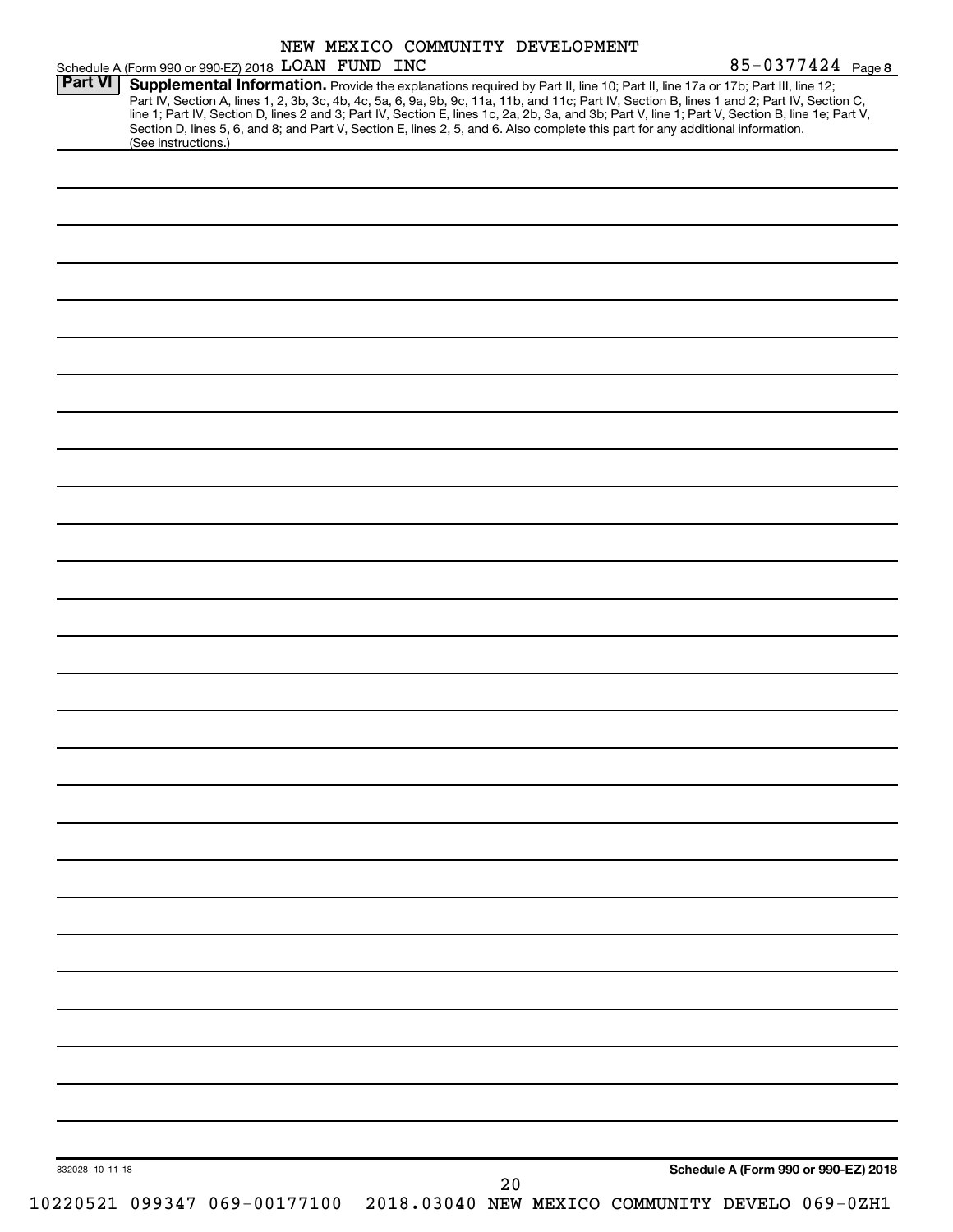Department of the Treasury Internal Revenue Service **(Form 990, 990-EZ,**

Name of the organization

## \*\* PUBLIC DISCLOSURE COPY \*\*

# **Schedule B Schedule of Contributors**

**or 990-PF) | Attach to Form 990, Form 990-EZ, or Form 990-PF. | Go to www.irs.gov/Form990 for the latest information.** OMB No. 1545-0047

**2018**

**Employer identification number**

| LOAN FUND INC |  | $185 - 0377424$ |
|---------------|--|-----------------|

**Organization type** (check one):

| Filers of:         | Section:                                                                  |
|--------------------|---------------------------------------------------------------------------|
| Form 990 or 990-EZ | $ \mathbf{X} $ 501(c)( 3) (enter number) organization                     |
|                    | 4947(a)(1) nonexempt charitable trust not treated as a private foundation |
|                    | 527 political organization                                                |
| Form 990-PF        | 501(c)(3) exempt private foundation                                       |
|                    | 4947(a)(1) nonexempt charitable trust treated as a private foundation     |
|                    | 501(c)(3) taxable private foundation                                      |

NEW MEXICO COMMUNITY DEVELOPMENT

Check if your organization is covered by the General Rule or a Special Rule. **Note:**  Only a section 501(c)(7), (8), or (10) organization can check boxes for both the General Rule and a Special Rule. See instructions.

#### **General Rule**

 $\Box$ 

For an organization filing Form 990, 990-EZ, or 990-PF that received, during the year, contributions totaling \$5,000 or more (in money or property) from any one contributor. Complete Parts I and II. See instructions for determining a contributor's total contributions.

#### **Special Rules**

any one contributor, during the year, total contributions of the greater of (1) \$5,000; or (2) 2% of the amount on (i) Form 990, Part VIII, line 1h;  $\boxed{\text{X}}$  For an organization described in section 501(c)(3) filing Form 990 or 990-EZ that met the 33 1/3% support test of the regulations under sections 509(a)(1) and 170(b)(1)(A)(vi), that checked Schedule A (Form 990 or 990-EZ), Part II, line 13, 16a, or 16b, and that received from or (ii) Form 990-EZ, line 1. Complete Parts I and II.

year, total contributions of more than \$1,000 *exclusively* for religious, charitable, scientific, literary, or educational purposes, or for the For an organization described in section 501(c)(7), (8), or (10) filing Form 990 or 990-EZ that received from any one contributor, during the prevention of cruelty to children or animals. Complete Parts I (entering "N/A" in column (b) instead of the contributor name and address), II, and III.  $\Box$ 

purpose. Don't complete any of the parts unless the General Rule applies to this organization because it received nonexclusively year, contributions exclusively for religious, charitable, etc., purposes, but no such contributions totaled more than \$1,000. If this box is checked, enter here the total contributions that were received during the year for an exclusively religious, charitable, etc., For an organization described in section 501(c)(7), (8), or (10) filing Form 990 or 990-EZ that received from any one contributor, during the religious, charitable, etc., contributions totaling \$5,000 or more during the year  $\ldots$  $\ldots$  $\ldots$  $\ldots$  $\ldots$  $\ldots$  $\Box$ 

**Caution:**  An organization that isn't covered by the General Rule and/or the Special Rules doesn't file Schedule B (Form 990, 990-EZ, or 990-PF),  **must** but it answer "No" on Part IV, line 2, of its Form 990; or check the box on line H of its Form 990-EZ or on its Form 990-PF, Part I, line 2, to certify that it doesn't meet the filing requirements of Schedule B (Form 990, 990-EZ, or 990-PF).

**For Paperwork Reduction Act Notice, see the instructions for Form 990, 990-EZ, or 990-PF. Schedule B (Form 990, 990-EZ, or 990-PF) (2018)** LHA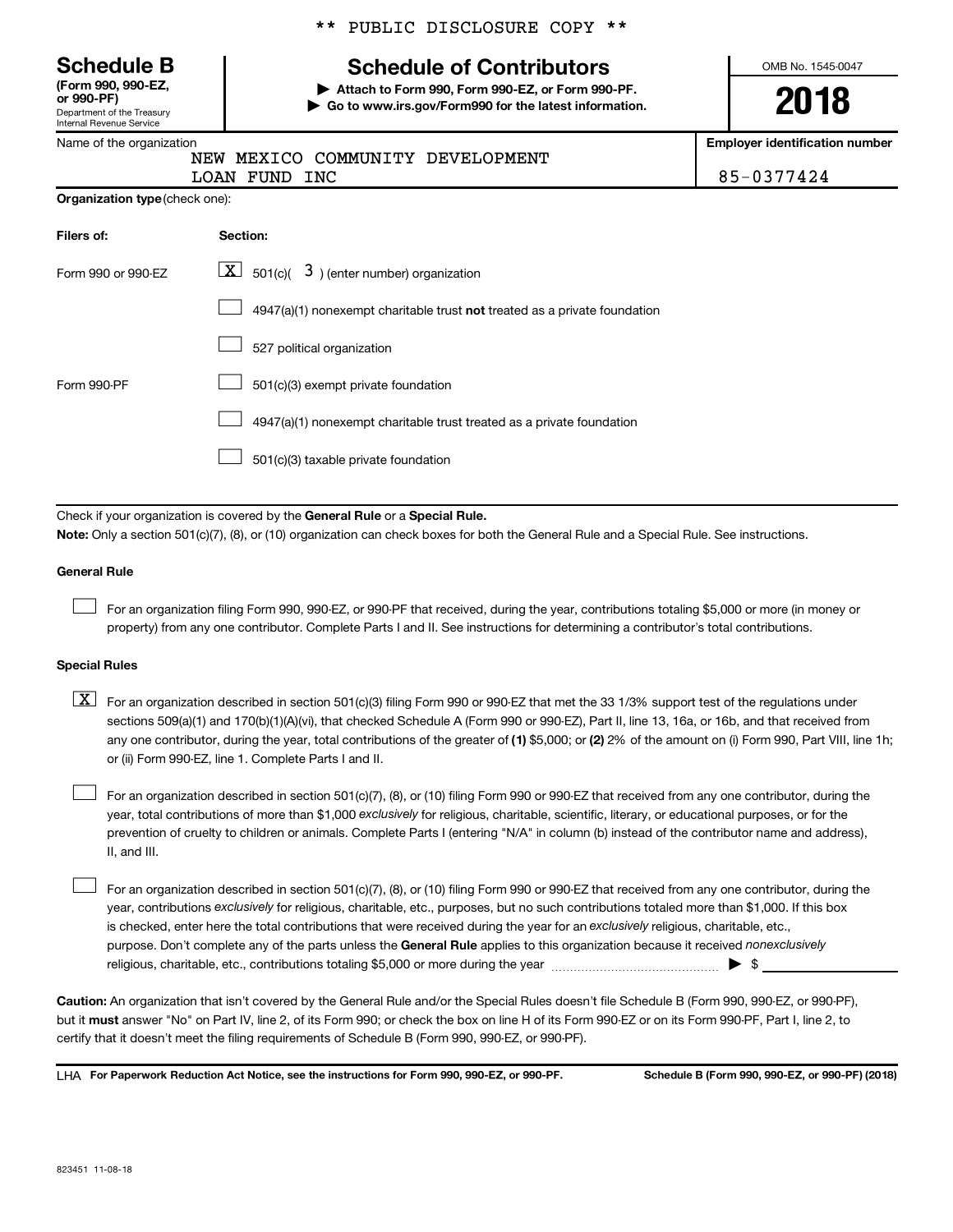#### Schedule B (Form 990, 990-EZ, or 990-PF) (2018)

Name of organization

NEW MEXICO COMMUNITY DEVELOPMENT LOAN FUND INC 85-0377424

**Employer identification number**

| Part I           | <b>Contributors</b> (see instructions). Use duplicate copies of Part I if additional space is needed. |                                   |                                                                                                                  |
|------------------|-------------------------------------------------------------------------------------------------------|-----------------------------------|------------------------------------------------------------------------------------------------------------------|
| (a)              | (b)                                                                                                   | (c)                               | (d)                                                                                                              |
| No.              | Name, address, and ZIP + 4                                                                            | <b>Total contributions</b>        | Type of contribution                                                                                             |
| 1                |                                                                                                       | 5,000.<br>\$                      | $\overline{\text{X}}$<br>Person<br>Payroll<br><b>Noncash</b><br>(Complete Part II for<br>noncash contributions.) |
| (a)              | (b)                                                                                                   | (c)                               | (d)                                                                                                              |
| No.              | Name, address, and ZIP + 4                                                                            | <b>Total contributions</b>        | Type of contribution                                                                                             |
| $\boldsymbol{2}$ |                                                                                                       | 10,000.<br>\$                     | $\overline{\text{X}}$<br>Person<br>Payroll<br><b>Noncash</b><br>(Complete Part II for<br>noncash contributions.) |
| (a)<br>No.       | (b)<br>Name, address, and ZIP + 4                                                                     | (c)<br><b>Total contributions</b> | (d)<br>Type of contribution                                                                                      |
| 3                |                                                                                                       | 5,000.<br>\$                      | $\overline{\text{X}}$<br>Person<br>Payroll<br><b>Noncash</b><br>(Complete Part II for<br>noncash contributions.) |
| (a)<br>No.       | (b)<br>Name, address, and ZIP + 4                                                                     | (c)<br><b>Total contributions</b> | (d)<br>Type of contribution                                                                                      |
| 4                |                                                                                                       | 20,000.<br>\$                     | $\overline{\text{X}}$<br>Person<br>Payroll<br><b>Noncash</b><br>(Complete Part II for<br>noncash contributions.) |
| (a)<br>No.       | (b)<br>Name, address, and ZIP + 4                                                                     | (c)<br><b>Total contributions</b> | (d)<br>Type of contribution                                                                                      |
| 5                |                                                                                                       | 10,000.<br>$\$$                   | $\overline{\textbf{x}}$<br>Person<br>Payroll<br>Noncash<br>(Complete Part II for<br>noncash contributions.)      |
| (a)<br>No.       | (b)<br>Name, address, and ZIP + 4                                                                     | (c)<br><b>Total contributions</b> | (d)<br>Type of contribution                                                                                      |
| 6                |                                                                                                       | 30,365.<br>$\,$                   | $\overline{\textbf{x}}$<br>Person<br>Payroll<br>Noncash<br>(Complete Part II for<br>noncash contributions.)      |

823452 11-08-18 **Schedule B (Form 990, 990-EZ, or 990-PF) (2018)**

22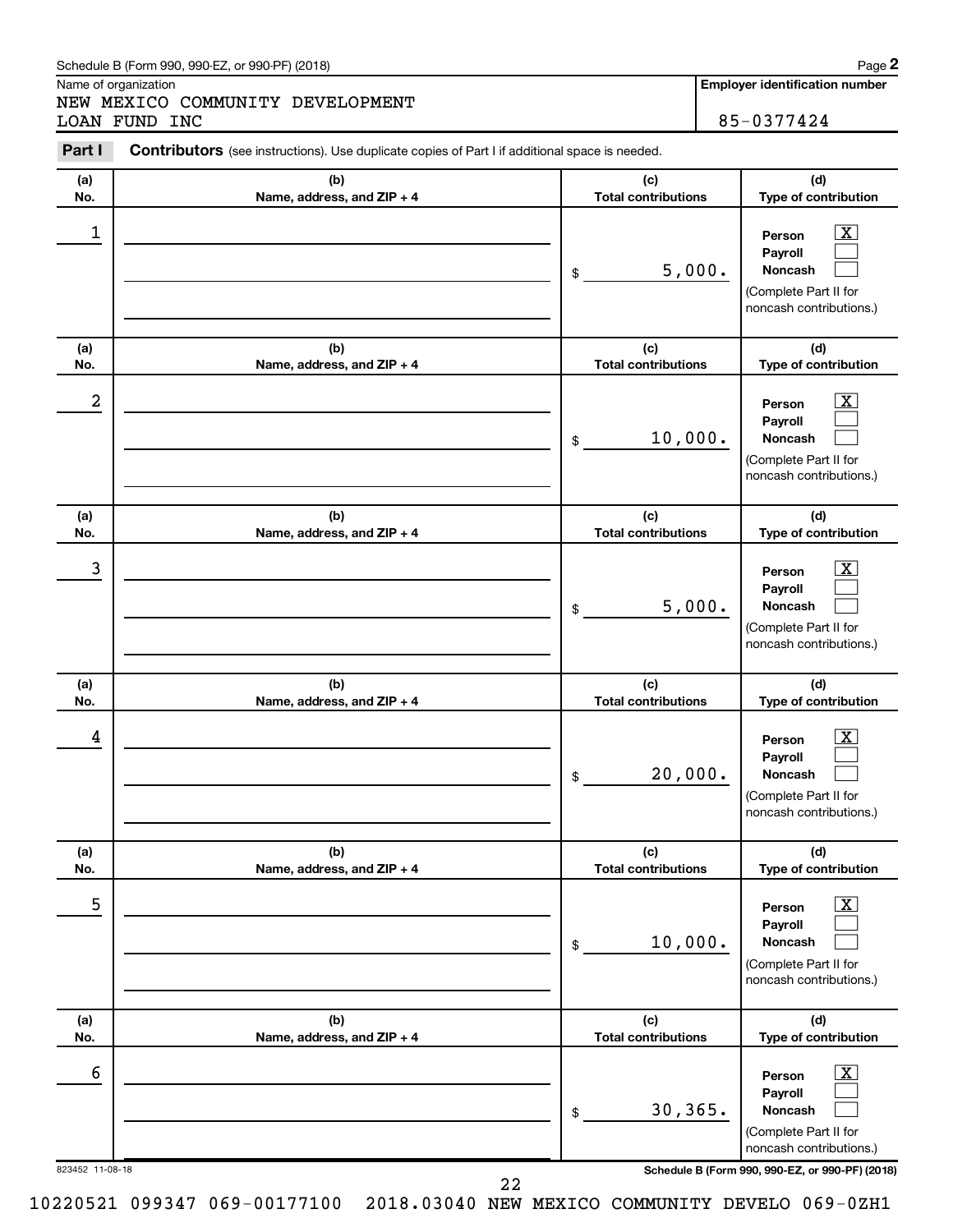#### Schedule B (Form 990, 990-EZ, or 990-PF) (2018)

Name of organization

NEW MEXICO COMMUNITY DEVELOPMENT LOAN FUND INC 85-0377424

**Employer identification number**

| Part I     | <b>Contributors</b> (see instructions). Use duplicate copies of Part I if additional space is needed. |                                   |                                                                                                           |
|------------|-------------------------------------------------------------------------------------------------------|-----------------------------------|-----------------------------------------------------------------------------------------------------------|
| (a)        | (b)                                                                                                   | (c)                               | (d)                                                                                                       |
| No.        | Name, address, and ZIP + 4                                                                            | <b>Total contributions</b>        | Type of contribution                                                                                      |
| 7          |                                                                                                       | 77,694.<br>\$                     | $\overline{\text{X}}$<br>Person<br>Payroll<br>Noncash<br>(Complete Part II for<br>noncash contributions.) |
| (a)        | (b)                                                                                                   | (c)                               | (d)                                                                                                       |
| No.        | Name, address, and ZIP + 4                                                                            | <b>Total contributions</b>        | Type of contribution                                                                                      |
| 8          |                                                                                                       | 5,000.<br>\$                      | X<br>Person<br>Payroll<br>Noncash<br>(Complete Part II for<br>noncash contributions.)                     |
| (a)        | (b)                                                                                                   | (c)                               | (d)                                                                                                       |
| No.        | Name, address, and ZIP + 4                                                                            | <b>Total contributions</b>        | Type of contribution                                                                                      |
|            |                                                                                                       | \$                                | Person<br>Payroll<br>Noncash<br>(Complete Part II for<br>noncash contributions.)                          |
| (a)        | (b)                                                                                                   | (c)                               | (d)                                                                                                       |
| No.        | Name, address, and ZIP + 4                                                                            | <b>Total contributions</b><br>\$  | Type of contribution<br>Person<br>Payroll<br>Noncash<br>(Complete Part II for<br>noncash contributions.)  |
| (a)<br>No. | (b)                                                                                                   | (c)<br><b>Total contributions</b> | (d)<br>Type of contribution                                                                               |
|            | Name, address, and ZIP + 4                                                                            | \$                                | Person<br>Payroll<br>Noncash<br>(Complete Part II for<br>noncash contributions.)                          |
| (a)        | (b)                                                                                                   | (c)                               | (d)                                                                                                       |
| No.        | Name, address, and ZIP + 4                                                                            | <b>Total contributions</b><br>\$  | Type of contribution<br>Person<br>Payroll<br>Noncash<br>(Complete Part II for<br>noncash contributions.)  |

823452 11-08-18 **Schedule B (Form 990, 990-EZ, or 990-PF) (2018)**

10220521 099347 069-00177100 2018.03040 NEW MEXICO COMMUNITY DEVELO 069-0ZH1

23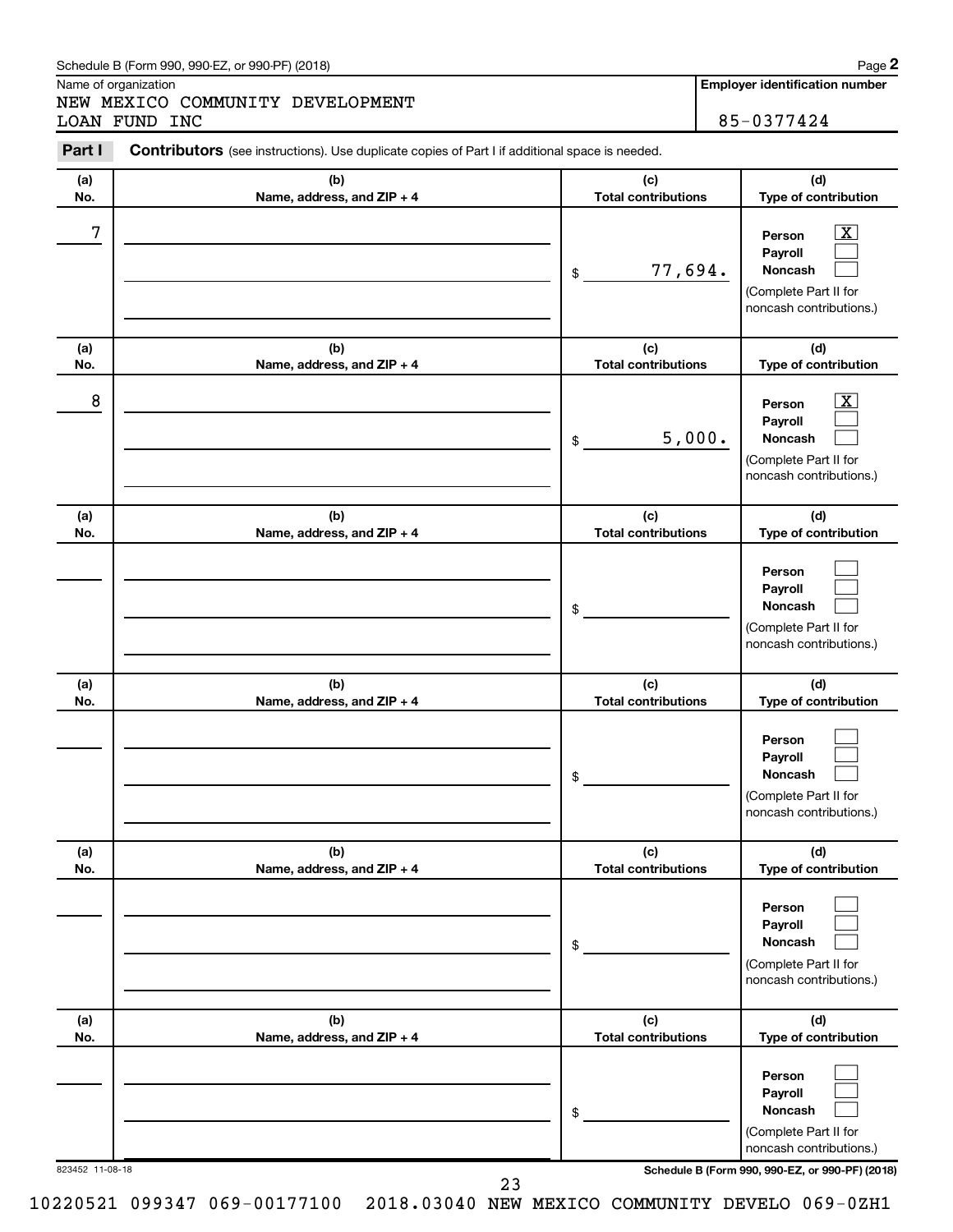| (a)<br>No.<br>from<br>Part I | (b)<br>Description of noncash property given | (c)<br>FMV (or estimate)<br>(See instructions.) | (d)<br>Date received |
|------------------------------|----------------------------------------------|-------------------------------------------------|----------------------|
|                              |                                              | \$                                              |                      |
| (a)<br>No.<br>from<br>Part I | (b)<br>Description of noncash property given | (c)<br>FMV (or estimate)<br>(See instructions.) | (d)<br>Date received |
|                              |                                              | \$                                              |                      |
| (a)<br>No.<br>from<br>Part I | (b)<br>Description of noncash property given | (c)<br>FMV (or estimate)<br>(See instructions.) | (d)<br>Date received |
|                              |                                              | \$                                              |                      |
| (a)<br>No.<br>from<br>Part I | (b)<br>Description of noncash property given | (c)<br>FMV (or estimate)<br>(See instructions.) | (d)<br>Date received |
|                              |                                              | \$                                              |                      |
| (a)<br>No.<br>from<br>Part I | (b)<br>Description of noncash property given | (c)<br>FMV (or estimate)<br>(See instructions.) | (d)<br>Date received |
|                              |                                              | \$                                              |                      |
| (a)<br>No.<br>from<br>Part I | (b)<br>Description of noncash property given | (c)<br>FMV (or estimate)<br>(See instructions.) | (d)<br>Date received |
|                              |                                              |                                                 |                      |

Schedule B (Form 990, 990-EZ, or 990-PF) (2018)

Name of organization

NEW MEXICO COMMUNITY DEVELOPMENT LOAN FUND INC 85-0377424

**Employer identification number**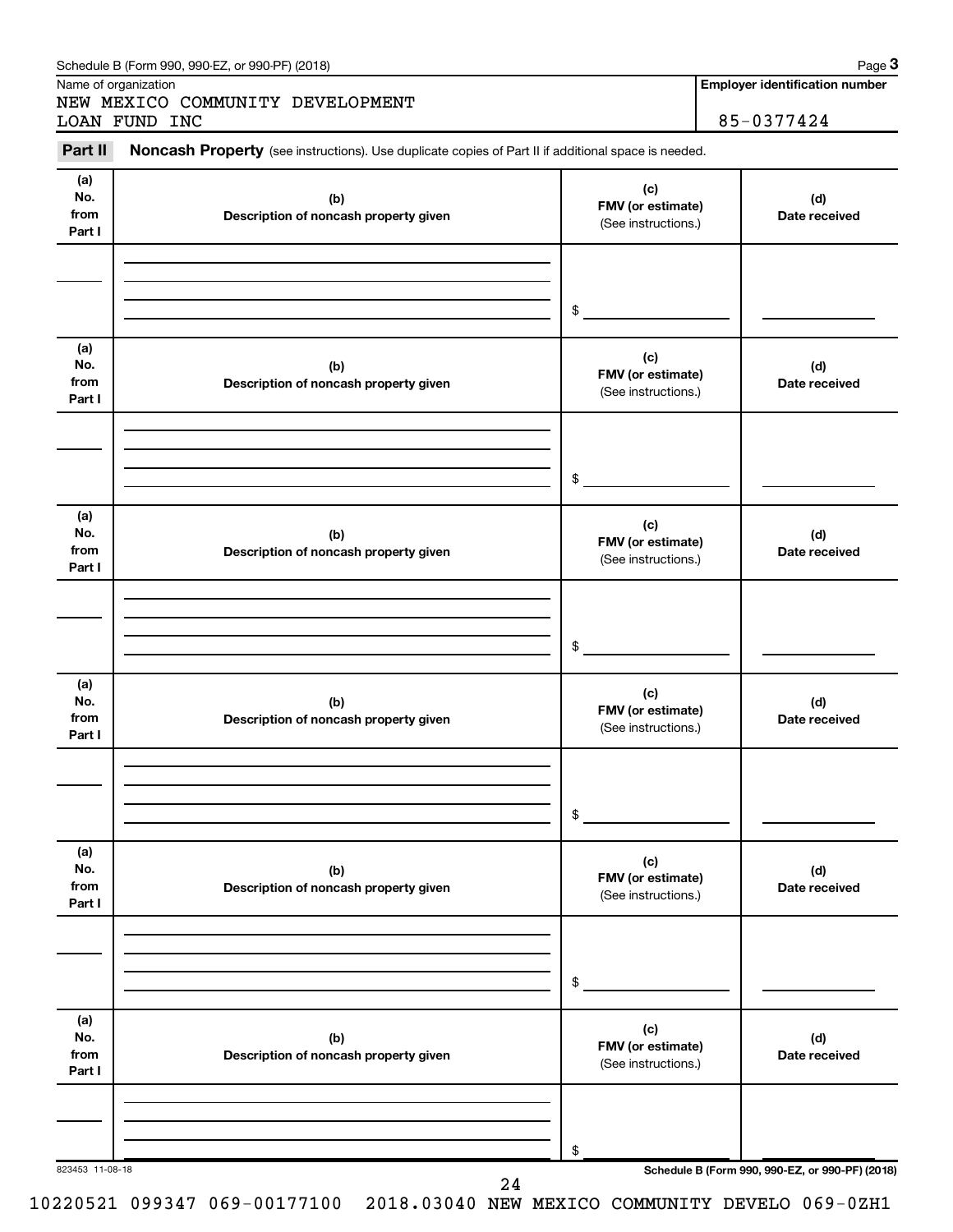| Name of organization<br>NEW MEXICO COMMUNITY DEVELOPMENT<br>85-0377424<br>LOAN FUND INC<br>Part III<br>Exclusively religious, charitable, etc., contributions to organizations described in section 501(c)(7), (8), or (10) that total more than \$1,000 for the year<br>from any one contributor. Complete columns (a) through (e) and the following line entry. For organizations<br>completing Part III, enter the total of exclusively religious, charitable, etc., contributions of \$1,000 or less for the year. (Enter this info. once.)<br>Use duplicate copies of Part III if additional space is needed.<br>$(a)$ No.<br>from<br>(b) Purpose of gift<br>(c) Use of gift<br>(d) Description of how gift is held<br>Part I<br>(e) Transfer of gift<br>Transferee's name, address, and ZIP + 4<br>Relationship of transferor to transferee<br>(a) No.<br>from<br>(b) Purpose of gift<br>(c) Use of gift<br>(d) Description of how gift is held<br>Part I<br>(e) Transfer of gift<br>Transferee's name, address, and ZIP + 4<br>Relationship of transferor to transferee<br>(a) No.<br>from<br>(b) Purpose of gift<br>(c) Use of gift<br>(d) Description of how gift is held<br>Part I<br>(e) Transfer of gift<br>Transferee's name, address, and ZIP + 4<br>Relationship of transferor to transferee<br>(a) No.<br>from<br>(b) Purpose of gift<br>(c) Use of gift<br>(d) Description of how gift is held<br>Part I<br>(e) Transfer of gift<br>Transferee's name, address, and ZIP + 4<br>Relationship of transferor to transferee<br>Schedule B (Form 990, 990-EZ, or 990-PF) (2018)<br>823454 11-08-18<br>25 | Schedule B (Form 990, 990-EZ, or 990-PF) (2018) |  |                                       | Page 4 |  |  |
|----------------------------------------------------------------------------------------------------------------------------------------------------------------------------------------------------------------------------------------------------------------------------------------------------------------------------------------------------------------------------------------------------------------------------------------------------------------------------------------------------------------------------------------------------------------------------------------------------------------------------------------------------------------------------------------------------------------------------------------------------------------------------------------------------------------------------------------------------------------------------------------------------------------------------------------------------------------------------------------------------------------------------------------------------------------------------------------------------------------------------------------------------------------------------------------------------------------------------------------------------------------------------------------------------------------------------------------------------------------------------------------------------------------------------------------------------------------------------------------------------------------------------------------------------------------------------------------------------------------------|-------------------------------------------------|--|---------------------------------------|--------|--|--|
|                                                                                                                                                                                                                                                                                                                                                                                                                                                                                                                                                                                                                                                                                                                                                                                                                                                                                                                                                                                                                                                                                                                                                                                                                                                                                                                                                                                                                                                                                                                                                                                                                      |                                                 |  | <b>Employer identification number</b> |        |  |  |
|                                                                                                                                                                                                                                                                                                                                                                                                                                                                                                                                                                                                                                                                                                                                                                                                                                                                                                                                                                                                                                                                                                                                                                                                                                                                                                                                                                                                                                                                                                                                                                                                                      |                                                 |  |                                       |        |  |  |
|                                                                                                                                                                                                                                                                                                                                                                                                                                                                                                                                                                                                                                                                                                                                                                                                                                                                                                                                                                                                                                                                                                                                                                                                                                                                                                                                                                                                                                                                                                                                                                                                                      |                                                 |  |                                       |        |  |  |
|                                                                                                                                                                                                                                                                                                                                                                                                                                                                                                                                                                                                                                                                                                                                                                                                                                                                                                                                                                                                                                                                                                                                                                                                                                                                                                                                                                                                                                                                                                                                                                                                                      |                                                 |  |                                       |        |  |  |
|                                                                                                                                                                                                                                                                                                                                                                                                                                                                                                                                                                                                                                                                                                                                                                                                                                                                                                                                                                                                                                                                                                                                                                                                                                                                                                                                                                                                                                                                                                                                                                                                                      |                                                 |  |                                       |        |  |  |
|                                                                                                                                                                                                                                                                                                                                                                                                                                                                                                                                                                                                                                                                                                                                                                                                                                                                                                                                                                                                                                                                                                                                                                                                                                                                                                                                                                                                                                                                                                                                                                                                                      |                                                 |  |                                       |        |  |  |
|                                                                                                                                                                                                                                                                                                                                                                                                                                                                                                                                                                                                                                                                                                                                                                                                                                                                                                                                                                                                                                                                                                                                                                                                                                                                                                                                                                                                                                                                                                                                                                                                                      |                                                 |  |                                       |        |  |  |
|                                                                                                                                                                                                                                                                                                                                                                                                                                                                                                                                                                                                                                                                                                                                                                                                                                                                                                                                                                                                                                                                                                                                                                                                                                                                                                                                                                                                                                                                                                                                                                                                                      |                                                 |  |                                       |        |  |  |
|                                                                                                                                                                                                                                                                                                                                                                                                                                                                                                                                                                                                                                                                                                                                                                                                                                                                                                                                                                                                                                                                                                                                                                                                                                                                                                                                                                                                                                                                                                                                                                                                                      |                                                 |  |                                       |        |  |  |
|                                                                                                                                                                                                                                                                                                                                                                                                                                                                                                                                                                                                                                                                                                                                                                                                                                                                                                                                                                                                                                                                                                                                                                                                                                                                                                                                                                                                                                                                                                                                                                                                                      |                                                 |  |                                       |        |  |  |
|                                                                                                                                                                                                                                                                                                                                                                                                                                                                                                                                                                                                                                                                                                                                                                                                                                                                                                                                                                                                                                                                                                                                                                                                                                                                                                                                                                                                                                                                                                                                                                                                                      |                                                 |  |                                       |        |  |  |
|                                                                                                                                                                                                                                                                                                                                                                                                                                                                                                                                                                                                                                                                                                                                                                                                                                                                                                                                                                                                                                                                                                                                                                                                                                                                                                                                                                                                                                                                                                                                                                                                                      |                                                 |  |                                       |        |  |  |
|                                                                                                                                                                                                                                                                                                                                                                                                                                                                                                                                                                                                                                                                                                                                                                                                                                                                                                                                                                                                                                                                                                                                                                                                                                                                                                                                                                                                                                                                                                                                                                                                                      |                                                 |  |                                       |        |  |  |
|                                                                                                                                                                                                                                                                                                                                                                                                                                                                                                                                                                                                                                                                                                                                                                                                                                                                                                                                                                                                                                                                                                                                                                                                                                                                                                                                                                                                                                                                                                                                                                                                                      |                                                 |  |                                       |        |  |  |
|                                                                                                                                                                                                                                                                                                                                                                                                                                                                                                                                                                                                                                                                                                                                                                                                                                                                                                                                                                                                                                                                                                                                                                                                                                                                                                                                                                                                                                                                                                                                                                                                                      |                                                 |  |                                       |        |  |  |
|                                                                                                                                                                                                                                                                                                                                                                                                                                                                                                                                                                                                                                                                                                                                                                                                                                                                                                                                                                                                                                                                                                                                                                                                                                                                                                                                                                                                                                                                                                                                                                                                                      |                                                 |  |                                       |        |  |  |
|                                                                                                                                                                                                                                                                                                                                                                                                                                                                                                                                                                                                                                                                                                                                                                                                                                                                                                                                                                                                                                                                                                                                                                                                                                                                                                                                                                                                                                                                                                                                                                                                                      |                                                 |  |                                       |        |  |  |
|                                                                                                                                                                                                                                                                                                                                                                                                                                                                                                                                                                                                                                                                                                                                                                                                                                                                                                                                                                                                                                                                                                                                                                                                                                                                                                                                                                                                                                                                                                                                                                                                                      |                                                 |  |                                       |        |  |  |
|                                                                                                                                                                                                                                                                                                                                                                                                                                                                                                                                                                                                                                                                                                                                                                                                                                                                                                                                                                                                                                                                                                                                                                                                                                                                                                                                                                                                                                                                                                                                                                                                                      |                                                 |  |                                       |        |  |  |
|                                                                                                                                                                                                                                                                                                                                                                                                                                                                                                                                                                                                                                                                                                                                                                                                                                                                                                                                                                                                                                                                                                                                                                                                                                                                                                                                                                                                                                                                                                                                                                                                                      |                                                 |  |                                       |        |  |  |
|                                                                                                                                                                                                                                                                                                                                                                                                                                                                                                                                                                                                                                                                                                                                                                                                                                                                                                                                                                                                                                                                                                                                                                                                                                                                                                                                                                                                                                                                                                                                                                                                                      |                                                 |  |                                       |        |  |  |
|                                                                                                                                                                                                                                                                                                                                                                                                                                                                                                                                                                                                                                                                                                                                                                                                                                                                                                                                                                                                                                                                                                                                                                                                                                                                                                                                                                                                                                                                                                                                                                                                                      |                                                 |  |                                       |        |  |  |
|                                                                                                                                                                                                                                                                                                                                                                                                                                                                                                                                                                                                                                                                                                                                                                                                                                                                                                                                                                                                                                                                                                                                                                                                                                                                                                                                                                                                                                                                                                                                                                                                                      |                                                 |  |                                       |        |  |  |
|                                                                                                                                                                                                                                                                                                                                                                                                                                                                                                                                                                                                                                                                                                                                                                                                                                                                                                                                                                                                                                                                                                                                                                                                                                                                                                                                                                                                                                                                                                                                                                                                                      |                                                 |  |                                       |        |  |  |
|                                                                                                                                                                                                                                                                                                                                                                                                                                                                                                                                                                                                                                                                                                                                                                                                                                                                                                                                                                                                                                                                                                                                                                                                                                                                                                                                                                                                                                                                                                                                                                                                                      |                                                 |  |                                       |        |  |  |
|                                                                                                                                                                                                                                                                                                                                                                                                                                                                                                                                                                                                                                                                                                                                                                                                                                                                                                                                                                                                                                                                                                                                                                                                                                                                                                                                                                                                                                                                                                                                                                                                                      |                                                 |  |                                       |        |  |  |
|                                                                                                                                                                                                                                                                                                                                                                                                                                                                                                                                                                                                                                                                                                                                                                                                                                                                                                                                                                                                                                                                                                                                                                                                                                                                                                                                                                                                                                                                                                                                                                                                                      |                                                 |  |                                       |        |  |  |
|                                                                                                                                                                                                                                                                                                                                                                                                                                                                                                                                                                                                                                                                                                                                                                                                                                                                                                                                                                                                                                                                                                                                                                                                                                                                                                                                                                                                                                                                                                                                                                                                                      |                                                 |  |                                       |        |  |  |
|                                                                                                                                                                                                                                                                                                                                                                                                                                                                                                                                                                                                                                                                                                                                                                                                                                                                                                                                                                                                                                                                                                                                                                                                                                                                                                                                                                                                                                                                                                                                                                                                                      |                                                 |  |                                       |        |  |  |
|                                                                                                                                                                                                                                                                                                                                                                                                                                                                                                                                                                                                                                                                                                                                                                                                                                                                                                                                                                                                                                                                                                                                                                                                                                                                                                                                                                                                                                                                                                                                                                                                                      |                                                 |  |                                       |        |  |  |
|                                                                                                                                                                                                                                                                                                                                                                                                                                                                                                                                                                                                                                                                                                                                                                                                                                                                                                                                                                                                                                                                                                                                                                                                                                                                                                                                                                                                                                                                                                                                                                                                                      |                                                 |  |                                       |        |  |  |
|                                                                                                                                                                                                                                                                                                                                                                                                                                                                                                                                                                                                                                                                                                                                                                                                                                                                                                                                                                                                                                                                                                                                                                                                                                                                                                                                                                                                                                                                                                                                                                                                                      |                                                 |  |                                       |        |  |  |
|                                                                                                                                                                                                                                                                                                                                                                                                                                                                                                                                                                                                                                                                                                                                                                                                                                                                                                                                                                                                                                                                                                                                                                                                                                                                                                                                                                                                                                                                                                                                                                                                                      |                                                 |  |                                       |        |  |  |
|                                                                                                                                                                                                                                                                                                                                                                                                                                                                                                                                                                                                                                                                                                                                                                                                                                                                                                                                                                                                                                                                                                                                                                                                                                                                                                                                                                                                                                                                                                                                                                                                                      |                                                 |  |                                       |        |  |  |
|                                                                                                                                                                                                                                                                                                                                                                                                                                                                                                                                                                                                                                                                                                                                                                                                                                                                                                                                                                                                                                                                                                                                                                                                                                                                                                                                                                                                                                                                                                                                                                                                                      |                                                 |  |                                       |        |  |  |
|                                                                                                                                                                                                                                                                                                                                                                                                                                                                                                                                                                                                                                                                                                                                                                                                                                                                                                                                                                                                                                                                                                                                                                                                                                                                                                                                                                                                                                                                                                                                                                                                                      |                                                 |  |                                       |        |  |  |
|                                                                                                                                                                                                                                                                                                                                                                                                                                                                                                                                                                                                                                                                                                                                                                                                                                                                                                                                                                                                                                                                                                                                                                                                                                                                                                                                                                                                                                                                                                                                                                                                                      |                                                 |  |                                       |        |  |  |
|                                                                                                                                                                                                                                                                                                                                                                                                                                                                                                                                                                                                                                                                                                                                                                                                                                                                                                                                                                                                                                                                                                                                                                                                                                                                                                                                                                                                                                                                                                                                                                                                                      |                                                 |  |                                       |        |  |  |
|                                                                                                                                                                                                                                                                                                                                                                                                                                                                                                                                                                                                                                                                                                                                                                                                                                                                                                                                                                                                                                                                                                                                                                                                                                                                                                                                                                                                                                                                                                                                                                                                                      |                                                 |  |                                       |        |  |  |
|                                                                                                                                                                                                                                                                                                                                                                                                                                                                                                                                                                                                                                                                                                                                                                                                                                                                                                                                                                                                                                                                                                                                                                                                                                                                                                                                                                                                                                                                                                                                                                                                                      |                                                 |  |                                       |        |  |  |
|                                                                                                                                                                                                                                                                                                                                                                                                                                                                                                                                                                                                                                                                                                                                                                                                                                                                                                                                                                                                                                                                                                                                                                                                                                                                                                                                                                                                                                                                                                                                                                                                                      |                                                 |  |                                       |        |  |  |
|                                                                                                                                                                                                                                                                                                                                                                                                                                                                                                                                                                                                                                                                                                                                                                                                                                                                                                                                                                                                                                                                                                                                                                                                                                                                                                                                                                                                                                                                                                                                                                                                                      |                                                 |  |                                       |        |  |  |
|                                                                                                                                                                                                                                                                                                                                                                                                                                                                                                                                                                                                                                                                                                                                                                                                                                                                                                                                                                                                                                                                                                                                                                                                                                                                                                                                                                                                                                                                                                                                                                                                                      |                                                 |  |                                       |        |  |  |
|                                                                                                                                                                                                                                                                                                                                                                                                                                                                                                                                                                                                                                                                                                                                                                                                                                                                                                                                                                                                                                                                                                                                                                                                                                                                                                                                                                                                                                                                                                                                                                                                                      |                                                 |  |                                       |        |  |  |
|                                                                                                                                                                                                                                                                                                                                                                                                                                                                                                                                                                                                                                                                                                                                                                                                                                                                                                                                                                                                                                                                                                                                                                                                                                                                                                                                                                                                                                                                                                                                                                                                                      |                                                 |  |                                       |        |  |  |
|                                                                                                                                                                                                                                                                                                                                                                                                                                                                                                                                                                                                                                                                                                                                                                                                                                                                                                                                                                                                                                                                                                                                                                                                                                                                                                                                                                                                                                                                                                                                                                                                                      |                                                 |  |                                       |        |  |  |
|                                                                                                                                                                                                                                                                                                                                                                                                                                                                                                                                                                                                                                                                                                                                                                                                                                                                                                                                                                                                                                                                                                                                                                                                                                                                                                                                                                                                                                                                                                                                                                                                                      |                                                 |  |                                       |        |  |  |
|                                                                                                                                                                                                                                                                                                                                                                                                                                                                                                                                                                                                                                                                                                                                                                                                                                                                                                                                                                                                                                                                                                                                                                                                                                                                                                                                                                                                                                                                                                                                                                                                                      |                                                 |  |                                       |        |  |  |
|                                                                                                                                                                                                                                                                                                                                                                                                                                                                                                                                                                                                                                                                                                                                                                                                                                                                                                                                                                                                                                                                                                                                                                                                                                                                                                                                                                                                                                                                                                                                                                                                                      |                                                 |  |                                       |        |  |  |
|                                                                                                                                                                                                                                                                                                                                                                                                                                                                                                                                                                                                                                                                                                                                                                                                                                                                                                                                                                                                                                                                                                                                                                                                                                                                                                                                                                                                                                                                                                                                                                                                                      |                                                 |  |                                       |        |  |  |

| 10220521 099347 069-00177100 2018.03040 NEW MEXICO COMMUNITY DEVELO 069-0ZH1 |
|------------------------------------------------------------------------------|
|------------------------------------------------------------------------------|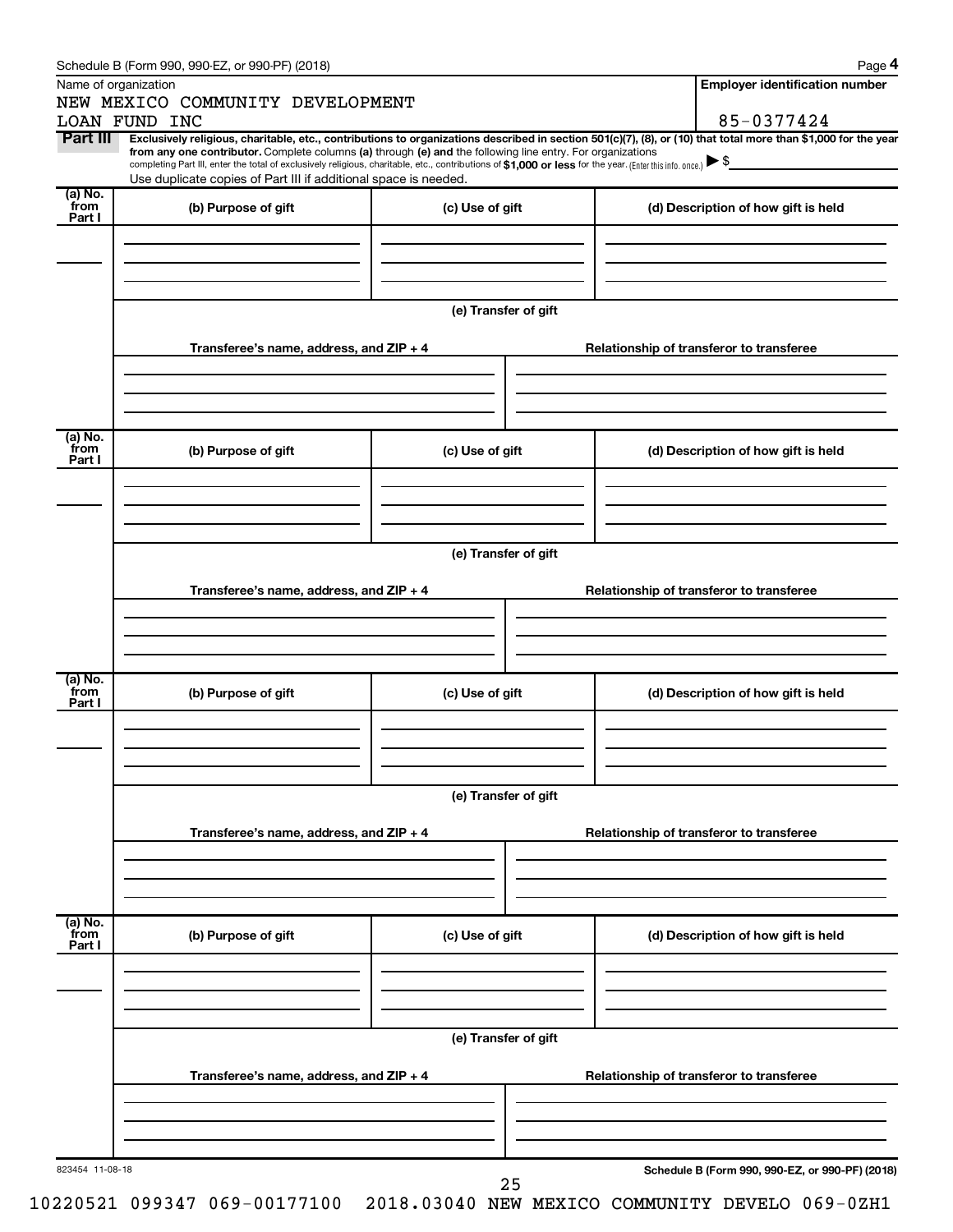|                                                                                                                                         |                                                        |                                                                                                                                                                                                                                                                                                            |                         | OMB No. 1545-0047                                   |  |  |  |
|-----------------------------------------------------------------------------------------------------------------------------------------|--------------------------------------------------------|------------------------------------------------------------------------------------------------------------------------------------------------------------------------------------------------------------------------------------------------------------------------------------------------------------|-------------------------|-----------------------------------------------------|--|--|--|
| <b>Supplemental Financial Statements</b><br><b>SCHEDULE D</b><br>Complete if the organization answered "Yes" on Form 990,<br>(Form 990) |                                                        |                                                                                                                                                                                                                                                                                                            |                         |                                                     |  |  |  |
|                                                                                                                                         |                                                        |                                                                                                                                                                                                                                                                                                            | <b>Open to Public</b>   |                                                     |  |  |  |
|                                                                                                                                         | Department of the Treasury<br>Internal Revenue Service | Attach to Form 990.<br>Go to www.irs.gov/Form990 for instructions and the latest information.                                                                                                                                                                                                              |                         | <b>Inspection</b>                                   |  |  |  |
|                                                                                                                                         | Name of the organization                               | NEW MEXICO COMMUNITY DEVELOPMENT<br>LOAN FUND INC                                                                                                                                                                                                                                                          |                         | <b>Employer identification number</b><br>85-0377424 |  |  |  |
| Part I                                                                                                                                  |                                                        | Organizations Maintaining Donor Advised Funds or Other Similar Funds or Accounts. Complete if the                                                                                                                                                                                                          |                         |                                                     |  |  |  |
|                                                                                                                                         |                                                        | organization answered "Yes" on Form 990, Part IV, line 6.                                                                                                                                                                                                                                                  |                         |                                                     |  |  |  |
|                                                                                                                                         |                                                        | (a) Donor advised funds                                                                                                                                                                                                                                                                                    |                         | (b) Funds and other accounts                        |  |  |  |
| 1                                                                                                                                       |                                                        |                                                                                                                                                                                                                                                                                                            |                         |                                                     |  |  |  |
| 2                                                                                                                                       |                                                        | Aggregate value of contributions to (during year) <i>mimima</i>                                                                                                                                                                                                                                            |                         |                                                     |  |  |  |
| 3<br>4                                                                                                                                  |                                                        | the control of the control of the control of the control of the control of                                                                                                                                                                                                                                 |                         |                                                     |  |  |  |
| 5                                                                                                                                       |                                                        | Did the organization inform all donors and donor advisors in writing that the assets held in donor advised funds                                                                                                                                                                                           |                         |                                                     |  |  |  |
|                                                                                                                                         |                                                        |                                                                                                                                                                                                                                                                                                            |                         | Yes<br><b>No</b>                                    |  |  |  |
| 6                                                                                                                                       |                                                        | Did the organization inform all grantees, donors, and donor advisors in writing that grant funds can be used only                                                                                                                                                                                          |                         |                                                     |  |  |  |
|                                                                                                                                         |                                                        | for charitable purposes and not for the benefit of the donor or donor advisor, or for any other purpose conferring                                                                                                                                                                                         |                         |                                                     |  |  |  |
|                                                                                                                                         | impermissible private benefit?                         |                                                                                                                                                                                                                                                                                                            |                         | Yes<br>No                                           |  |  |  |
|                                                                                                                                         | Part II                                                | Conservation Easements. Complete if the organization answered "Yes" on Form 990, Part IV, line 7.                                                                                                                                                                                                          |                         |                                                     |  |  |  |
| 1.                                                                                                                                      |                                                        | Purpose(s) of conservation easements held by the organization (check all that apply).                                                                                                                                                                                                                      |                         |                                                     |  |  |  |
|                                                                                                                                         |                                                        | Preservation of land for public use (e.g., recreation or education)<br>Preservation of a historically important land area                                                                                                                                                                                  |                         |                                                     |  |  |  |
|                                                                                                                                         |                                                        | Protection of natural habitat<br>Preservation of a certified historic structure                                                                                                                                                                                                                            |                         |                                                     |  |  |  |
|                                                                                                                                         |                                                        | Preservation of open space                                                                                                                                                                                                                                                                                 |                         |                                                     |  |  |  |
| 2                                                                                                                                       |                                                        | Complete lines 2a through 2d if the organization held a qualified conservation contribution in the form of a conservation easement on the last                                                                                                                                                             |                         |                                                     |  |  |  |
|                                                                                                                                         | day of the tax year.                                   |                                                                                                                                                                                                                                                                                                            | 2a                      | Held at the End of the Tax Year                     |  |  |  |
| а<br>b                                                                                                                                  |                                                        | Total acreage restricted by conservation easements                                                                                                                                                                                                                                                         | 2 <sub>b</sub>          |                                                     |  |  |  |
| с                                                                                                                                       |                                                        |                                                                                                                                                                                                                                                                                                            | 2c                      |                                                     |  |  |  |
|                                                                                                                                         |                                                        | d Number of conservation easements included in (c) acquired after 7/25/06, and not on a historic structure                                                                                                                                                                                                 |                         |                                                     |  |  |  |
|                                                                                                                                         |                                                        |                                                                                                                                                                                                                                                                                                            | 2d                      |                                                     |  |  |  |
| 3                                                                                                                                       |                                                        | Number of conservation easements modified, transferred, released, extinguished, or terminated by the organization during the tax                                                                                                                                                                           |                         |                                                     |  |  |  |
|                                                                                                                                         | $\gamma$ ear                                           |                                                                                                                                                                                                                                                                                                            |                         |                                                     |  |  |  |
| 4                                                                                                                                       |                                                        | Number of states where property subject to conservation easement is located >                                                                                                                                                                                                                              |                         |                                                     |  |  |  |
| 5                                                                                                                                       |                                                        | Does the organization have a written policy regarding the periodic monitoring, inspection, handling of                                                                                                                                                                                                     |                         |                                                     |  |  |  |
|                                                                                                                                         |                                                        | violations, and enforcement of the conservation easements it holds?                                                                                                                                                                                                                                        |                         | Yes<br><b>No</b>                                    |  |  |  |
| 6                                                                                                                                       |                                                        | Staff and volunteer hours devoted to monitoring, inspecting, handling of violations, and enforcing conservation easements during the year                                                                                                                                                                  |                         |                                                     |  |  |  |
|                                                                                                                                         | ▶                                                      |                                                                                                                                                                                                                                                                                                            |                         |                                                     |  |  |  |
| 7                                                                                                                                       | $\blacktriangleright$ \$                               | Amount of expenses incurred in monitoring, inspecting, handling of violations, and enforcing conservation easements during the year                                                                                                                                                                        |                         |                                                     |  |  |  |
| 8                                                                                                                                       |                                                        | Does each conservation easement reported on line 2(d) above satisfy the requirements of section 170(h)(4)(B)(i)                                                                                                                                                                                            |                         |                                                     |  |  |  |
|                                                                                                                                         |                                                        |                                                                                                                                                                                                                                                                                                            |                         | Yes<br>No                                           |  |  |  |
| 9                                                                                                                                       |                                                        | In Part XIII, describe how the organization reports conservation easements in its revenue and expense statement, and balance sheet, and                                                                                                                                                                    |                         |                                                     |  |  |  |
|                                                                                                                                         |                                                        | include, if applicable, the text of the footnote to the organization's financial statements that describes the organization's accounting for                                                                                                                                                               |                         |                                                     |  |  |  |
|                                                                                                                                         | conservation easements.                                |                                                                                                                                                                                                                                                                                                            |                         |                                                     |  |  |  |
|                                                                                                                                         |                                                        | Part III   Organizations Maintaining Collections of Art, Historical Treasures, or Other Similar Assets.                                                                                                                                                                                                    |                         |                                                     |  |  |  |
|                                                                                                                                         |                                                        | Complete if the organization answered "Yes" on Form 990, Part IV, line 8.                                                                                                                                                                                                                                  |                         |                                                     |  |  |  |
|                                                                                                                                         |                                                        | 1a If the organization elected, as permitted under SFAS 116 (ASC 958), not to report in its revenue statement and balance sheet works of art,                                                                                                                                                              |                         |                                                     |  |  |  |
|                                                                                                                                         |                                                        | historical treasures, or other similar assets held for public exhibition, education, or research in furtherance of public service, provide, in Part XIII,                                                                                                                                                  |                         |                                                     |  |  |  |
|                                                                                                                                         |                                                        | the text of the footnote to its financial statements that describes these items.                                                                                                                                                                                                                           |                         |                                                     |  |  |  |
| b                                                                                                                                       |                                                        | If the organization elected, as permitted under SFAS 116 (ASC 958), to report in its revenue statement and balance sheet works of art, historical<br>treasures, or other similar assets held for public exhibition, education, or research in furtherance of public service, provide the following amounts |                         |                                                     |  |  |  |
|                                                                                                                                         | relating to these items:                               |                                                                                                                                                                                                                                                                                                            |                         |                                                     |  |  |  |
|                                                                                                                                         |                                                        |                                                                                                                                                                                                                                                                                                            |                         | $\triangleright$ \$                                 |  |  |  |
|                                                                                                                                         |                                                        | (ii) Assets included in Form 990, Part X [11] Marson Martin Marson Marson Marson Marson Marson Marson Marson M                                                                                                                                                                                             |                         | $\blacktriangleright$ s                             |  |  |  |
| 2                                                                                                                                       |                                                        | If the organization received or held works of art, historical treasures, or other similar assets for financial gain, provide                                                                                                                                                                               |                         |                                                     |  |  |  |
|                                                                                                                                         |                                                        | the following amounts required to be reported under SFAS 116 (ASC 958) relating to these items:                                                                                                                                                                                                            |                         |                                                     |  |  |  |
|                                                                                                                                         | $\blacktriangleright$ \$                               |                                                                                                                                                                                                                                                                                                            |                         |                                                     |  |  |  |
|                                                                                                                                         |                                                        |                                                                                                                                                                                                                                                                                                            | $\blacktriangleright$ s |                                                     |  |  |  |
|                                                                                                                                         |                                                        | LHA For Paperwork Reduction Act Notice, see the Instructions for Form 990.                                                                                                                                                                                                                                 |                         | Schedule D (Form 990) 2018                          |  |  |  |
|                                                                                                                                         | 832051 10-29-18                                        |                                                                                                                                                                                                                                                                                                            |                         |                                                     |  |  |  |

26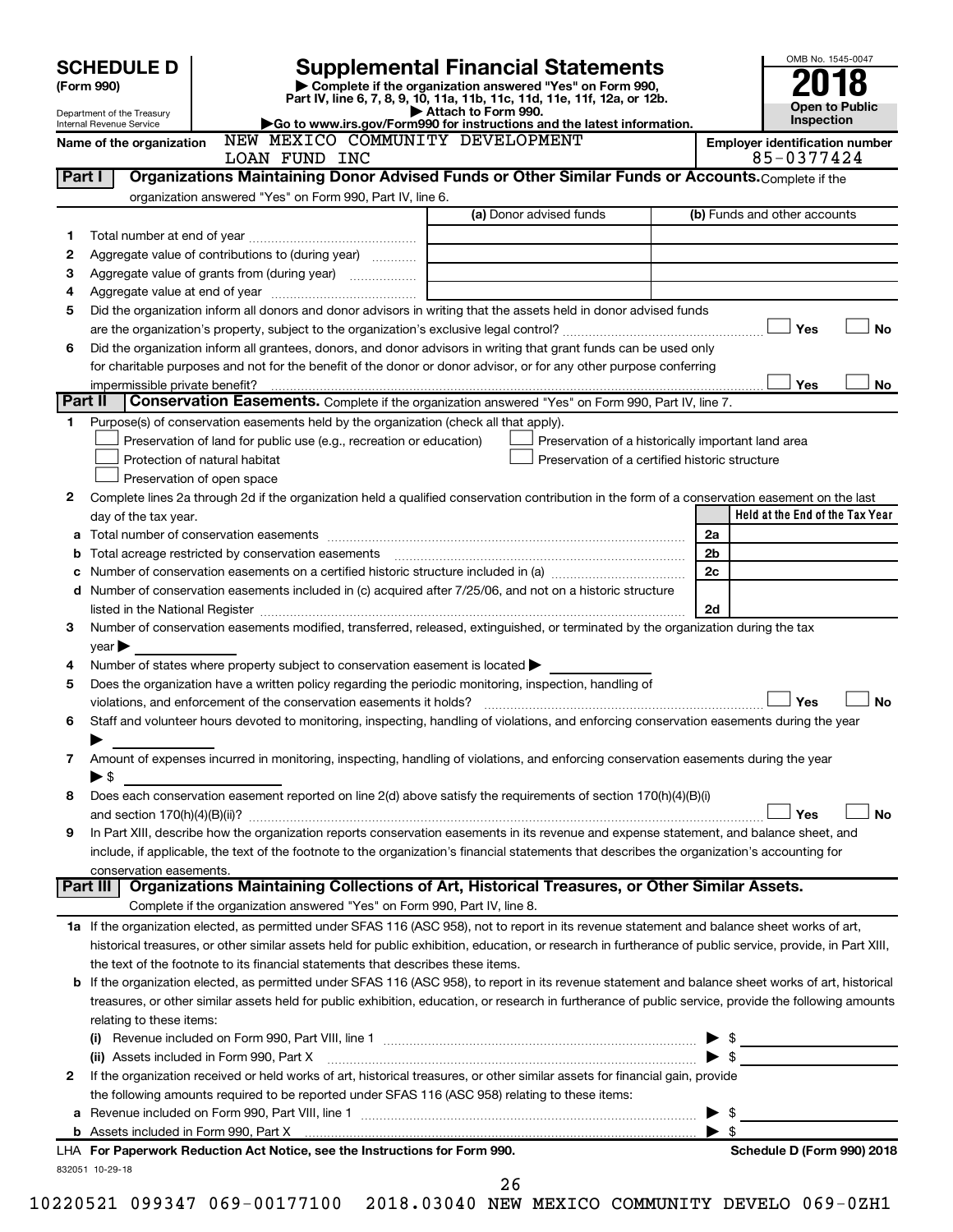|   |                                                                                                                                                                                                                                | NEW MEXICO COMMUNITY DEVELOPMENT |   |                |                            |                                                                             |                                |     |          |
|---|--------------------------------------------------------------------------------------------------------------------------------------------------------------------------------------------------------------------------------|----------------------------------|---|----------------|----------------------------|-----------------------------------------------------------------------------|--------------------------------|-----|----------|
|   | LOAN FUND INC<br>Schedule D (Form 990) 2018                                                                                                                                                                                    |                                  |   |                |                            |                                                                             | 85-0377424 Page 2              |     |          |
|   | Part III  <br>Organizations Maintaining Collections of Art, Historical Treasures, or Other Similar Assets (continued)                                                                                                          |                                  |   |                |                            |                                                                             |                                |     |          |
| 3 | Using the organization's acquisition, accession, and other records, check any of the following that are a significant use of its collection items                                                                              |                                  |   |                |                            |                                                                             |                                |     |          |
|   | (check all that apply):                                                                                                                                                                                                        |                                  |   |                |                            |                                                                             |                                |     |          |
| a | Public exhibition                                                                                                                                                                                                              |                                  |   |                | Loan or exchange programs  |                                                                             |                                |     |          |
| b | Scholarly research                                                                                                                                                                                                             |                                  |   |                | Other <b>Communication</b> |                                                                             |                                |     |          |
| c | Preservation for future generations                                                                                                                                                                                            |                                  |   |                |                            |                                                                             |                                |     |          |
| 4 | Provide a description of the organization's collections and explain how they further the organization's exempt purpose in Part XIII.                                                                                           |                                  |   |                |                            |                                                                             |                                |     |          |
| 5 | During the year, did the organization solicit or receive donations of art, historical treasures, or other similar assets                                                                                                       |                                  |   |                |                            |                                                                             |                                |     |          |
|   |                                                                                                                                                                                                                                |                                  |   |                |                            |                                                                             | Yes                            |     | No       |
|   | Part IV<br><b>Escrow and Custodial Arrangements.</b> Complete if the organization answered "Yes" on Form 990, Part IV, line 9, or                                                                                              |                                  |   |                |                            |                                                                             |                                |     |          |
|   | reported an amount on Form 990, Part X, line 21.                                                                                                                                                                               |                                  |   |                |                            |                                                                             |                                |     |          |
|   | 1a Is the organization an agent, trustee, custodian or other intermediary for contributions or other assets not included                                                                                                       |                                  |   |                |                            |                                                                             |                                |     |          |
|   | on Form 990, Part X? <b>Process Constitution Construction Construction</b> Construction Construction Construction Cons                                                                                                         |                                  |   |                |                            |                                                                             | Yes                            |     | No       |
|   | b If "Yes," explain the arrangement in Part XIII and complete the following table:                                                                                                                                             |                                  |   |                |                            |                                                                             |                                |     |          |
|   |                                                                                                                                                                                                                                |                                  |   |                |                            |                                                                             | Amount                         |     |          |
| c | Beginning balance manufactured and contract the contract of the contract of the contract of the contract of the contract of the contract of the contract of the contract of the contract of the contract of the contract of th |                                  |   |                |                            | 1c                                                                          |                                |     |          |
|   |                                                                                                                                                                                                                                |                                  |   |                |                            | 1d                                                                          |                                |     |          |
|   | e Distributions during the year measurement contracts and the year measurement of the state of the state of th                                                                                                                 |                                  |   |                |                            | 1e                                                                          |                                |     |          |
|   |                                                                                                                                                                                                                                |                                  |   |                |                            | 1f                                                                          |                                |     |          |
|   | 2a Did the organization include an amount on Form 990, Part X, line 21, for escrow or custodial account liability?                                                                                                             |                                  |   |                |                            |                                                                             | Yes                            |     | No       |
|   |                                                                                                                                                                                                                                |                                  |   |                |                            |                                                                             |                                |     |          |
|   | Endowment Funds. Complete if the organization answered "Yes" on Form 990, Part IV, line 10.<br>Part V                                                                                                                          |                                  |   |                |                            |                                                                             |                                |     |          |
|   |                                                                                                                                                                                                                                | (a) Current year                 |   | (b) Prior year |                            | (c) Two years back $\vert$ (d) Three years back $\vert$ (e) Four years back |                                |     |          |
|   | <b>1a</b> Beginning of year balance                                                                                                                                                                                            |                                  |   |                |                            |                                                                             |                                |     |          |
|   |                                                                                                                                                                                                                                |                                  |   |                |                            |                                                                             |                                |     |          |
|   | Net investment earnings, gains, and losses                                                                                                                                                                                     |                                  |   |                |                            |                                                                             |                                |     |          |
|   |                                                                                                                                                                                                                                |                                  |   |                |                            |                                                                             |                                |     |          |
|   | e Other expenditures for facilities                                                                                                                                                                                            |                                  |   |                |                            |                                                                             |                                |     |          |
|   | and programs                                                                                                                                                                                                                   |                                  |   |                |                            |                                                                             |                                |     |          |
|   |                                                                                                                                                                                                                                |                                  |   |                |                            |                                                                             |                                |     |          |
| g |                                                                                                                                                                                                                                |                                  |   |                |                            |                                                                             |                                |     |          |
|   | Provide the estimated percentage of the current year end balance (line 1g, column (a)) held as:                                                                                                                                |                                  |   |                |                            |                                                                             |                                |     |          |
| а | Board designated or quasi-endowment                                                                                                                                                                                            |                                  | ℅ |                |                            |                                                                             |                                |     |          |
|   | Permanent endowment                                                                                                                                                                                                            | %                                |   |                |                            |                                                                             |                                |     |          |
|   | c Temporarily restricted endowment $\blacktriangleright$                                                                                                                                                                       | ℅                                |   |                |                            |                                                                             |                                |     |          |
|   | The percentages on lines 2a, 2b, and 2c should equal 100%.                                                                                                                                                                     |                                  |   |                |                            |                                                                             |                                |     |          |
|   | 3a Are there endowment funds not in the possession of the organization that are held and administered for the organization                                                                                                     |                                  |   |                |                            |                                                                             |                                |     |          |
|   | by:                                                                                                                                                                                                                            |                                  |   |                |                            |                                                                             |                                | Yes | No.      |
|   | (i)                                                                                                                                                                                                                            |                                  |   |                |                            |                                                                             | 3a(i)                          |     |          |
|   |                                                                                                                                                                                                                                |                                  |   |                |                            |                                                                             | 3a(ii)                         |     |          |
|   |                                                                                                                                                                                                                                |                                  |   |                |                            |                                                                             | 3b                             |     |          |
|   | Describe in Part XIII the intended uses of the organization's endowment funds.                                                                                                                                                 |                                  |   |                |                            |                                                                             |                                |     |          |
|   | <b>Part VI</b><br>Land, Buildings, and Equipment.                                                                                                                                                                              |                                  |   |                |                            |                                                                             |                                |     |          |
|   | Complete if the organization answered "Yes" on Form 990, Part IV, line 11a. See Form 990, Part X, line 10.                                                                                                                     |                                  |   |                |                            |                                                                             |                                |     |          |
|   | Description of property                                                                                                                                                                                                        | (a) Cost or other                |   |                | (b) Cost or other          | (c) Accumulated                                                             | (d) Book value                 |     |          |
|   |                                                                                                                                                                                                                                | basis (investment)               |   |                | basis (other)              | depreciation                                                                |                                |     |          |
|   |                                                                                                                                                                                                                                |                                  |   |                | 91,500.                    |                                                                             |                                |     | 91,500.  |
| b |                                                                                                                                                                                                                                |                                  |   |                | 386, 116.                  | 119,445.                                                                    |                                |     | 266,671. |
|   | Leasehold improvements                                                                                                                                                                                                         |                                  |   |                |                            |                                                                             |                                |     |          |
|   |                                                                                                                                                                                                                                |                                  |   |                | 105,794.                   | 98,963.                                                                     |                                |     | 6,831.   |
|   |                                                                                                                                                                                                                                |                                  |   |                | 28,910.                    | 18,060.                                                                     |                                |     | 10,850.  |
|   | Total. Add lines 1a through 1e. (Column (d) must equal Form 990, Part X, column (B), line 10c.)                                                                                                                                |                                  |   |                |                            |                                                                             |                                |     | 375,852. |
|   |                                                                                                                                                                                                                                |                                  |   |                |                            |                                                                             | $div16$ D $(T_{num}$ 000) 0040 |     |          |

**Schedule D (Form 990) 2018**

832052 10-29-18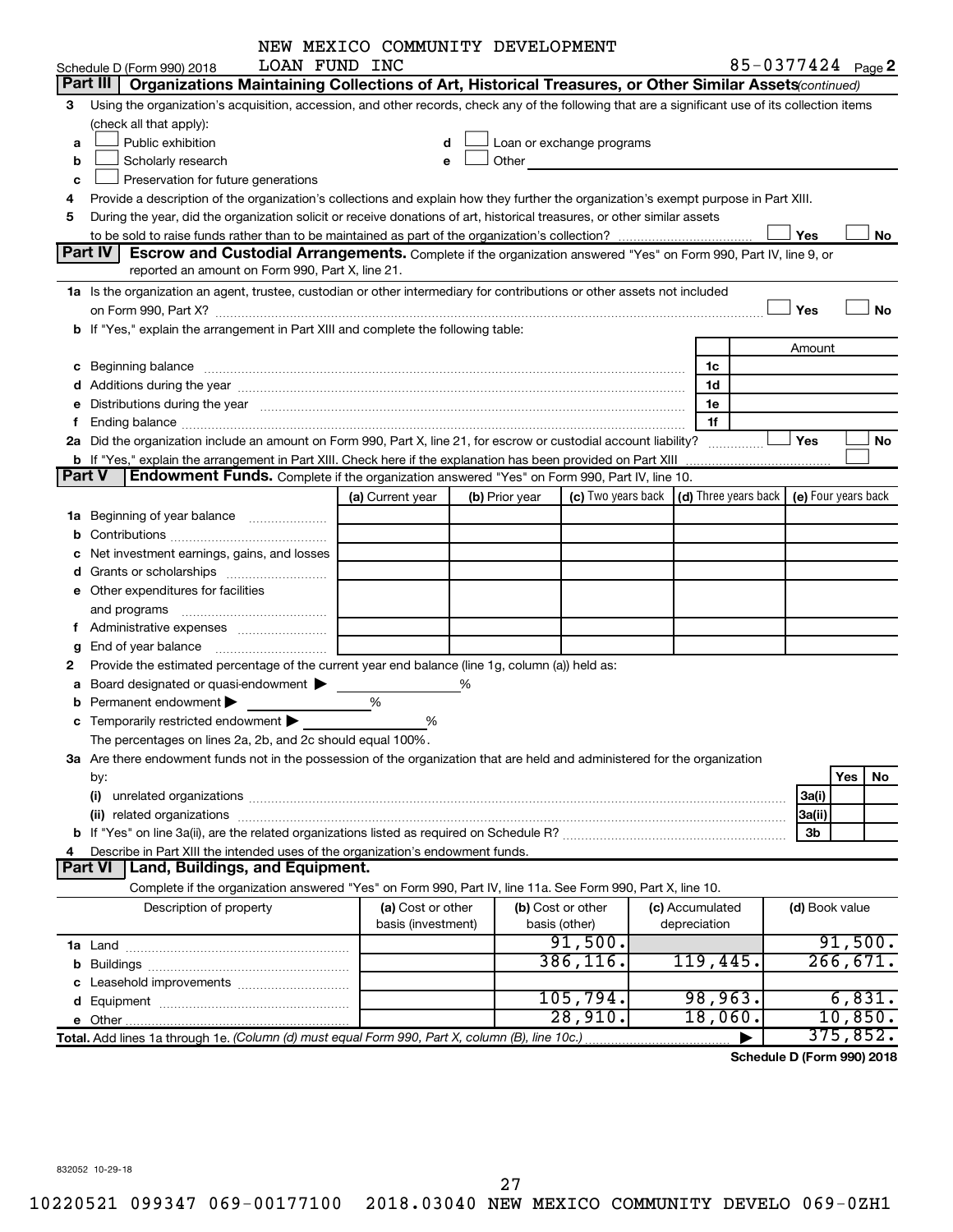|                 | NEW MEXICO COMMUNITY DEVELOPMENT |
|-----------------|----------------------------------|
| חות התווח הממח. |                                  |

| LOAN FUND INC<br>Schedule D (Form 990) 2018                                                                                                                                                                                                                                                                                                |                 |                     | 85-0377424 $_{Page}$ 3                                    |
|--------------------------------------------------------------------------------------------------------------------------------------------------------------------------------------------------------------------------------------------------------------------------------------------------------------------------------------------|-----------------|---------------------|-----------------------------------------------------------|
| <b>Investments - Other Securities.</b><br><b>Part VIII</b>                                                                                                                                                                                                                                                                                 |                 |                     |                                                           |
| Complete if the organization answered "Yes" on Form 990, Part IV, line 11b. See Form 990, Part X, line 12.                                                                                                                                                                                                                                 |                 |                     |                                                           |
| (a) Description of security or category (including name of security)                                                                                                                                                                                                                                                                       | (b) Book value  |                     | (c) Method of valuation: Cost or end-of-year market value |
|                                                                                                                                                                                                                                                                                                                                            |                 |                     |                                                           |
|                                                                                                                                                                                                                                                                                                                                            |                 |                     |                                                           |
| $(3)$ Other                                                                                                                                                                                                                                                                                                                                |                 |                     |                                                           |
| (A)                                                                                                                                                                                                                                                                                                                                        |                 |                     |                                                           |
| (B)                                                                                                                                                                                                                                                                                                                                        |                 |                     |                                                           |
| (C)                                                                                                                                                                                                                                                                                                                                        |                 |                     |                                                           |
| (D)<br>(E)                                                                                                                                                                                                                                                                                                                                 |                 |                     |                                                           |
| (F)                                                                                                                                                                                                                                                                                                                                        |                 |                     |                                                           |
| (G)                                                                                                                                                                                                                                                                                                                                        |                 |                     |                                                           |
| (H)                                                                                                                                                                                                                                                                                                                                        |                 |                     |                                                           |
| Total. (Col. (b) must equal Form 990, Part X, col. (B) line 12.) $\blacktriangleright$                                                                                                                                                                                                                                                     |                 |                     |                                                           |
| Part VIII Investments - Program Related.                                                                                                                                                                                                                                                                                                   |                 |                     |                                                           |
| Complete if the organization answered "Yes" on Form 990, Part IV, line 11c. See Form 990, Part X, line 13.                                                                                                                                                                                                                                 |                 |                     |                                                           |
| (a) Description of investment                                                                                                                                                                                                                                                                                                              | (b) Book value  |                     | (c) Method of valuation: Cost or end-of-year market value |
| (1)                                                                                                                                                                                                                                                                                                                                        |                 |                     |                                                           |
| (2)                                                                                                                                                                                                                                                                                                                                        |                 |                     |                                                           |
| (3)                                                                                                                                                                                                                                                                                                                                        |                 |                     |                                                           |
| (4)                                                                                                                                                                                                                                                                                                                                        |                 |                     |                                                           |
| (5)                                                                                                                                                                                                                                                                                                                                        |                 |                     |                                                           |
| (6)                                                                                                                                                                                                                                                                                                                                        |                 |                     |                                                           |
| (7)                                                                                                                                                                                                                                                                                                                                        |                 |                     |                                                           |
| (8)                                                                                                                                                                                                                                                                                                                                        |                 |                     |                                                           |
| (9)                                                                                                                                                                                                                                                                                                                                        |                 |                     |                                                           |
| Total. (Col. (b) must equal Form 990, Part X, col. (B) line 13.) $\blacktriangleright$                                                                                                                                                                                                                                                     |                 |                     |                                                           |
| Part IX<br><b>Other Assets.</b>                                                                                                                                                                                                                                                                                                            |                 |                     |                                                           |
| Complete if the organization answered "Yes" on Form 990, Part IV, line 11d. See Form 990, Part X, line 15.                                                                                                                                                                                                                                 |                 |                     |                                                           |
|                                                                                                                                                                                                                                                                                                                                            | (a) Description |                     | (b) Book value                                            |
| (1)                                                                                                                                                                                                                                                                                                                                        |                 |                     |                                                           |
| (2)                                                                                                                                                                                                                                                                                                                                        |                 |                     |                                                           |
| (3)                                                                                                                                                                                                                                                                                                                                        |                 |                     |                                                           |
| (4)                                                                                                                                                                                                                                                                                                                                        |                 |                     |                                                           |
| (5)                                                                                                                                                                                                                                                                                                                                        |                 |                     |                                                           |
| (6)                                                                                                                                                                                                                                                                                                                                        |                 |                     |                                                           |
| (7)                                                                                                                                                                                                                                                                                                                                        |                 |                     |                                                           |
| (8)                                                                                                                                                                                                                                                                                                                                        |                 |                     |                                                           |
| (9)                                                                                                                                                                                                                                                                                                                                        |                 |                     |                                                           |
| Total. (Column (b) must equal Form 990, Part X, col. (B) line 15.)                                                                                                                                                                                                                                                                         |                 |                     |                                                           |
| <b>Other Liabilities.</b><br>Part X                                                                                                                                                                                                                                                                                                        |                 |                     |                                                           |
| Complete if the organization answered "Yes" on Form 990, Part IV, line 11e or 11f. See Form 990, Part X, line 25.                                                                                                                                                                                                                          |                 |                     |                                                           |
| (a) Description of liability<br>1.                                                                                                                                                                                                                                                                                                         |                 | (b) Book value      |                                                           |
| Federal income taxes<br>(1)                                                                                                                                                                                                                                                                                                                |                 |                     |                                                           |
| <b>NOTES PAYABLE</b><br>(2)                                                                                                                                                                                                                                                                                                                |                 | 5,876,560.          |                                                           |
| <b>SECURED DEBT</b><br>(3)                                                                                                                                                                                                                                                                                                                 |                 | 9,865,270.          |                                                           |
| SUBORDINATED DEBT<br>(4)<br>CASH HELD FOR OTHERS                                                                                                                                                                                                                                                                                           |                 | 500,000.<br>29,968. |                                                           |
| (5)                                                                                                                                                                                                                                                                                                                                        |                 |                     |                                                           |
| (6)                                                                                                                                                                                                                                                                                                                                        |                 |                     |                                                           |
| (7)                                                                                                                                                                                                                                                                                                                                        |                 |                     |                                                           |
| (8)                                                                                                                                                                                                                                                                                                                                        |                 |                     |                                                           |
| (9)                                                                                                                                                                                                                                                                                                                                        |                 | 16, 271, 798.       |                                                           |
|                                                                                                                                                                                                                                                                                                                                            |                 |                     |                                                           |
| 2. Liability for uncertain tax positions. In Part XIII, provide the text of the footnote to the organization's financial statements that reports the<br>organization's liability for uncertain tax positions under FIN 48 (ASC 740). Check here if the text of the footnote has been provided in Part XIII $\lfloor \underline{X} \rfloor$ |                 |                     |                                                           |
|                                                                                                                                                                                                                                                                                                                                            |                 |                     |                                                           |

**Schedule D (Form 990) 2018**

832053 10-29-18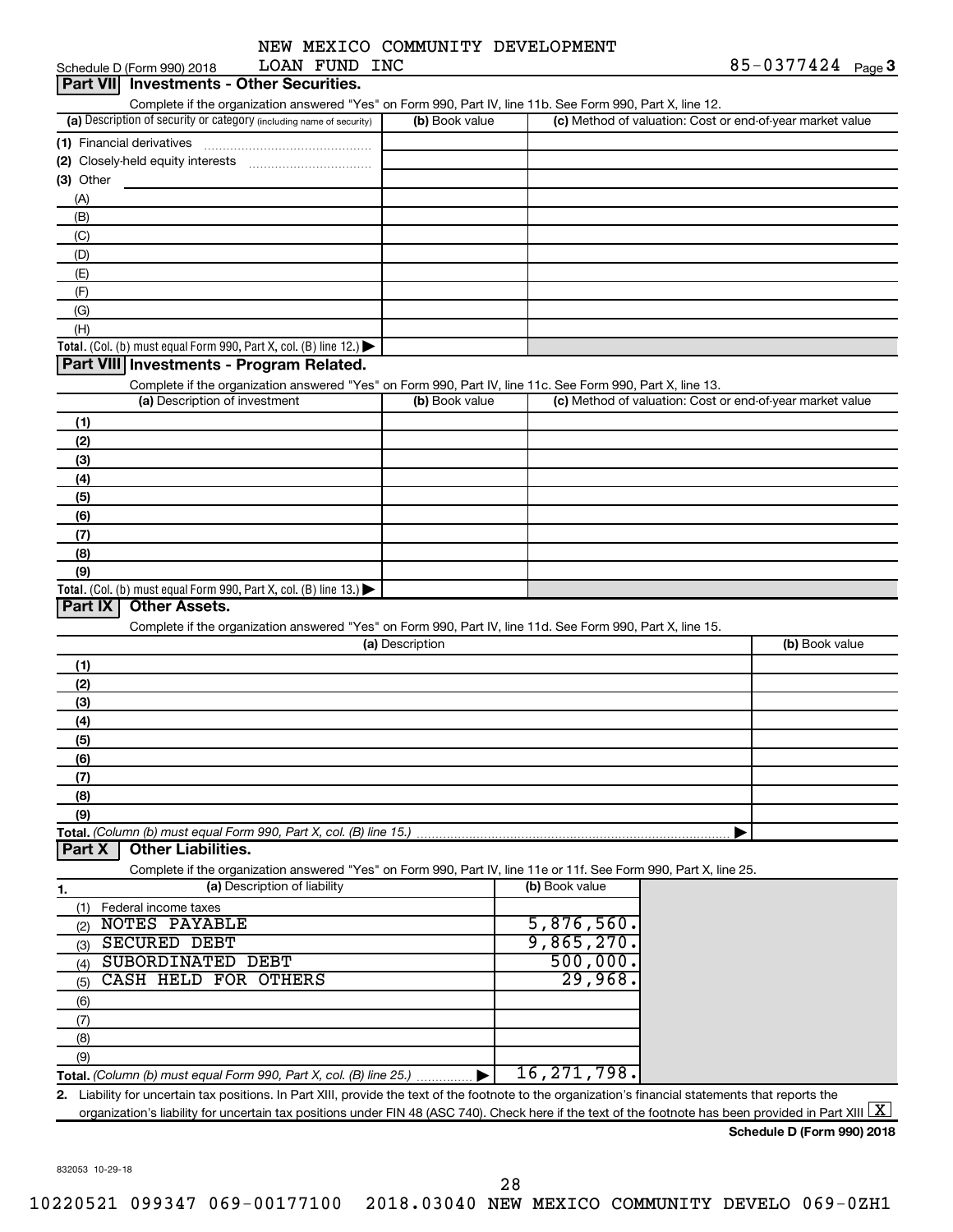|              | NEW MEXICO COMMUNITY DEVELOPMENT                                                                                                                                                                                                    |                |                |                   |
|--------------|-------------------------------------------------------------------------------------------------------------------------------------------------------------------------------------------------------------------------------------|----------------|----------------|-------------------|
|              | LOAN FUND INC<br>Schedule D (Form 990) 2018                                                                                                                                                                                         |                |                | 85-0377424 Page 4 |
|              | Reconciliation of Revenue per Audited Financial Statements With Revenue per Return.<br>Part XI                                                                                                                                      |                |                |                   |
|              | Complete if the organization answered "Yes" on Form 990, Part IV, line 12a.                                                                                                                                                         |                |                |                   |
| 1            | Total revenue, gains, and other support per audited financial statements                                                                                                                                                            |                | $\overline{1}$ | 1,323,072.        |
| 2            | Amounts included on line 1 but not on Form 990, Part VIII, line 12:                                                                                                                                                                 |                |                |                   |
| a            |                                                                                                                                                                                                                                     | 2a             |                |                   |
| b            |                                                                                                                                                                                                                                     | 2 <sub>b</sub> |                |                   |
| c            |                                                                                                                                                                                                                                     | 2c             |                |                   |
|              |                                                                                                                                                                                                                                     | 2d             |                |                   |
| $\mathbf{e}$ | Add lines 2a through 2d                                                                                                                                                                                                             |                | 2е             |                   |
| З            |                                                                                                                                                                                                                                     |                | 3              | 1,323,072.        |
| 4            | Amounts included on Form 990, Part VIII, line 12, but not on line 1:                                                                                                                                                                |                |                |                   |
| a            | Investment expenses not included on Form 990, Part VIII, line 7b [[[[[[[[[[[[[[[[[[[[[[]]]]]]]]                                                                                                                                     | 4a l           |                |                   |
| b            |                                                                                                                                                                                                                                     | 4 <sub>b</sub> |                |                   |
|              | Add lines 4a and 4b                                                                                                                                                                                                                 |                | 4с             | υ.                |
|              |                                                                                                                                                                                                                                     |                | 5              | 1,323,072.        |
|              | Part XII   Reconciliation of Expenses per Audited Financial Statements With Expenses per Return.                                                                                                                                    |                |                |                   |
|              | Complete if the organization answered "Yes" on Form 990, Part IV, line 12a.                                                                                                                                                         |                |                |                   |
| 1            |                                                                                                                                                                                                                                     |                |                | 1,564,494.        |
| 2            | Amounts included on line 1 but not on Form 990, Part IX, line 25:                                                                                                                                                                   |                |                |                   |
| a            |                                                                                                                                                                                                                                     | 2a             |                |                   |
| b            |                                                                                                                                                                                                                                     | 2 <sub>b</sub> |                |                   |
| c            |                                                                                                                                                                                                                                     | 2 <sub>c</sub> |                |                   |
|              |                                                                                                                                                                                                                                     | 2d             |                |                   |
| е            | Add lines 2a through 2d <b>contained a contained a contained a contained a</b> contained a contained a contained a contained a contained a contained a contained a contained a contained a contained a contained a contained a cont |                | 2e             |                   |
| 3            |                                                                                                                                                                                                                                     |                | 3              | 1,564,494.        |
| 4            | Amounts included on Form 990, Part IX, line 25, but not on line 1:                                                                                                                                                                  |                |                |                   |
| a            |                                                                                                                                                                                                                                     | 4a l           |                |                   |
| b            |                                                                                                                                                                                                                                     | 4b             |                |                   |
|              | c Add lines 4a and 4b                                                                                                                                                                                                               |                | 4с             |                   |
| 5            |                                                                                                                                                                                                                                     |                | 5              | 1,564,494         |
|              | Part XIII Supplemental Information.                                                                                                                                                                                                 |                |                |                   |
|              |                                                                                                                                                                                                                                     |                |                |                   |

Provide the descriptions required for Part II, lines 3, 5, and 9; Part III, lines 1a and 4; Part IV, lines 1b and 2b; Part V, line 4; Part X, line 2; Part XI, lines 2d and 4b; and Part XII, lines 2d and 4b. Also complete this part to provide any additional information.

PART X, LINE 2:

THE LOAN FUND BELIEVES IT HAS APPROPRIATE SUPPORT FOR ANY TAX POSITIONS

TAKEN, AND AS SUCH, DOES NOT HAVE ANY UNCERTAIN TAX POSITIONS THAT ARE

MATERIAL TO THE FINANCIAL STATEMENTS.

832054 10-29-18

**Schedule D (Form 990) 2018**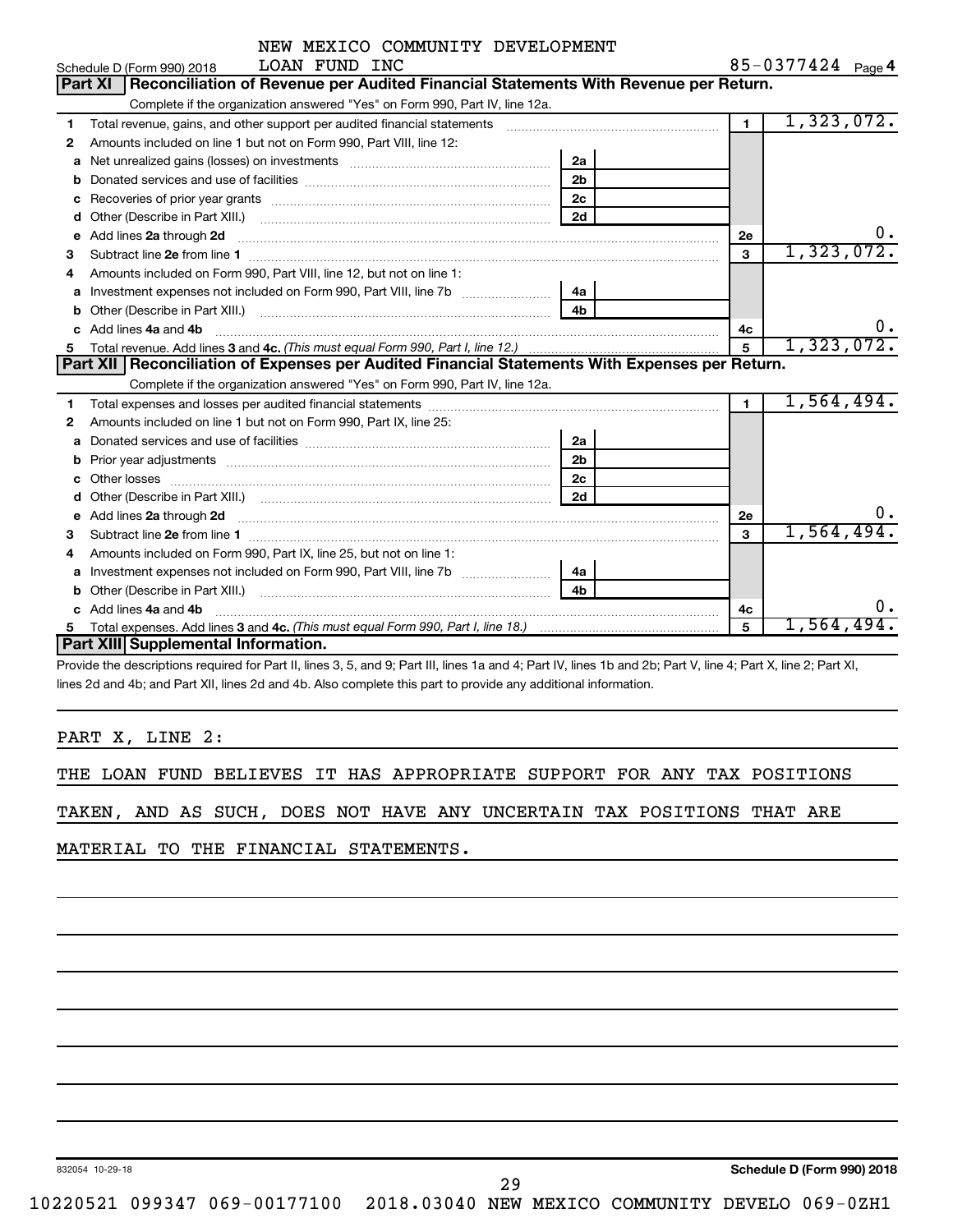|        | <b>SCHEDULE J</b>                                      | <b>Compensation Information</b>                                                                                                  |                                       | OMB No. 1545-0047          |            |                              |
|--------|--------------------------------------------------------|----------------------------------------------------------------------------------------------------------------------------------|---------------------------------------|----------------------------|------------|------------------------------|
|        | (Form 990)                                             | For certain Officers, Directors, Trustees, Key Employees, and Highest                                                            |                                       | 2018                       |            |                              |
|        |                                                        | <b>Compensated Employees</b>                                                                                                     |                                       |                            |            |                              |
|        |                                                        | Complete if the organization answered "Yes" on Form 990, Part IV, line 23.<br>Attach to Form 990.                                |                                       | <b>Open to Public</b>      |            |                              |
|        | Department of the Treasury<br>Internal Revenue Service | Go to www.irs.gov/Form990 for instructions and the latest information.                                                           |                                       | Inspection                 |            |                              |
|        | Name of the organization                               | NEW MEXICO COMMUNITY DEVELOPMENT                                                                                                 | <b>Employer identification number</b> |                            |            |                              |
|        |                                                        | LOAN FUND INC                                                                                                                    |                                       | 85-0377424                 |            |                              |
| Part I |                                                        | <b>Questions Regarding Compensation</b>                                                                                          |                                       |                            |            |                              |
|        |                                                        |                                                                                                                                  |                                       |                            | <b>Yes</b> | No                           |
|        |                                                        | <b>1a</b> Check the appropriate box(es) if the organization provided any of the following to or for a person listed on Form 990, |                                       |                            |            |                              |
|        |                                                        | Part VII, Section A, line 1a. Complete Part III to provide any relevant information regarding these items.                       |                                       |                            |            |                              |
|        | First-class or charter travel                          | Housing allowance or residence for personal use                                                                                  |                                       |                            |            |                              |
|        | Travel for companions                                  | Payments for business use of personal residence                                                                                  |                                       |                            |            |                              |
|        |                                                        | Health or social club dues or initiation fees<br>Tax indemnification and gross-up payments                                       |                                       |                            |            |                              |
|        |                                                        | Discretionary spending account<br>Personal services (such as maid, chauffeur, chef)                                              |                                       |                            |            |                              |
|        |                                                        |                                                                                                                                  |                                       |                            |            |                              |
|        |                                                        | <b>b</b> If any of the boxes on line 1a are checked, did the organization follow a written policy regarding payment or           |                                       |                            |            |                              |
|        |                                                        |                                                                                                                                  |                                       | 1b                         |            |                              |
| 2      |                                                        | Did the organization require substantiation prior to reimbursing or allowing expenses incurred by all directors,                 |                                       |                            |            |                              |
|        |                                                        | trustees, and officers, including the CEO/Executive Director, regarding the items checked on line 1a?                            |                                       | $\mathbf{2}$               |            |                              |
|        |                                                        |                                                                                                                                  |                                       |                            |            |                              |
| з      |                                                        | Indicate which, if any, of the following the filing organization used to establish the compensation of the organization's        |                                       |                            |            |                              |
|        |                                                        | CEO/Executive Director. Check all that apply. Do not check any boxes for methods used by a related organization to               |                                       |                            |            |                              |
|        |                                                        | establish compensation of the CEO/Executive Director, but explain in Part III.                                                   |                                       |                            |            |                              |
|        | Compensation committee                                 | $\underline{\mathbf{X}}$ Written employment contract                                                                             |                                       |                            |            |                              |
|        |                                                        | Compensation survey or study<br>Independent compensation consultant                                                              |                                       |                            |            |                              |
|        |                                                        | $\lfloor \underline{X} \rfloor$ Approval by the board or compensation committee<br>Form 990 of other organizations               |                                       |                            |            |                              |
|        |                                                        |                                                                                                                                  |                                       |                            |            |                              |
| 4      |                                                        | During the year, did any person listed on Form 990, Part VII, Section A, line 1a, with respect to the filing                     |                                       |                            |            |                              |
|        | organization or a related organization:                |                                                                                                                                  |                                       |                            |            |                              |
| а      |                                                        | Receive a severance payment or change-of-control payment?                                                                        |                                       | 4a                         |            | х<br>$\overline{\mathbf{X}}$ |
| b      |                                                        |                                                                                                                                  |                                       | 4b                         |            | X                            |
| c      |                                                        |                                                                                                                                  |                                       | 4c                         |            |                              |
|        |                                                        | If "Yes" to any of lines 4a-c, list the persons and provide the applicable amounts for each item in Part III.                    |                                       |                            |            |                              |
|        |                                                        |                                                                                                                                  |                                       |                            |            |                              |
|        |                                                        | Only section 501(c)(3), 501(c)(4), and 501(c)(29) organizations must complete lines 5-9.                                         |                                       |                            |            |                              |
|        |                                                        | For persons listed on Form 990, Part VII, Section A, line 1a, did the organization pay or accrue any compensation                |                                       |                            |            |                              |
|        | contingent on the revenues of:                         |                                                                                                                                  |                                       |                            |            | х                            |
|        |                                                        |                                                                                                                                  |                                       | 5a                         |            | X                            |
|        |                                                        | If "Yes" on line 5a or 5b, describe in Part III.                                                                                 |                                       | 5b                         |            |                              |
|        |                                                        |                                                                                                                                  |                                       |                            |            |                              |
| 6.     | contingent on the net earnings of:                     | For persons listed on Form 990, Part VII, Section A, line 1a, did the organization pay or accrue any compensation                |                                       |                            |            |                              |
|        |                                                        |                                                                                                                                  |                                       |                            |            | х                            |
|        |                                                        |                                                                                                                                  |                                       | 6a<br>6b                   |            | X                            |
|        |                                                        | If "Yes" on line 6a or 6b, describe in Part III.                                                                                 |                                       |                            |            |                              |
|        |                                                        | 7 For persons listed on Form 990, Part VII, Section A, line 1a, did the organization provide any nonfixed payments               |                                       |                            |            |                              |
|        |                                                        |                                                                                                                                  |                                       | $\overline{7}$             | X          |                              |
| 8      |                                                        | Were any amounts reported on Form 990, Part VII, paid or accrued pursuant to a contract that was subject to the                  |                                       |                            |            |                              |
|        |                                                        |                                                                                                                                  |                                       | 8                          |            | x                            |
| 9      |                                                        | If "Yes" on line 8, did the organization also follow the rebuttable presumption procedure described in                           |                                       |                            |            |                              |
|        |                                                        |                                                                                                                                  |                                       | 9                          |            |                              |
|        |                                                        | LHA For Paperwork Reduction Act Notice, see the Instructions for Form 990.                                                       |                                       | Schedule J (Form 990) 2018 |            |                              |

832111 10-26-18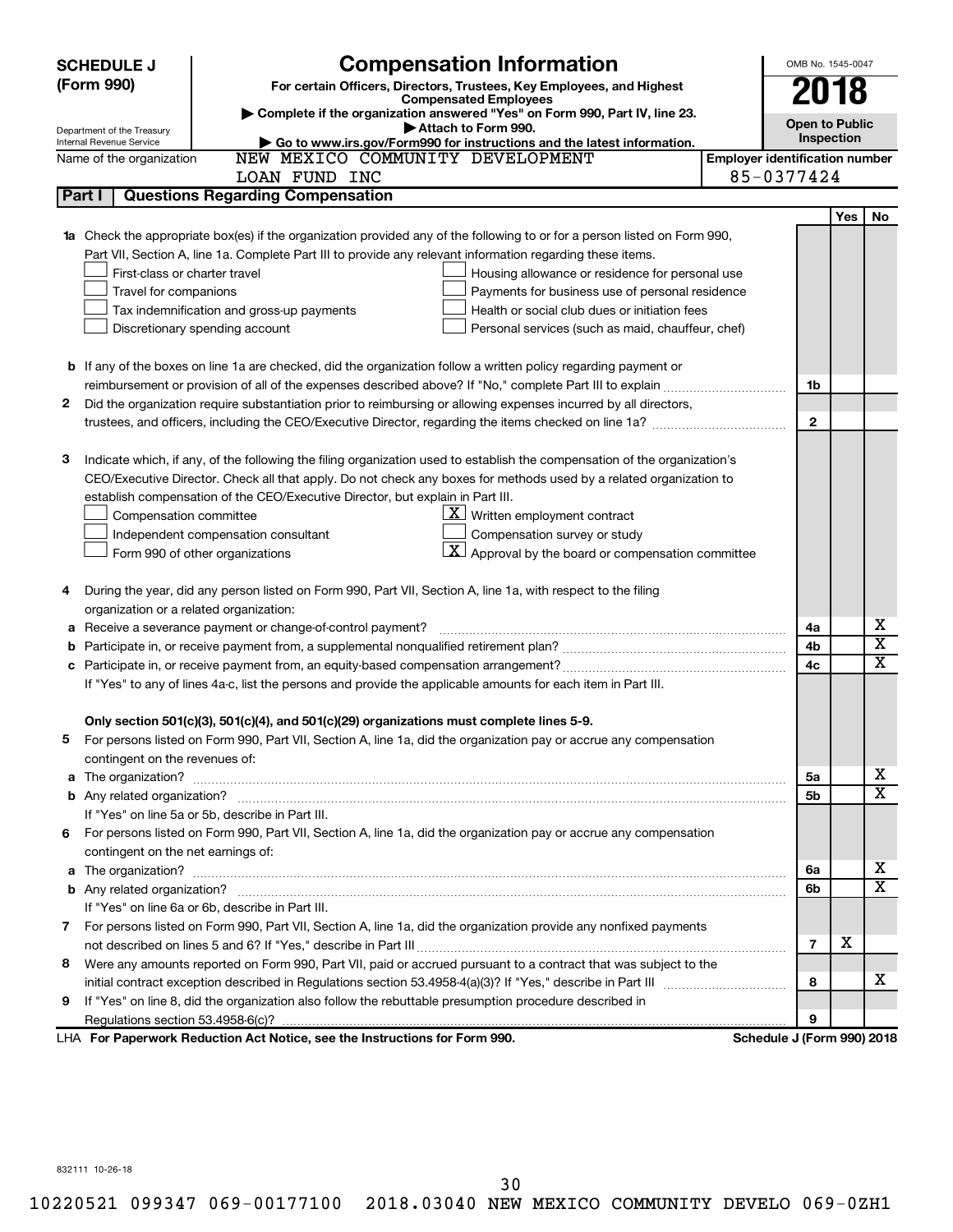Schedule J (Form 990) 2018 LOAN FUND INC  $85-0377424$ LOAN FUND INC

**2**

Part II | Officers, Directors, Trustees, Key Employees, and Highest Compensated Employees. Use duplicate copies if additional space is needed.

For each individual whose compensation must be reported on Schedule J, report compensation from the organization on row (i) and from related organizations, described in the instructions, on row (ii). Do not list any individuals that aren't listed on Form 990, Part VII.

Note: The sum of columns (B)(i)-(iii) for each listed individual must equal the total amount of Form 990, Part VII, Section A, line 1a, applicable column (D) and (E) amounts for that individual.

|                             |                          | (B) Breakdown of W-2 and/or 1099-MISC compensation |                                           | (C) Retirement and<br>(D) Nontaxable |                  | (E) Total of columns | (F) Compensation                                           |
|-----------------------------|--------------------------|----------------------------------------------------|-------------------------------------------|--------------------------------------|------------------|----------------------|------------------------------------------------------------|
| (A) Name and Title          | (i) Base<br>compensation | (ii) Bonus &<br>incentive<br>compensation          | (iii) Other<br>reportable<br>compensation | other deferred<br>compensation       | benefits         | $(B)(i)-(D)$         | in column (B)<br>reported as deferred<br>on prior Form 990 |
| LEROY PACHECO<br>(1)<br>(i) | 165,000.                 | 5,000.                                             | $\overline{0}$ .                          | 4,675.                               | 5,160.           | 179,835.             | $\overline{0}$ .                                           |
| PRESIDENT/CEO<br>(ii)       | $\overline{0}$ .         | $\overline{0}$ .                                   | $\overline{0}$ .                          | $\overline{0}$ .                     | $\overline{0}$ . | $\overline{0}$ .     | $\overline{0}$ .                                           |
| (i)                         |                          |                                                    |                                           |                                      |                  |                      |                                                            |
| (ii)                        |                          |                                                    |                                           |                                      |                  |                      |                                                            |
| (i)                         |                          |                                                    |                                           |                                      |                  |                      |                                                            |
| (ii)                        |                          |                                                    |                                           |                                      |                  |                      |                                                            |
| (i)                         |                          |                                                    |                                           |                                      |                  |                      |                                                            |
| (ii)                        |                          |                                                    |                                           |                                      |                  |                      |                                                            |
| (i)                         |                          |                                                    |                                           |                                      |                  |                      |                                                            |
| (ii)                        |                          |                                                    |                                           |                                      |                  |                      |                                                            |
| (i)                         |                          |                                                    |                                           |                                      |                  |                      |                                                            |
| (ii)                        |                          |                                                    |                                           |                                      |                  |                      |                                                            |
| (i)                         |                          |                                                    |                                           |                                      |                  |                      |                                                            |
| (ii)                        |                          |                                                    |                                           |                                      |                  |                      |                                                            |
| (i)                         |                          |                                                    |                                           |                                      |                  |                      |                                                            |
| (ii)                        |                          |                                                    |                                           |                                      |                  |                      |                                                            |
| (i)                         |                          |                                                    |                                           |                                      |                  |                      |                                                            |
| (ii)                        |                          |                                                    |                                           |                                      |                  |                      |                                                            |
| (i)                         |                          |                                                    |                                           |                                      |                  |                      |                                                            |
| (ii)                        |                          |                                                    |                                           |                                      |                  |                      |                                                            |
| (i)                         |                          |                                                    |                                           |                                      |                  |                      |                                                            |
| (ii)                        |                          |                                                    |                                           |                                      |                  |                      |                                                            |
| (i)<br>(ii)                 |                          |                                                    |                                           |                                      |                  |                      |                                                            |
| (i)                         |                          |                                                    |                                           |                                      |                  |                      |                                                            |
| (ii)                        |                          |                                                    |                                           |                                      |                  |                      |                                                            |
| (i)                         |                          |                                                    |                                           |                                      |                  |                      |                                                            |
| (ii)                        |                          |                                                    |                                           |                                      |                  |                      |                                                            |
| (i)                         |                          |                                                    |                                           |                                      |                  |                      |                                                            |
| (ii)                        |                          |                                                    |                                           |                                      |                  |                      |                                                            |
| (i)                         |                          |                                                    |                                           |                                      |                  |                      |                                                            |
| (ii)                        |                          |                                                    |                                           |                                      |                  |                      |                                                            |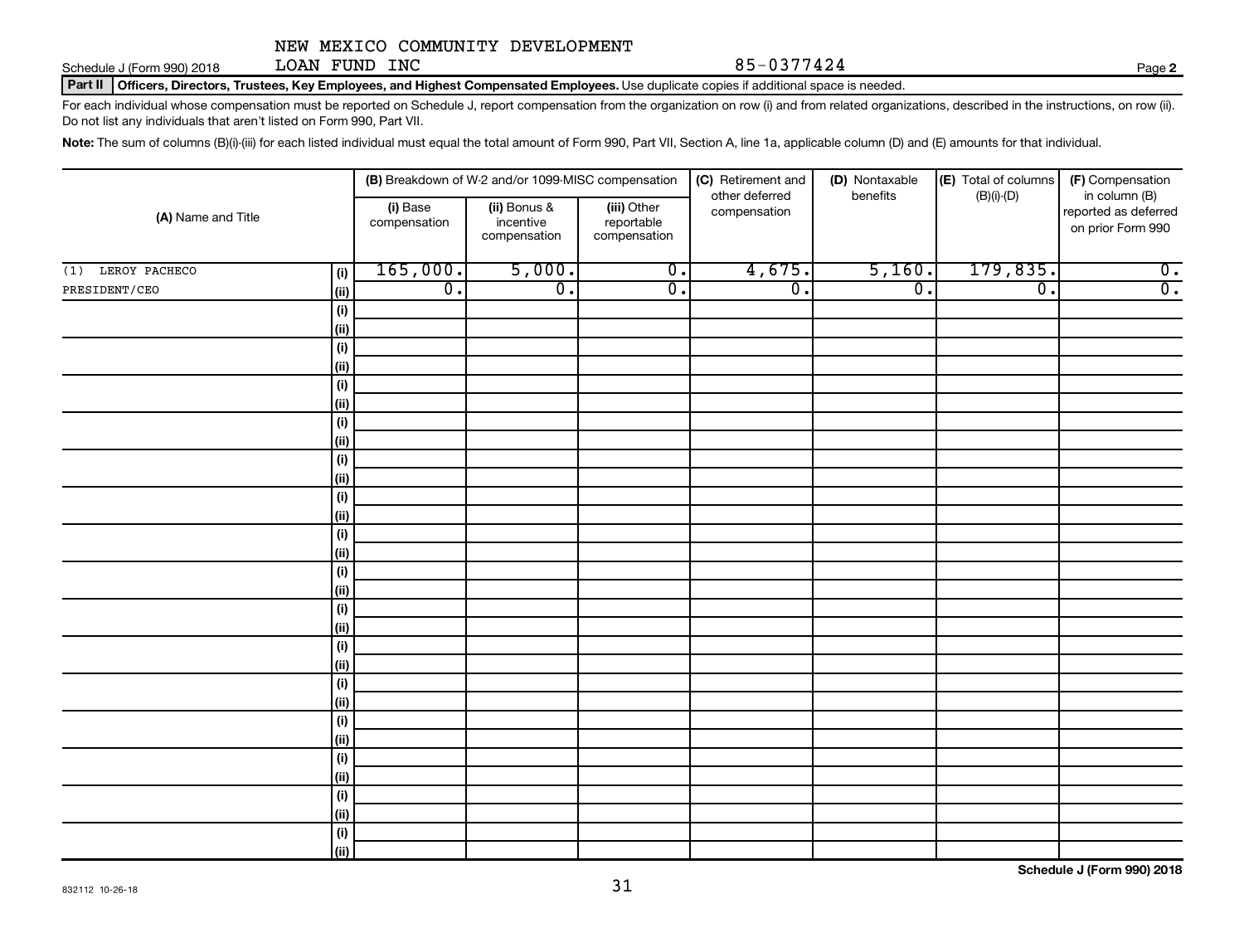#### **Part III Supplemental Information**

Provide the information, explanation, or descriptions required for Part I, lines 1a, 1b, 3, 4a, 4b, 4c, 5a, 5b, 6a, 6b, 7, and 8, and for Part II. Also complete this part for any additional information.

PART I, LINE 7:

BONUSES CAN BE EARNED BASED UPON MEETING ORGANIZATIONAL GOALS SET PRIOR TO

THE START OF THE BONUS PERIOD AND ARE AT THE DISCRETION OF THE BOARD OF

DIRECTORS.

**Schedule J (Form 990) 2018**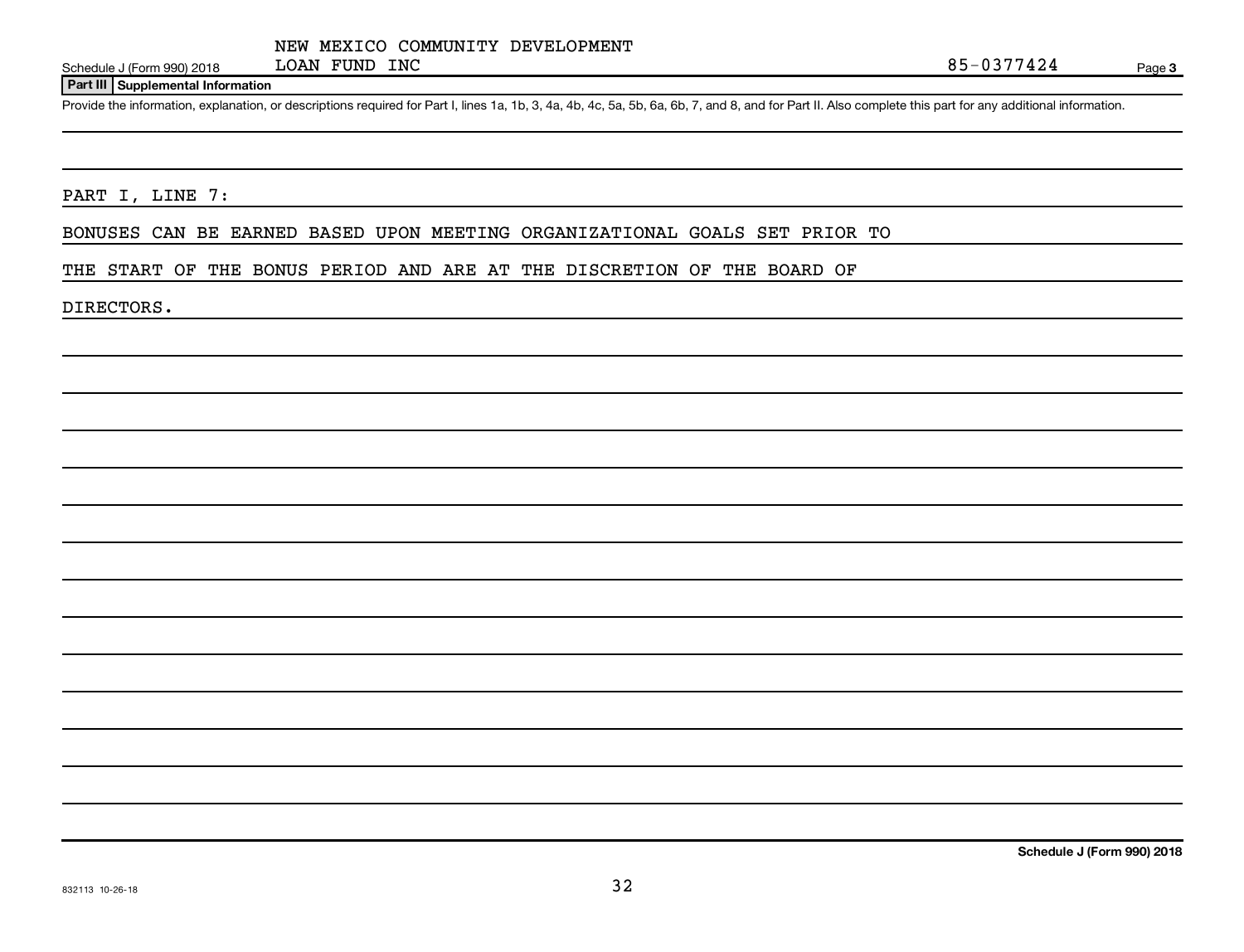**(Form 990 or 990-EZ)**

Department of the Treasury Internal Revenue Service Name of the organization

**Complete to provide information for responses to specific questions on Form 990 or 990-EZ or to provide any additional information. | Attach to Form 990 or 990-EZ. | Go to www.irs.gov/Form990 for the latest information.** SCHEDULE O **Supplemental Information to Form 990 or 990-EZ 2018**<br>(Form 990 or 990-EZ) Complete to provide information for responses to specific questions on



**Employer identification number** LOAN FUND INC 85-0377424

FORM 990, PART III, LINE 1, DESCRIPTION OF ORGANIZATION MISSION:

NEW MEXICO COMMUNITY DEVELOPMENT

THE LOAN FUND WAS FORMED TO ENCOURAGE AND FACILITATE THE INVESTMENT OF

CAPITAL IN LOW-INCOME NEW MEXICO COMMUNITIES THROUGH INDIVIDUALS,

RELIGIOUS AND COMMUNITY ORGANIZATIONS, FOUNDATIONS, GOVERNMENT

ENTITIES, LENDING INSTITUTION AND OTHERS. THE LOAN FUND PLACES

PARTICULAR EMPHASIS ON ASSISTING LOW-INCOME, MINORITY AND WOMAN-OWNED

BUSINESSES AND THOSE WHO MEET OTHER SPECIAL REQUIREMENTS AND ARE UNABLE

TO ACCESS AFFORDABLE LOANS FROM TRADITIONAL SOURCES SUCH AS BANKS.

FORM 990, PART VI, SECTION B, LINE 11B:

MEMBERS OF THE BOARD RECEIVE AND REVIEW A DRAFT COPY OF THE 990 INFORMATION RETURN PRIOR TO FILING.

FORM 990, PART VI, SECTION B, LINE 12C:

EACH DIRECTOR, PRINCIPAL OFFICER AND MEMBER OF A COMMITTEE WITH

BOARD-DELEGATED POWERS IS REQUIRED ANNUALLY TO SIGN A STATEMENT AFFIRMING

THEY HAVE RECEIVED A COPY OF THE POLICY, HAS READ AND UNDERSTOOD THE

POLICY, AGREES TO COMPLY WITH THE POLICY, AND UNDERSTANDS THE ORGANIZATION

IS A TAX-EXEMPT CHARITABLE ORGANIZATION AND, AS SUCH, MUST PRIMARILY ENGAGE

IN ACTIVITIES THAT ACCOMPLISH ONE OR MORE OF ITS TAX-EXEMPT PURPOSES.

THE POLICY ALSO CONTAINS PROVISIONS FOR PERIODIC REVIEWS AND PROCEDURES FOR DICLOSURE OF ACTUAL OR POSSIBLE CONFLICTS.

|                 |  | FORM 990, PART VI, SECTION B, LINE 15:                                               |  |    |                                                 |                                        |
|-----------------|--|--------------------------------------------------------------------------------------|--|----|-------------------------------------------------|----------------------------------------|
|                 |  | LHA For Paperwork Reduction Act Notice, see the Instructions for Form 990 or 990-EZ. |  |    |                                                 | Schedule O (Form 990 or 990-EZ) (2018) |
| 832211 10-10-18 |  |                                                                                      |  | 33 |                                                 |                                        |
|                 |  |                                                                                      |  |    |                                                 |                                        |
|                 |  | 10220521 099347 069-00177100                                                         |  |    | 2018.03040 NEW MEXICO COMMUNITY DEVELO 069-0ZH1 |                                        |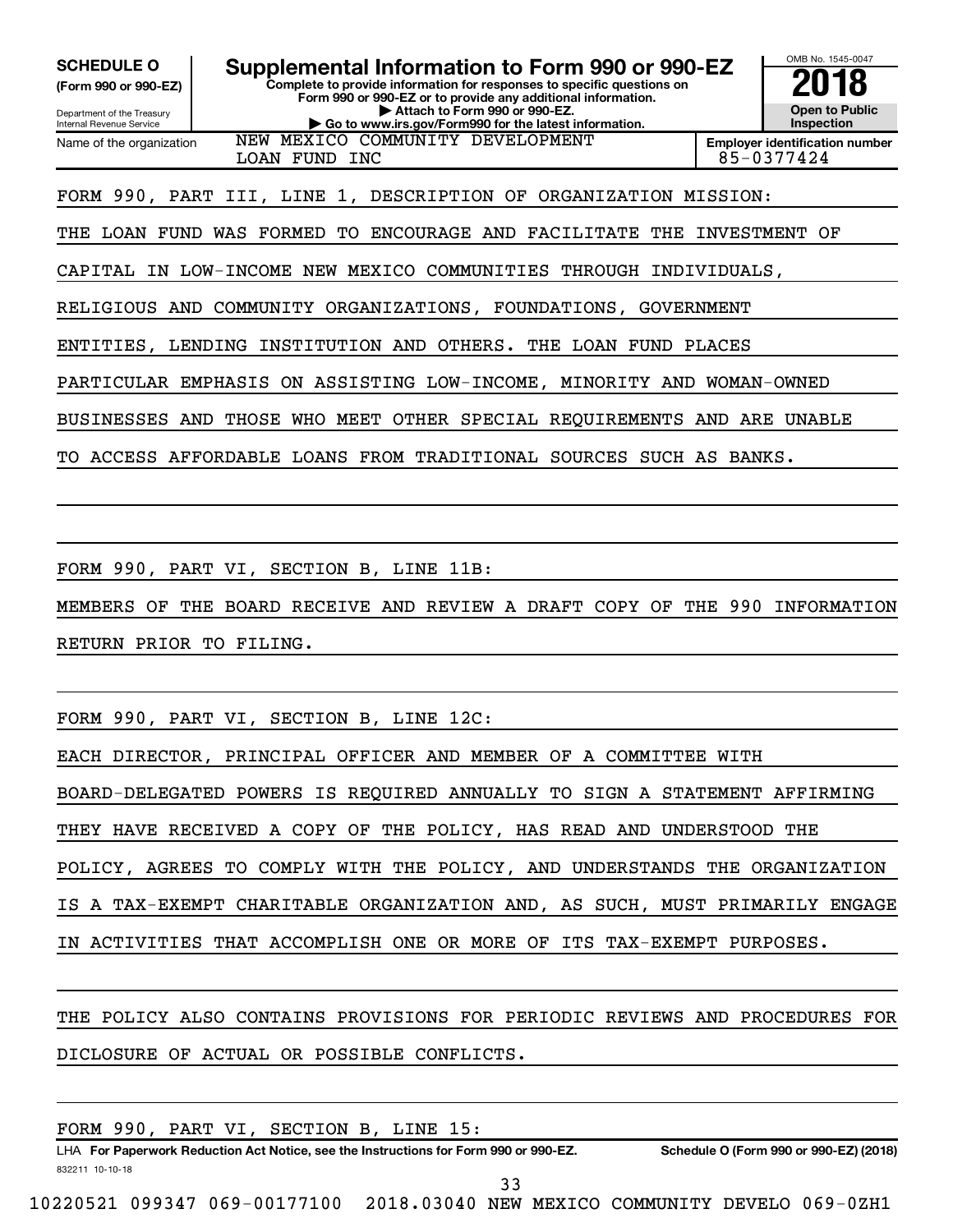| Schedule O (Form 990 or 990-EZ) (2018)                                           | Page 2                                              |
|----------------------------------------------------------------------------------|-----------------------------------------------------|
| NEW MEXICO COMMUNITY DEVELOPMENT<br>Name of the organization<br>LOAN FUND<br>INC | <b>Employer identification number</b><br>85-0377424 |
| THE BOARD CONSISTING OF THE<br>COMMITTEE OF<br>AN INDEPENDENT                    | CHAIRMAN AND                                        |
| VICE-CHAIRMAN REVIEW COMPARIBILITY DATA FROM GUIDESTAR AS WELL AS THE            |                                                     |
| PERFORMANCE OF THE PRESIDENT AND<br>OTHER PERTINENT METRICS.                     | USING<br>THIS                                       |
| INFORMATION, THEY THEN DETERMINE ANY COMPENSATION ADJUSTMENTS                    | THIS<br>AND                                         |
| DETERMINATION IS DOCUMENTED IN WRITING THAT IS SIGNED BY THE CHAIRMAN,           |                                                     |
| THE PRESIDENT AFTER THE PARTIES HOLD A MEETING TO<br>VICE-CHAIRMAN AND           |                                                     |
| DISCUSS.                                                                         |                                                     |
|                                                                                  |                                                     |
| 8228 ABA11228182012 BABA 12AB AUBBRULEU UIUR 1132 1132 114562011 AAVBRULAIRB     |                                                     |

THE ORGANIZATION DOES NOT CURRENTLY HAVE ANY ADDITIONAL COMPENSATED OFFICERS OR KEY EMPLOYEES AS DEFINED IN THE IRS INSTRUCTIONS. THE ORGANIZATION WILL FOLLOW THE SAME PROCEDURE ABOVE THAT IS DONE FOR THE PRESIDENT FOR ANY COMPENSATED OFFICERS OR KEY EMPLOYEES SHOULD THEY BE HIRED BY THE ORGANIZATION.

FORM 990, PART VI, SECTION C, LINE 19:

THE ORGANIZATION MAKES ITS GOVERNING DOCUMENTS, CONFLICT OF INTEREST POLICY AND FINANCIAL STATEMENTS AVAILABLE UPON REQUEST.

FORM 990, PART IX, LINE 24E, ALL OTHER FUNCTIONAL EXPENSES:

| <b>TRAINING:</b>                |        |
|---------------------------------|--------|
| PROGRAM SERVICE EXPENSES        | 7,478. |
| MANAGEMENT AND GENERAL EXPENSES | 935.   |
| FUNDRAISING EXPENSES            | 935.   |
| TOTAL EXPENSES                  | 9,348. |
|                                 |        |

TELEPHONE:

| PROGRAM SERVICE EXPENSES        | 3,768.                                 |
|---------------------------------|----------------------------------------|
| MANAGEMENT AND GENERAL EXPENSES |                                        |
| 832212 10-10-18                 | Schedule O (Form 990 or 990-EZ) (2018) |